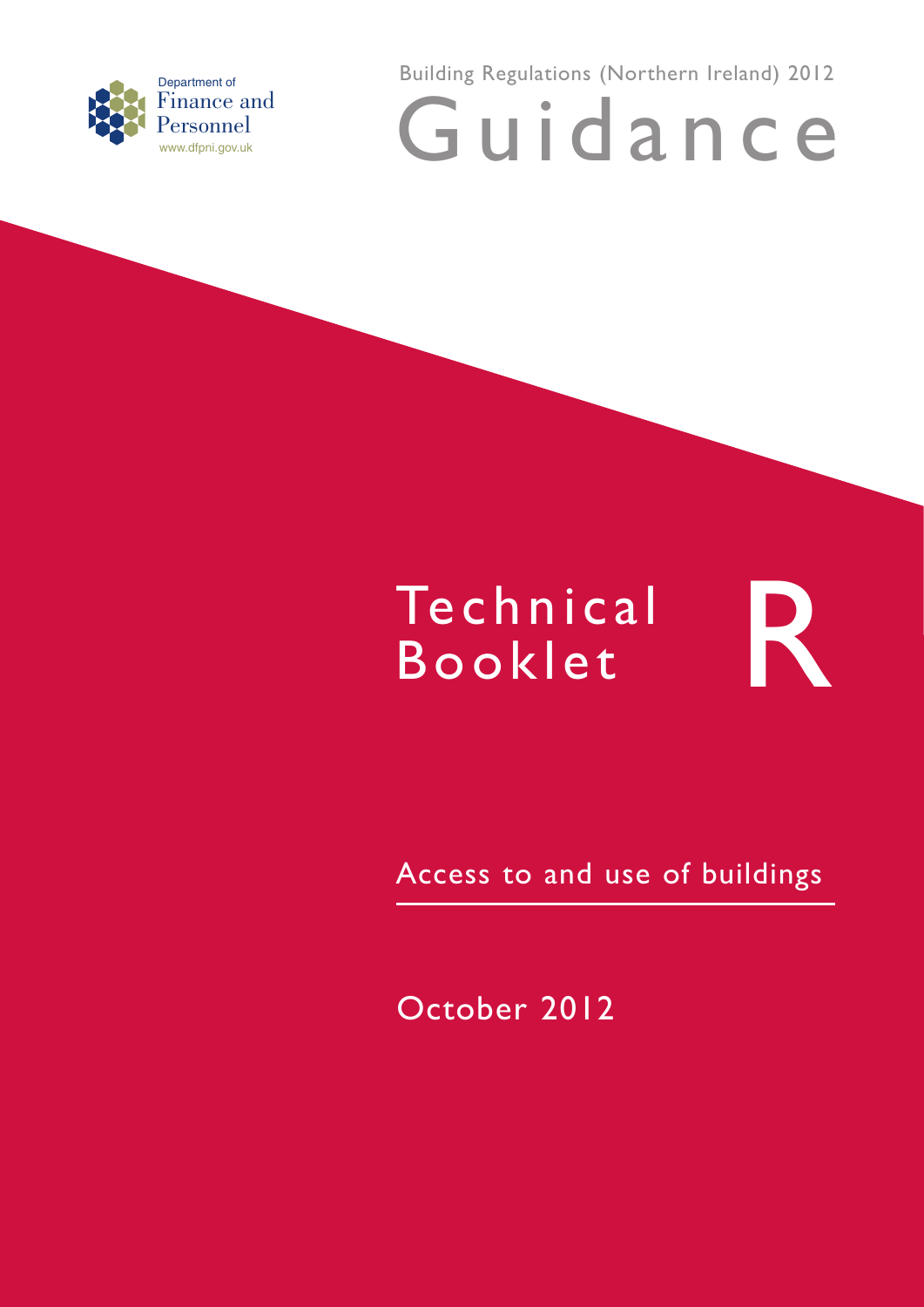# **Contents**

| <b>Introduction</b>                                             | $\overline{4}$ |
|-----------------------------------------------------------------|----------------|
| <b>Technical Booklets</b>                                       | $\overline{4}$ |
| <b>This Technical Booklet</b>                                   | $\overline{4}$ |
| Protected buildings                                             | 5              |
| Other legislation                                               | 5              |
| <b>Part R Regulations</b>                                       | 6              |
| <b>Guidance - Performance and introduction to provisions</b>    | 8              |
| <b>Section 1</b><br><b>General</b>                              |                |
| <b>Definitions</b>                                              | 10             |
| The principles of inclusive design within the built environment | 11             |
| Buildings other than dwellings                                  | 12             |
| <b>Dwellings</b>                                                | 13             |
| Visual contrast                                                 | 13             |
| <b>Access statements</b>                                        | 14             |
| <b>Buildings other than dwellings: Section 2 to Section 6</b>   |                |
| <b>Section 2</b><br>Access to buildings other than dwellings    |                |
| General                                                         | 16             |
| Approach to buildings                                           | 16             |
| Level approach                                                  | 17             |
| Hazards on access routes                                        | 19             |
| <b>Section 3</b><br>Access into buildings other than dwellings  |                |
| General                                                         | 20             |
| Accessible entrances                                            | 20             |
| Doorways to accessible entrances                                | 21             |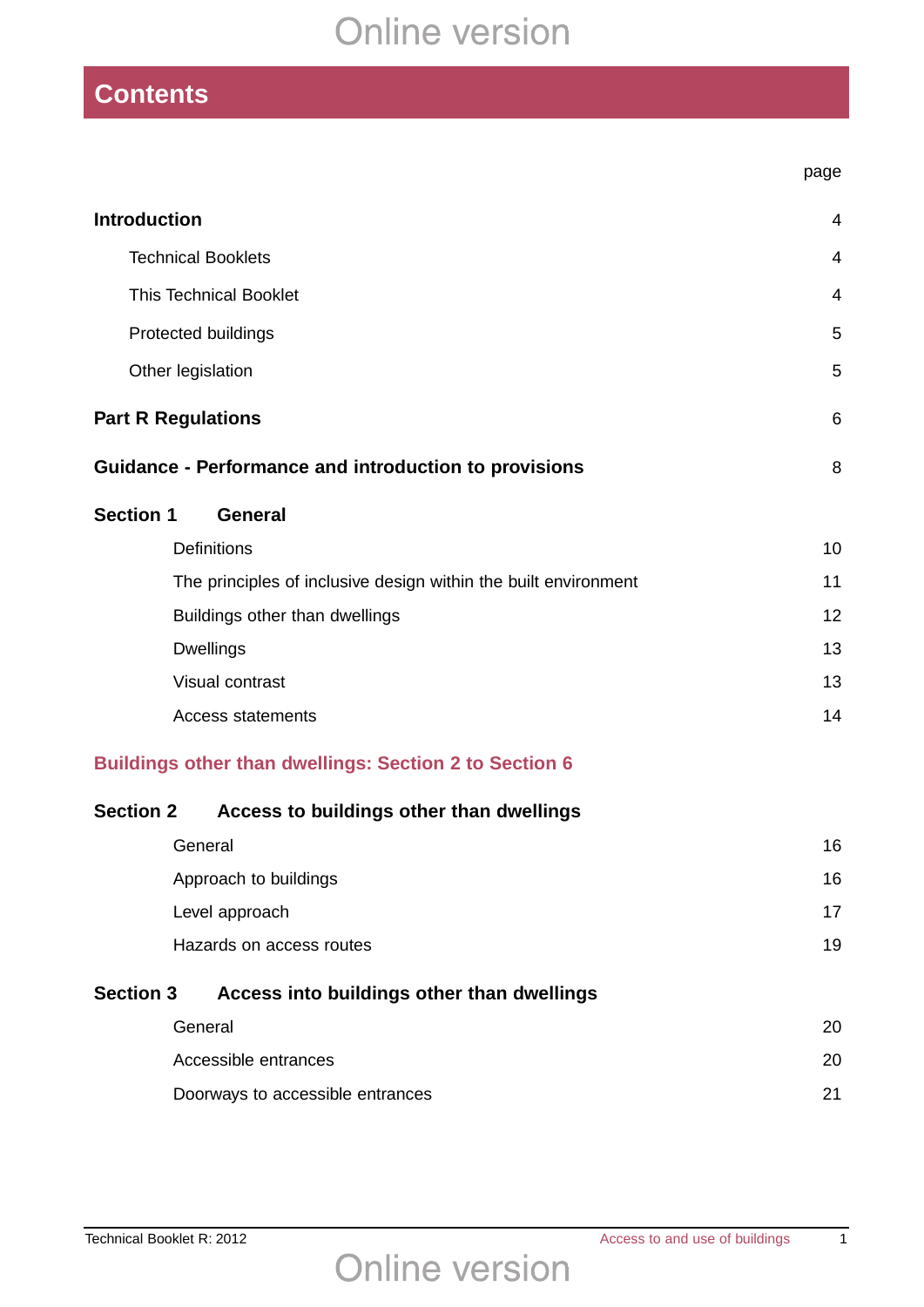|                  | Manually operated entrance doors to accessible entrances                                       | 22 |
|------------------|------------------------------------------------------------------------------------------------|----|
|                  | Power operated entrance doors to accessible entrances                                          | 23 |
|                  | Glazed entrance doors and glazed screens to accessible entrances                               | 25 |
|                  | Entrance lobbies to accessible entrances                                                       | 25 |
| <b>Section 4</b> | Access within buildings other than dwellings                                                   |    |
|                  | <b>Horizontal circulation</b>                                                                  | 27 |
|                  | Corridors and passageways                                                                      | 27 |
|                  | Internal lobbies                                                                               | 28 |
|                  | Internal doors                                                                                 | 28 |
|                  | Vertical circulation                                                                           | 31 |
|                  | Vertical access between storeys                                                                | 31 |
|                  | Lifting devices                                                                                | 31 |
|                  | Passenger lifts                                                                                | 32 |
|                  | <b>Lifting Platforms</b>                                                                       | 34 |
| <b>Section 5</b> | Facilities in buildings other than dwellings                                                   |    |
|                  | General                                                                                        | 35 |
|                  | Reception                                                                                      | 35 |
|                  | Audience seating                                                                               | 36 |
|                  | <b>Refreshment facilities</b>                                                                  | 39 |
|                  | Guest bedrooms                                                                                 | 41 |
|                  | Wheelchair accessible changing facilities                                                      | 44 |
|                  | Outlets, switches and controls                                                                 | 46 |
|                  | Aids to communication                                                                          | 49 |
| <b>Section 6</b> | Sanitary accommodation and associated sanitary facilities in<br>buildings other than dwellings |    |
|                  | General                                                                                        | 50 |
|                  | Sanitary accommodation                                                                         | 51 |
|                  | Wheelchair accessible unisex sanitary accommodation                                            | 56 |
|                  | Traditional separate sex sanitary accommodation                                                | 57 |
|                  | Shower and bath facilities                                                                     | 58 |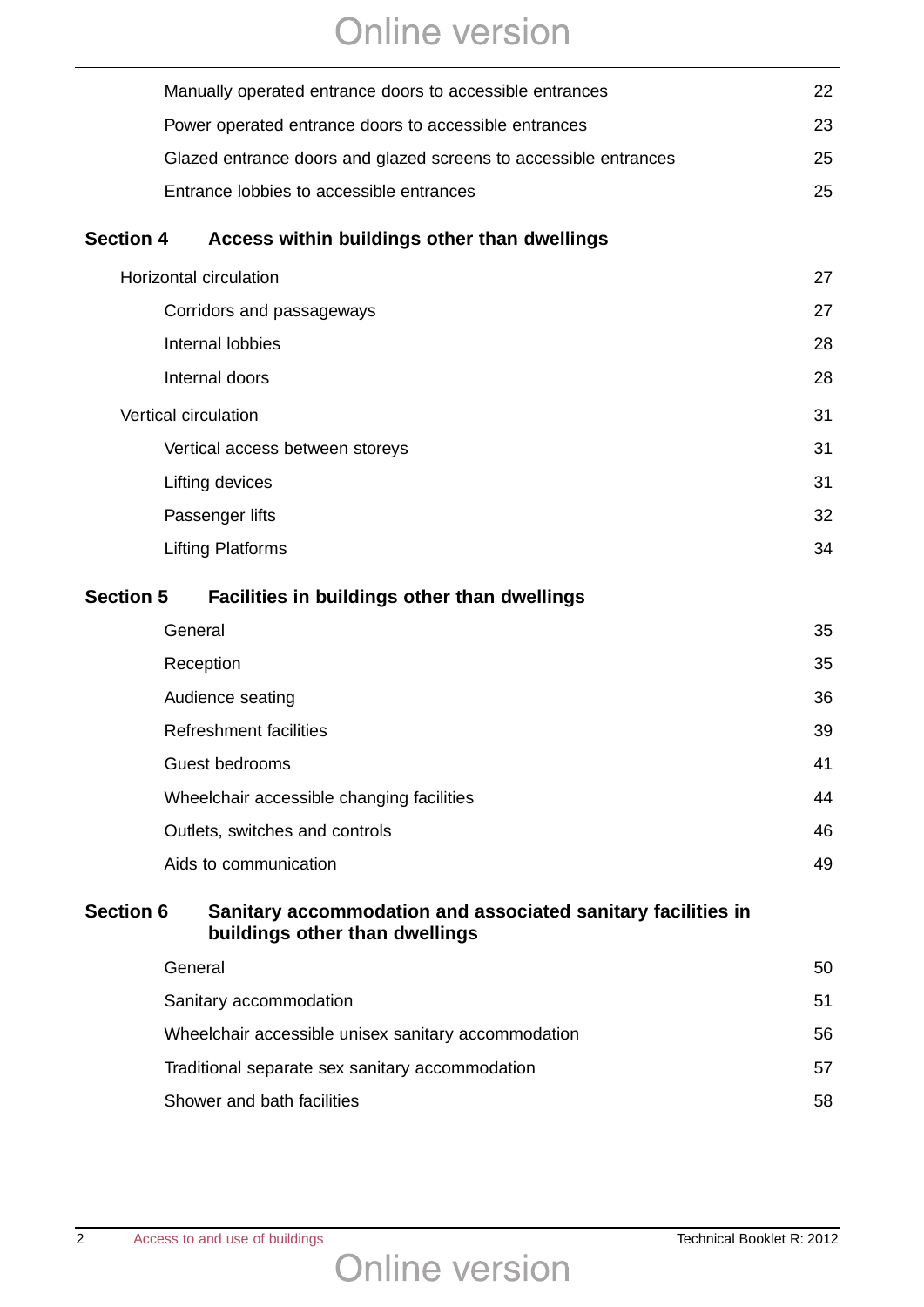### **Dwellings and blocks of dwellings: Sections 7 to Section 11**

| <b>Section 7</b>  |         | Means of access to and into a dwelling                                                  |    |
|-------------------|---------|-----------------------------------------------------------------------------------------|----|
|                   |         | Access to the dwelling                                                                  | 66 |
|                   |         | External approach                                                                       | 67 |
|                   |         | Access into the dwelling                                                                | 67 |
| <b>Section 8</b>  |         | <b>Circulation within a dwelling</b>                                                    |    |
|                   | General |                                                                                         | 69 |
|                   |         | Horizontal circulation                                                                  | 69 |
|                   |         | Vertical circulation                                                                    | 70 |
| <b>Section 9</b>  |         | Circulation within common areas of a block of dwellings                                 |    |
|                   | General |                                                                                         | 71 |
|                   |         | Horizontal circulation                                                                  | 71 |
|                   |         | Vertical circulation                                                                    | 71 |
| <b>Section 10</b> |         | Sanitary convenience in a dwelling                                                      |    |
|                   | General |                                                                                         | 73 |
|                   |         | Access to sanitary conveniences                                                         | 73 |
| <b>Section 11</b> |         | Heights of socket outlets, switches, etc. in a dwelling                                 |    |
|                   |         | Heights of outlets and switches                                                         | 75 |
| <b>Appendix A</b> |         | Informative – Facilities for people with profound and multiple<br>learning disabilities | 76 |
|                   |         | Appendix B Publications referred to                                                     | 77 |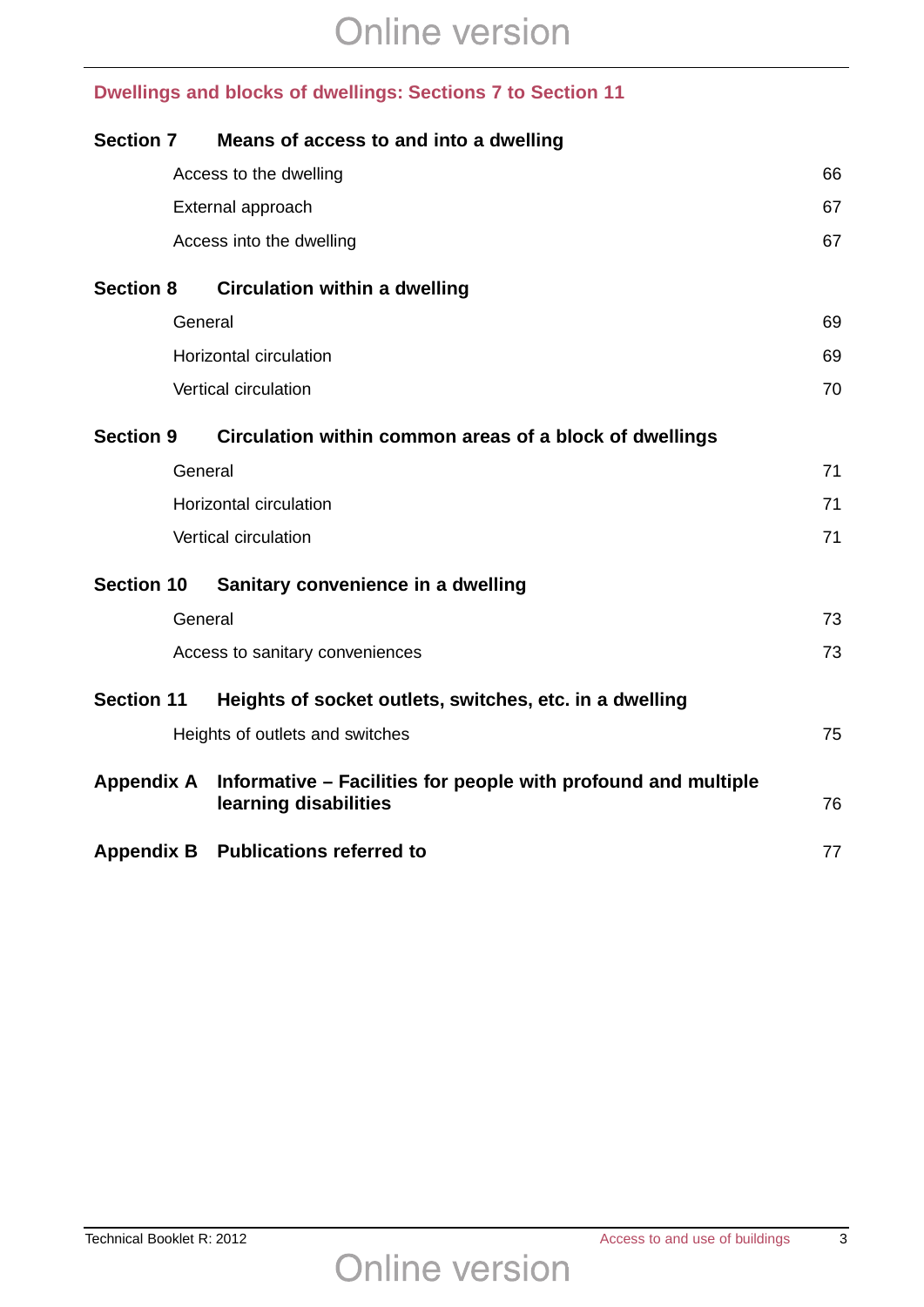## **Introduction**

#### **Technical Booklets**

This Technical Booklet, which takes effect on 31st October 2012, is one of a series that has been prepared by the Department of Finance and Personnel (the Department) for the purpose of providing practical guidance with respect to the technical requirements of the Building Regulations (Northern Ireland) 2012 (the Building Regulations).

At the back of each Technical Booklet is a list of all the Technical Booklets that have been prepared and published by the Department for this purpose.

The guidance given in a Technical Booklet includes performance standards and design provisions relating to compliance with specific aspects of the Building Regulations for the more common building situations.

If the guidance in a Technical Booklet is followed there will be a presumption of compliance with the requirements of those Building Regulations covered by that guidance. However, this presumption can be overturned, so simply following the guidance does not guarantee compliance. For example, if a particular circumstance is not one of the more common building situations the design provisions given in the Technical Booklet may not be appropriate.

**There are likely to be alternative ways of demonstrating compliance with the relevant requirements of the Building Regulations other than by following a design provision given in a Technical Booklet.There is therefore no obligation to adopt any particular provision set out in a Technical Booklet, should you decide to comply in some other way. However, you will have to demonstrate that your alternative solution meets the relevant requirements of the Building Regulations by those other means.**

#### **This Technical Booklet**

#### **Requirements**

The guidance contained in this Technical Booklet relates only to the requirements of regulations 91, 92, 93 and 94. The work will also have to comply with all other relevant requirements of the Building Regulations.

#### **Materials and workmanship**

Any building work which is subject to requirements imposed by Part A of the Building Regulations should be carried out in accordance with regulation 23 of those regulations. Guidance on meeting these requirements for materials and workmanship is given in Technical Booklet B which supports Part B.

The Building Regulations are made for specific purposes, primarily securing the health, safety, welfare and convenience of people and for the conservation of fuel and power. Standards and technical approvals are relevant guidance to the extent that they relate to these purposes. However, they may also address other aspects of performance such as serviceability, or aspects which although they relate to health and safety are not covered by the Building Regulations.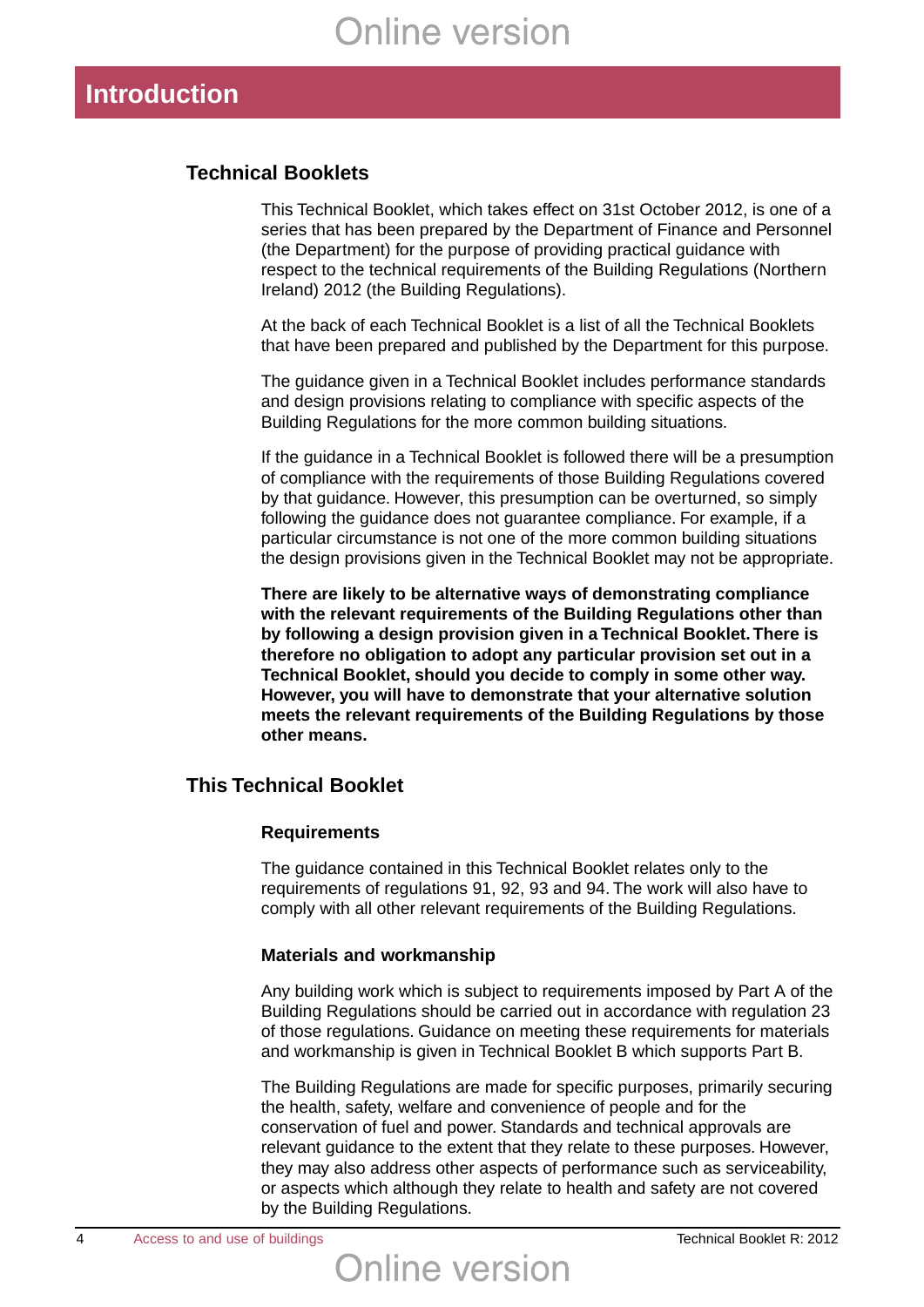#### **Named standards**

Where this Technical Booklet makes reference to a named standard, the relevant version of the standard is the one listed in Appendix B. However, if this version has been replaced or updated by the issuing standards body, the new version may be used as a source of guidance provided that it continues to address the relevant requirements of the Building Regulations.

#### **Diagrams**

The diagrams in this Technical Booklet supplement the text. They do not show all the details of construction and are not intended to illustrate compliance with any other requirement of the Building Regulations. They are not necessarily to scale and should not be used as working details.

#### **Protected buildings**

District councils have a duty to take account of the desirability to preserve the character of protected buildings when carrying out their functions under Building Regulations. Therefore, where work is to be carried out to a protected building to comply with Part R or any other Part of the Building Regulations, special consideration may be given to the extent of such work for compliance where it would unacceptably alter the character or appearance of the building. Protected buildings are defined in Article 3A(2) of the Building Regulations (Northern Ireland) Order 1979 (as amended).

#### **Other legislation**

The provisions of this Technical Booklet relate to the requirements of Building Regulations and do not include measures which may be necessary to meet the requirements of other legislation. Such other legislation may operate during the design or construction stages or when a building is brought into use and can extend to cover aspects which are outside the scope of the Building Regulations.

#### **The Workplace (Health, Safety and Welfare) Regulations (Northern Ireland) 1993**

The Workplace (Health, Safety and Welfare) Regulations (Northern Ireland) 1993 (the Workplace Regulations) contain some requirements which affect building design. The main requirements are now covered by the Building Regulations, but for further information see – The Workplace Regulations and the Workplace Health, Safety and Welfare Approved Code of Practice and Guidance published by TSO.

The Workplace Regulations apply to the common parts of flats and similar buildings if people such as cleaners, wardens and caretakers are employed to work in these common parts. Where the requirements of the Building Regulations that are covered by Part R do not apply to dwellings, the provisions may still be required in the situations described above in order to satisfy the Workplace Regulations.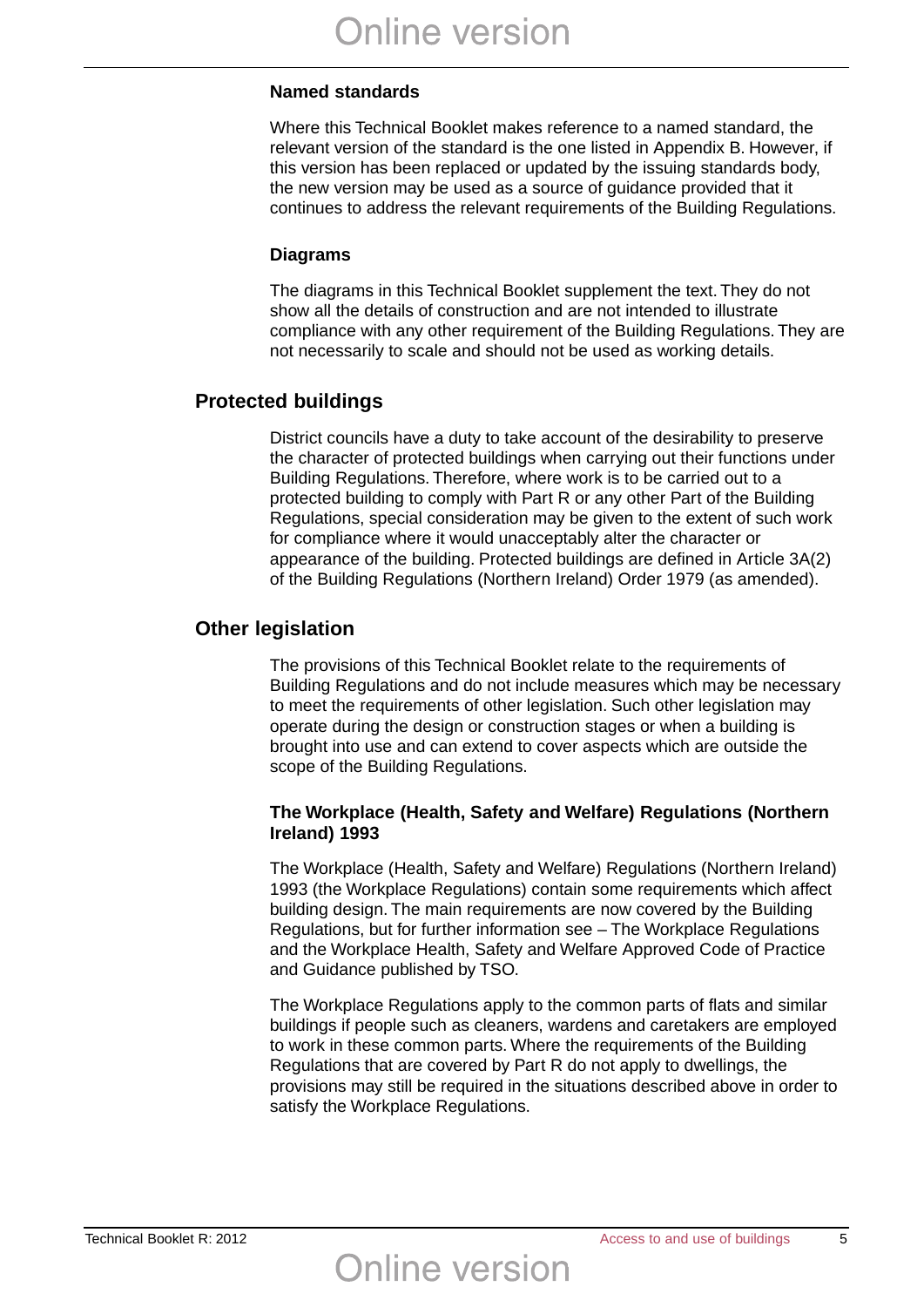## **Part R Regulations**

Part R (comprising regulations 90 to 94) of the Building Regulations, which sets out the requirements for access to and use of buildings, has been replicated below for the convenience of the user of this Technical Booklet and is taken directly from the Building Regulations (Northern Ireland) 2012.

Any person who intends to demonstrate compliance with the Building Regulations by following the guidance given in this Technical Booklet is advised to ensure that the regulations below, are current on the date when plans are deposited or notices given to the district council.

As Part A (comprising regulations 1 to 21) of the Building Regulations sets out the interpretation along with the procedural requirements relating to the application of the regulations, the Department advises that all Parts of the Building Regulations are read in conjunction with Part A of those regulations.

The Building Regulations (Northern Ireland) 2012 and any subsequent amendment may be viewed by following the links from the Department's website at "www.buildingregulationsni.gov.uk".

#### PART R

#### Access to and use of buildings

#### **Application and interpretation**

**90.**—(1) Subject to paragraphs (2), (3) and (4) this Part shall apply to any building or part of a building.

(2) This Part shall not apply to—

- (a) any garage or outbuilding associated with a dwelling;
- (b) any part of a building which is used solely to enable the building or any service or fitting in the building to be inspected, maintained or repaired; and
- (c) the alteration or extension of an existing dwelling to which this Part did not apply when the dwelling was erected other than where the alteration or extension affects a facility suitable for use by people with an impairment of mobility, hearing or sight, in the existing building.

(3) The requirements of regulation 92 shall not apply to—

- (a) a dwelling; and
- (b) any building that is being extended where reasonable provision for access to the extension is provided through the building being extended.

(4) The requirements of regulation 93 shall not apply to—

- (a) a dwelling; and
- (b) an extension to a building where there is provision for suitable sanitary accommodation in the building being extended and all users of the extension can gain access to and use that sanitary accommodation.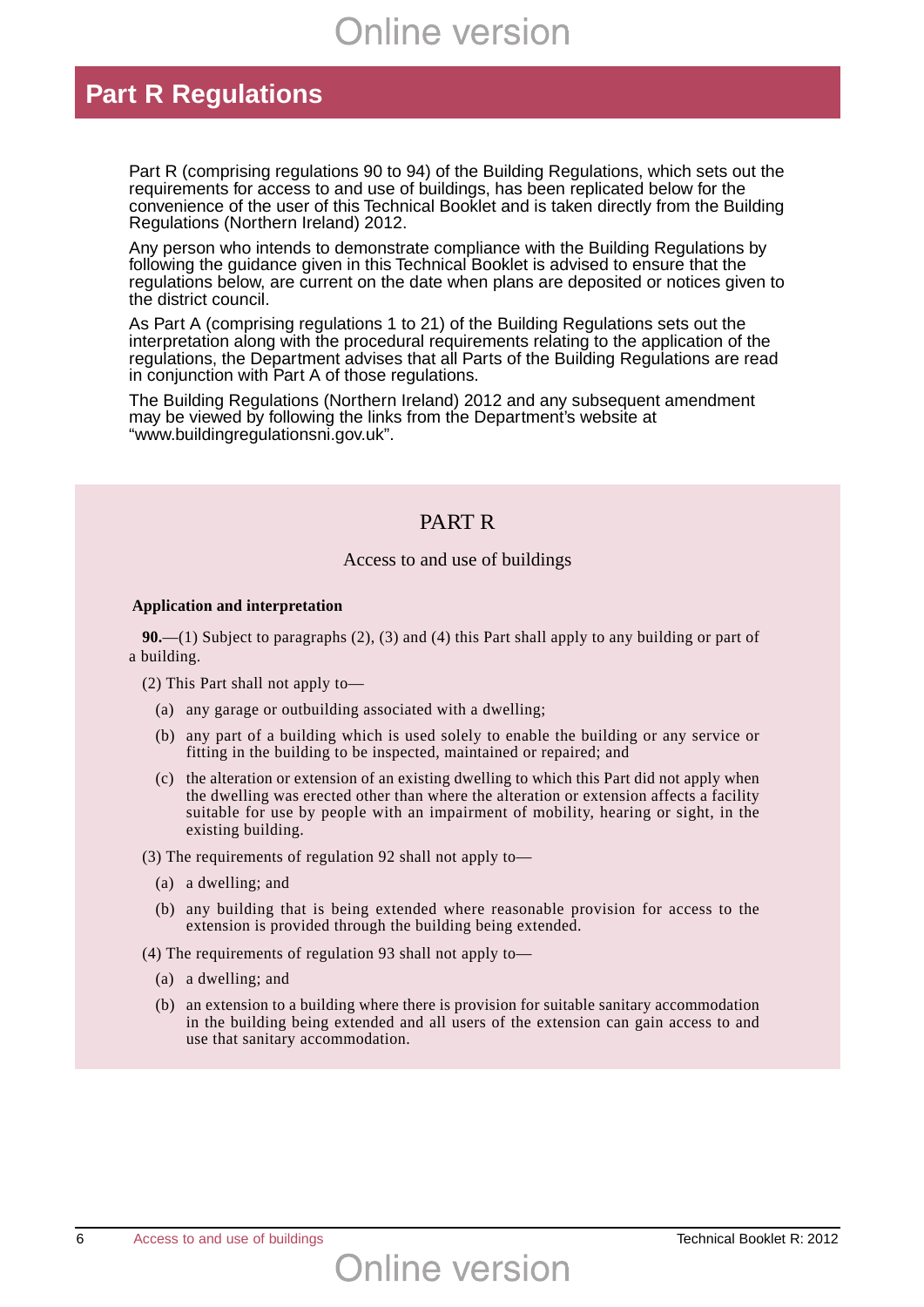#### (5) In this Part—

"Dwelling" means a house or flat;

"Entrance storey" in a dwelling means the storey which contains the principal entrance for the dwelling;

"Independent access" to a part of or extension to a building means a route of access to that part or extension which does not require the user to pass through any other part of the building;

"Principal entrance" in relation to a dwelling means the entrance a visitor (not familiar with the dwelling) will normally expect to use to enter it;

"Principal storey" in a dwelling means the storey nearest to the entrance storey which contains a habitable room, or if there are two such storeys equally near, either such storey;

"Sanitary accommodation" has the meaning assigned to it by regulation 84 in Part P; and

"Sanitary convenience" means a water closet and washbasin.

#### **Access and use**

**91.** Reasonable provision shall be made for people to have access to, into, within and to use a building and its facilities:

Provided that in a dwelling this requirement shall be limited to the entrance storey or, where that storey contains no habitable room, to the principal storey.

#### **Access to extensions**

**92.** Reasonable provision shall be made for independent access to an extension to a building.

#### **Sanitary accommodation in extensions**

**93.** Where sanitary accommodation is provided in a building, reasonable provision shall be made for the provision of suitable sanitary accommodation in any extension to the building.

#### **Sanitary conveniences in dwellings**

**94.** In a dwelling a sanitary convenience shall be provided—

- (a) in the entrance storey; or
- (b) where the entrance storey contains no habitable rooms in the principal storey.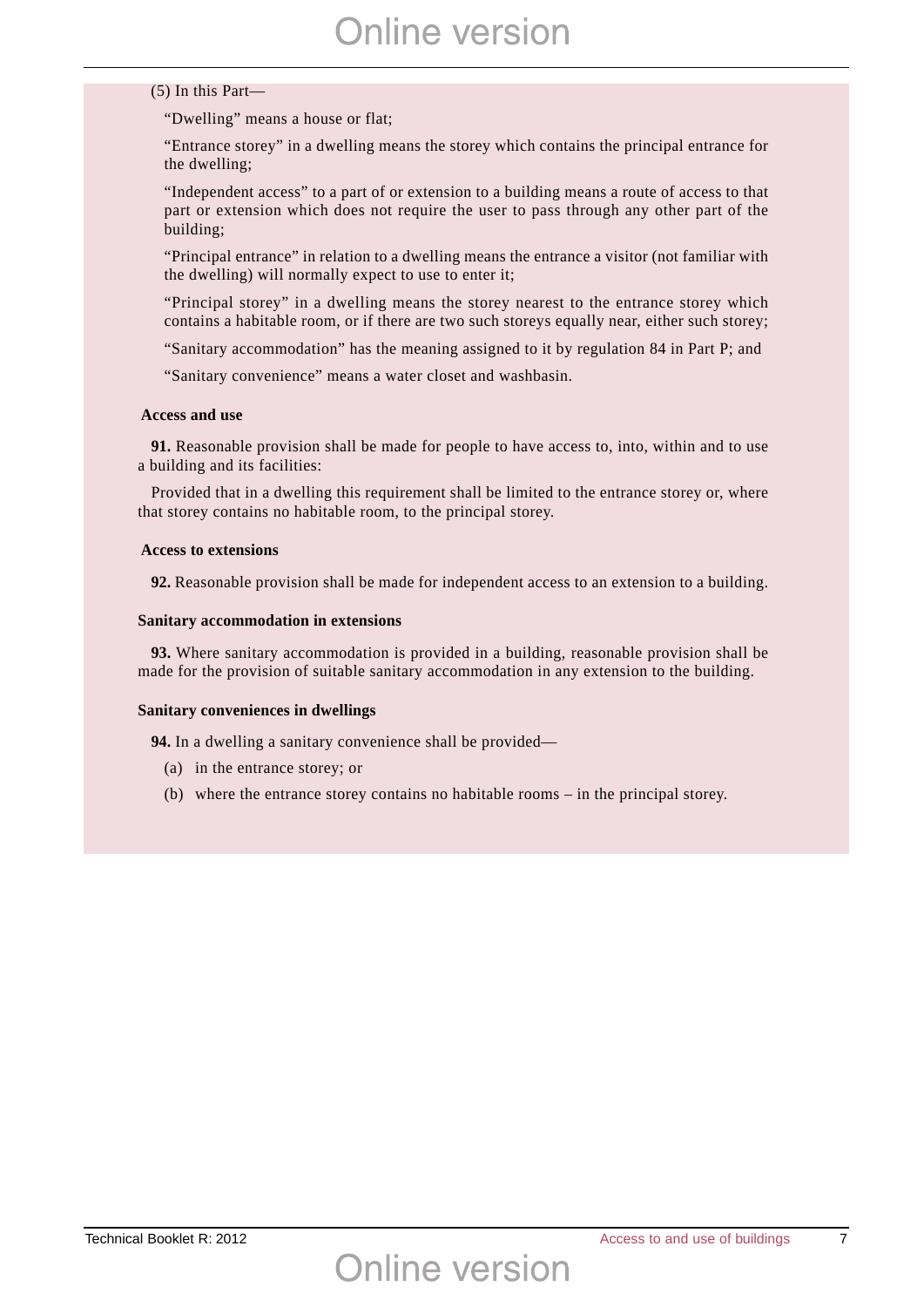## **Guidance - Performance and introduction to provisions**

#### **Performance to satisfy regulations 91, 92, 93 and 94 in Part R**

0.1 It is the view of the Department that the requirements of Part R will be met by making reasonable provision to ensure that buildings are accessible and usable.

> In buildings other than dwellings, people, regardless of ability, age or gender, should be able to gain access to, into and within buildings and use their facilities, as customers, visitors and people who work in them.

In dwellings, all visitors should be able to  $-$ 

- (a) get access to and into the dwelling;
- (b) access and use habitable rooms within the principal storey; and
- (c) access and use a sanitary convenience in the dwelling.

Making provisions to facilitate people with a disability who may visit a dwelling is also expected to enable occupants with disabilities to cope better with reduced mobility and to "stay put" longer in their own homes. It is not expected to facilitate fully independent living for all people with disabilities.

#### **Buildings other than dwellings**

#### **Introduction to provisions in Section 2**

0.2 The guidance in Section 2 is to ensure a suitable and convenient means of access to a building for people from the boundary and from car parking provided on site.

> Provisions are also given for uncontrolled carriageway crossings and avoiding hazards on access routes.

#### **Introduction to provisions in Section 3**

0.3 The guidance in Section 3 is to assist people to be able to identify the building entrance and use it to enter the building easily, conveniently and without the risk of injury.

#### **Introduction to provisions in Section 4**

0.4 The guidance in Section 4 is to facilitate the movement of people within a building both within a storey (horizontal circulation) and between storeys (vertical circulation).

#### **Introduction to provisions in Section 5**

0.5 The guidance in Section 5 is to ensure that people have access to and use of all the facilities provided in a building.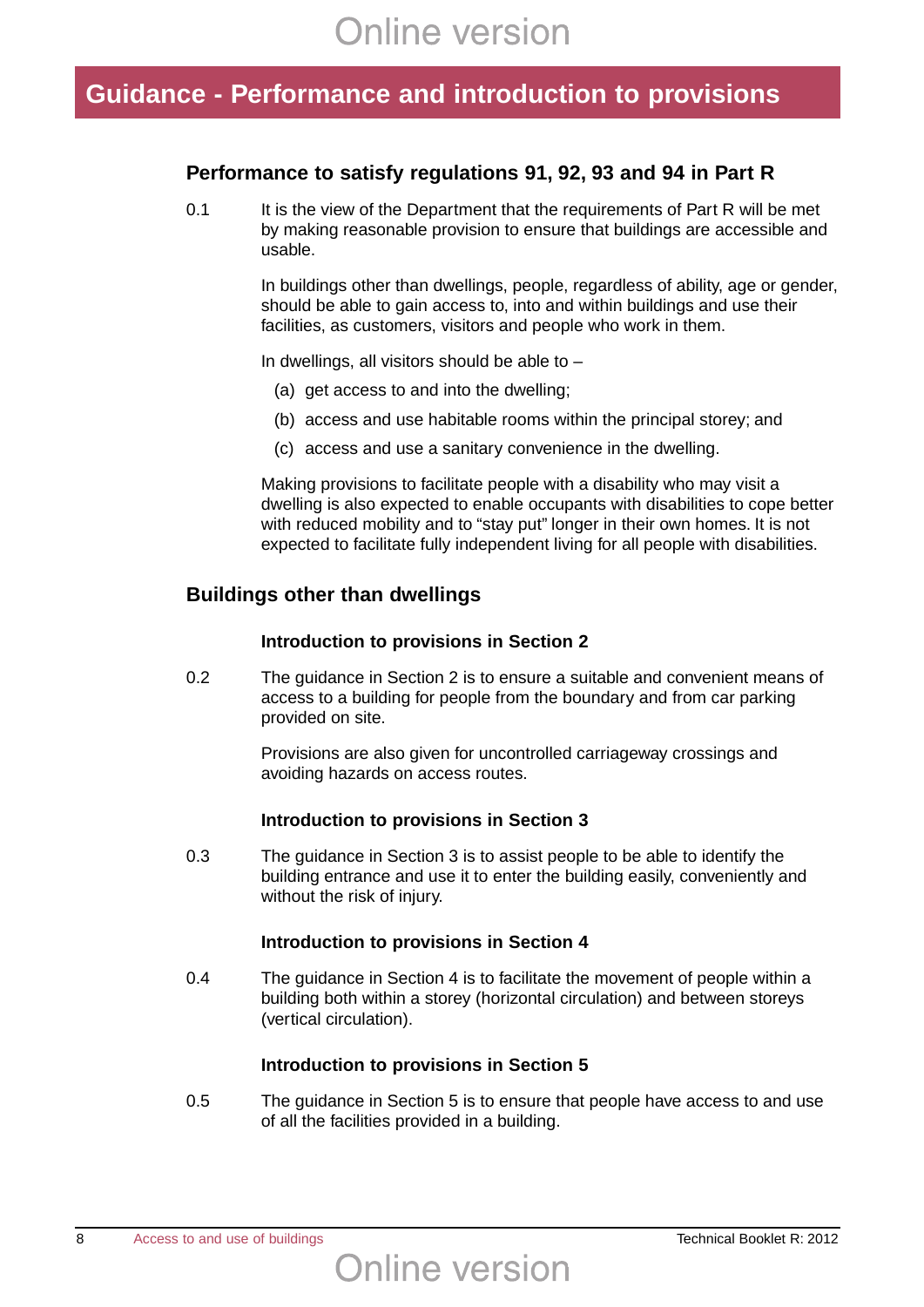#### **Introduction to provisions in Section 6**

0.6 The guidance in Section 6 is to ensure that sanitary accommodation and associated sanitary facilities provided in a building, are no less available for people with a disability than for non-disabled people. Appropriate solutions to sanitary accommodation may vary depending on the size, scale, nature and intended use of the building.

#### **Dwellings**

#### **Introduction to provisions in Section 7**

0.7 The guidance in Section 7 is to facilitate people with a range of abilities to approach and gain access into a dwelling and to a common entrance of a block of dwellings e.g. flats, from the boundary or the point of alighting from a vehicle on a driveway within the plot.

#### **Introduction to provisions in Section 8**

0.8 The guidance in Section 8 is to facilitate access into habitable rooms and to a sanitary convenience in the entrance storey or the principal storey of the dwelling.

#### **Introduction to provisions in Section 9**

0.9 In a block of dwellings e.g. flats, the guidance is to ensure reasonable provision for people with a disability to visit occupants who live on any storey.

#### **Introduction to provisions in Section 10**

0.10 The guidance in Section 10 is to provide a sanitary convenience which a disabled visitor to the dwelling may use. The sanitary convenience should normally be located in the entrance storey. Where the entrance storey contains no habitable rooms, a sanitary convenience should be provided in the principal storey.

#### **Introduction to provisions in Section 11**

Online version

0.11 The guidance in Section 11 is to assist those people whose reach is limited, to use a dwelling more easily, by locating switches, sockets, etc. at suitable heights.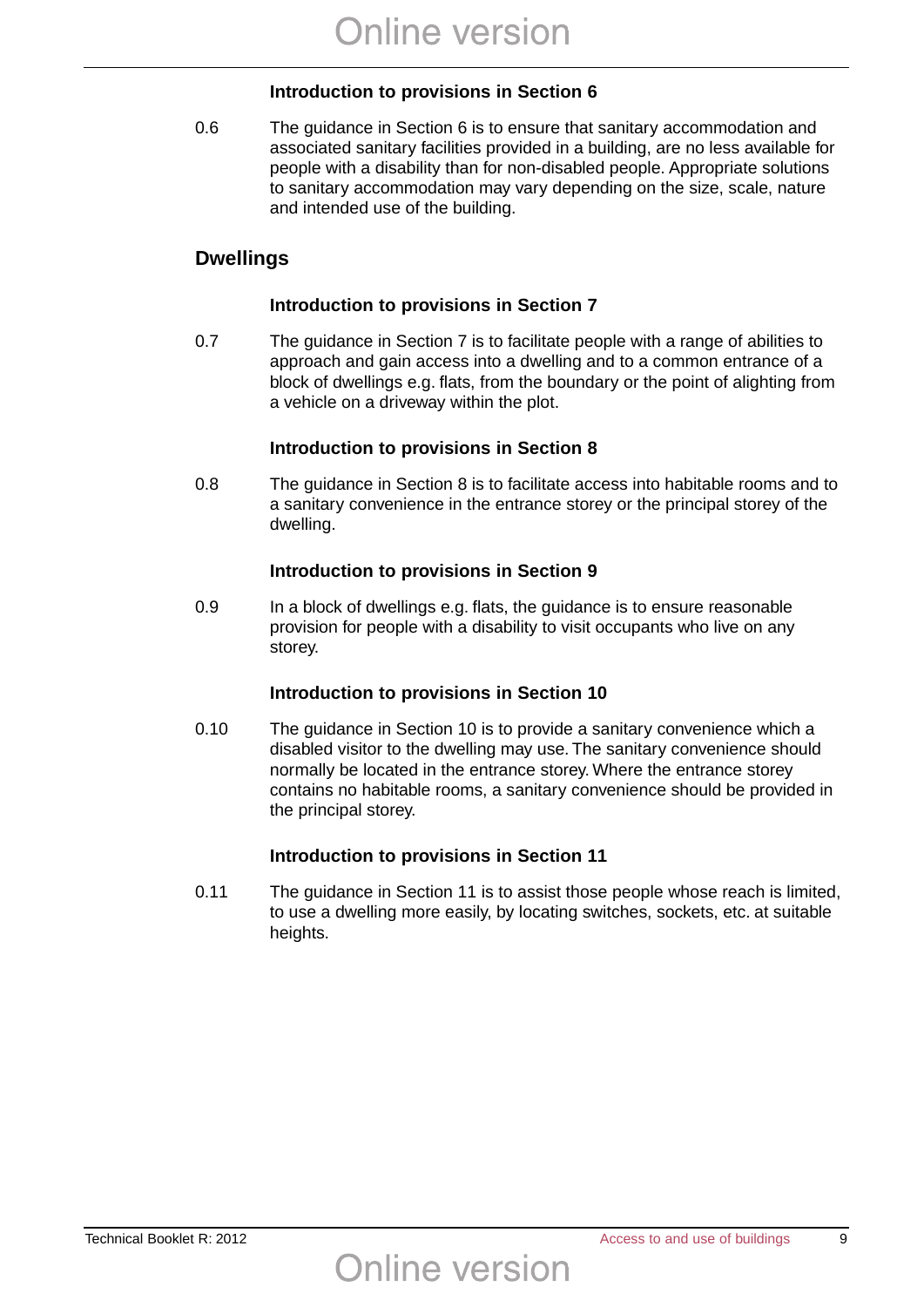## **Section 1 General**

#### **Definitions**

1.1 In this Technical Booklet the following definitions apply –

**Access** – approach or entry.

**Accessible** – suitable access to and usable by all people, regardless of their ability.

**Dwelling** – has the meaning assigned to it by regulation 90 in Part R of the Building Regulations.

**Entrance storey** in a dwelling – has the meaning assigned to it by regulation 90 in Part R of the Building Regulations.

**Boundary** – the boundary of the land (excluding any abutting street, canal or river) on which the building is erected.

**Flat** – has the meaning assigned to it by regulation 2 in Part A of the Building Regulations.

**Isolator** – a switch used to cut off the supply of electricity to an electrical appliance for maintenance purposes.

**Incorporated changing facility** – an accessible changing facility contained within and open to the communal changing facility.

**Incorporated shower facility** – an accessible shower facility contained within and open to the communal shower facility.

**Level approach** – (with respect to the approach to a building) an access route that is predominately level, but may contain a gradient less steep than 1 in 20 in the direction of travel.

**Lifting device** – a passenger lift or a lifting platform.

**Plot** – the area within the boundary of the land on which the building is erected.

**Plot gradient** – the gradient measured along the route of travel between the point of entry and the floor level at –

- (a) the principal or an alternative entrance to a dwelling; or
- (b) the common entrance or an alternative entrance to a block of dwellings.

**Point of entry** – the point at which a person visiting the building either –

- (a) normally enters the plot; or
- (b) alights from a vehicle within the plot.

**Principal entrance** (in buildings other than a dwelling or a block of dwellings) – the entrance a visitor or customer (not familiar with the building) would normally expect to use to enter it.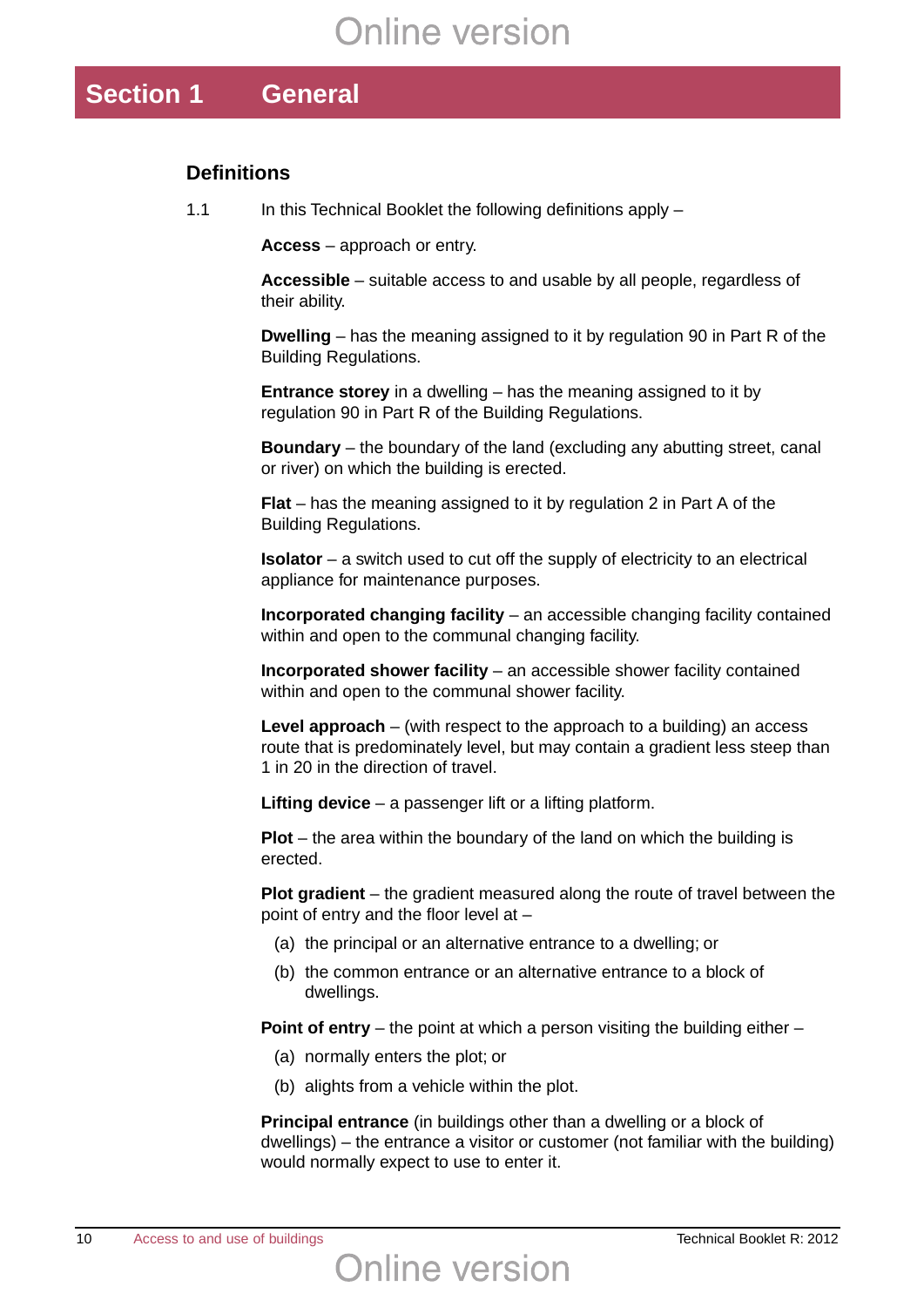**Principal entrance** (in relation to a dwelling) – has the meaning assigned to it by regulation 90 in Part R of the Building Regulations.

**Principal entrance storey** – the storey or storeys where the principal entrance or entrances are located. If an alternative accessible entrance is to be provided by virtue of paragraph 3.1 the storey containing that entrance is a principal entrance storey.

**Principal storey** in a dwelling – has the meaning assigned to it by regulation 90 in Part R of the Building Regulations.

**Sanitary accommodation** – has the meaning assigned to it by regulation 84 in Part P of the Building Regulations.

**Sanitary convenience** – has the meaning assigned to it by regulation 90 in Part R of the Building Regulations.

**Suitable** – (with respect to means of access and facilities) designed for use by people regardless of their ability.

**Surface width** – the width of a stair or ramp, measured at the tread of a flight or the surface of a ramp, between any enclosing walls, strings, upstands, kerbs or guarding.

**Terminal fitting** – a water outlet device providing water to a sanitary appliance.

**Usable** (with respect to buildings and parts of buildings) **–** convenient for independent use.

**Wheelchair accessible** – suitable access to and usable by wheelchair users.

#### **The principles of inclusive design within the built environment**

1.2 An inclusive environment is one that can be used by everyone, regardless of age, gender or ability. Buildings designed to be inclusive should be safe, convenient, sustainable and usable by all people.

> The scope of this Technical Booklet is to give provisions for generic solutions to the more common building scenarios to enable people to –

- (a) get access to a building;
- (b) get into a building;
- (c) move around all floors of a building; and

Online version

(d) get access to and use the facilities (toilets, changing rooms, showers etc.) that are provided in a building.

The methods and standards within this Technical Booklet relate, in the main, but not exclusively, to the provision of design features and sufficient space, to make it possible for people with disabilities to independently access and use a building.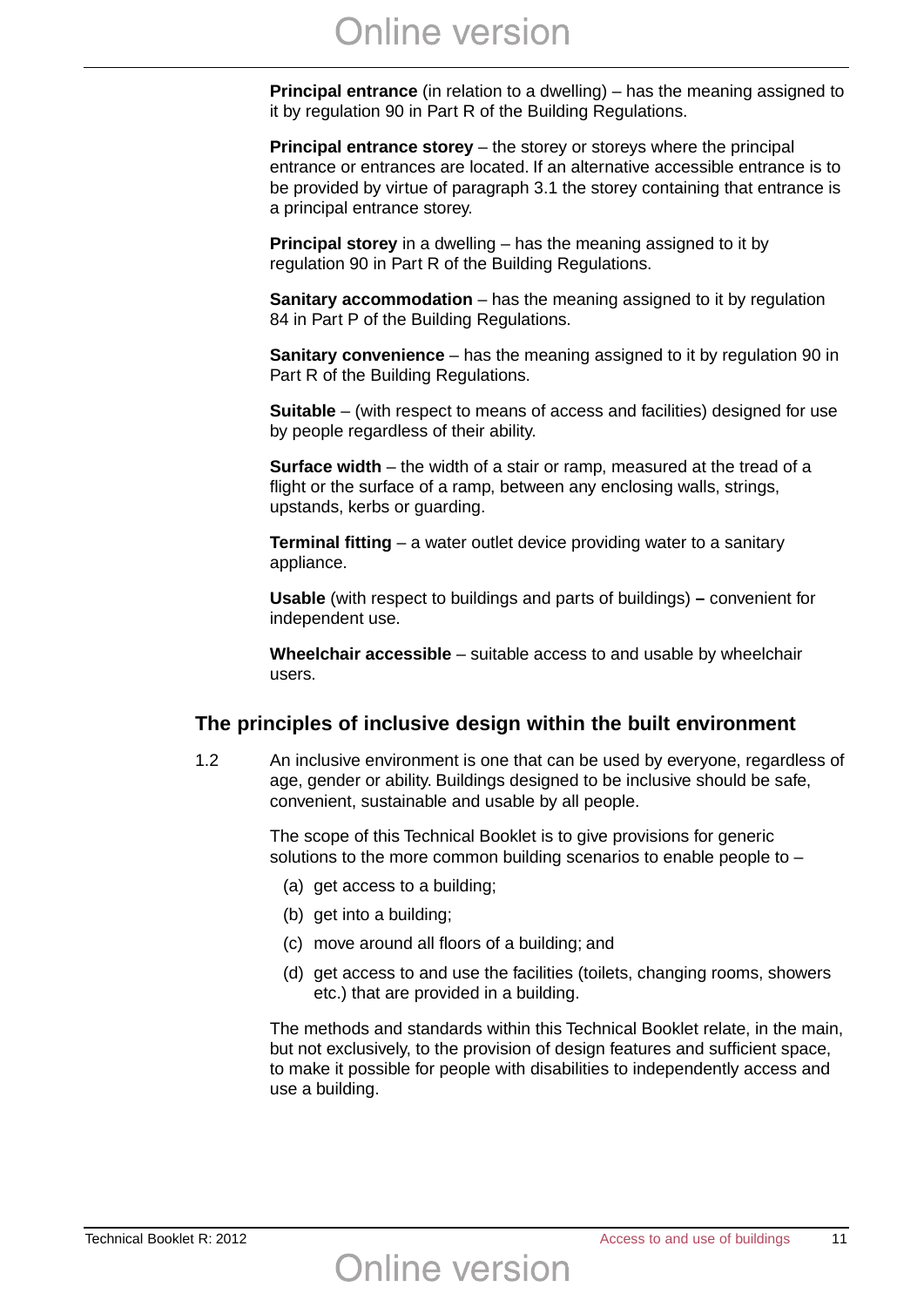#### **Buildings other than dwellings**

- 1.3 The provisions for access to and use of a building are for the benefit of people who are customers or visitors to the building or who work in it.
- 1.4 An extension should be treated in the same manner as a new building. The extension should –
	- (a) be independently approached and entered from the boundary and from car parking within this boundary; or
	- (b) have suitable access provided through the building being extended.

Where sanitary accommodation is provided in a building that is being extended –

- (c) then suitable sanitary accommodation should be provided within the extension; or
- (d) the existing sanitary accommodation should also be suitable and accessible by the users of the extension.
- 1.5 When a building is altered the alterations must comply with the requirements of Regulation 91 in Part R. The building, including access to it from the boundary and from on site car parking, where provided, must be no less accessible after completion of the alterations than it was before the work was carried out.
- 1.6 When a building undergoes a material change of use so that it is used as a hotel or boarding house, an institution, a place of assembly or recreation, or a shop it should be treated in the same manner as a new building.

When a part of a building undergoes a material change of use so that it is used as a hotel or boarding house, an institution, a place of assembly or recreation, or a shop it should –

- (a) be independently approached and entered or have suitable access provided through the building; and
- (b) have any sanitary accommodation that is provided for or in connection with that part accessible (from that part) and usable. If sanitary accommodation is not provided as part of any works in relation to the material change of use and if users of that part of the building have use of sanitary accommodation elsewhere in the building then people should be able to gain access to, and use that sanitary accommodation.
- 1.7 Part R is limited to matters of access to, into, within, and use of a building. It does not extend to means of escape for a person with a disability in the event of fire, for which reference should be made to Part E (Fire safety).

This Technical Booklet, gives guidance on the strategy for access to and within a building other than a dwelling. When this strategy includes the use of ramps and/or stairs, such ramps or stairs must satisfy the relevant requirements of Part H.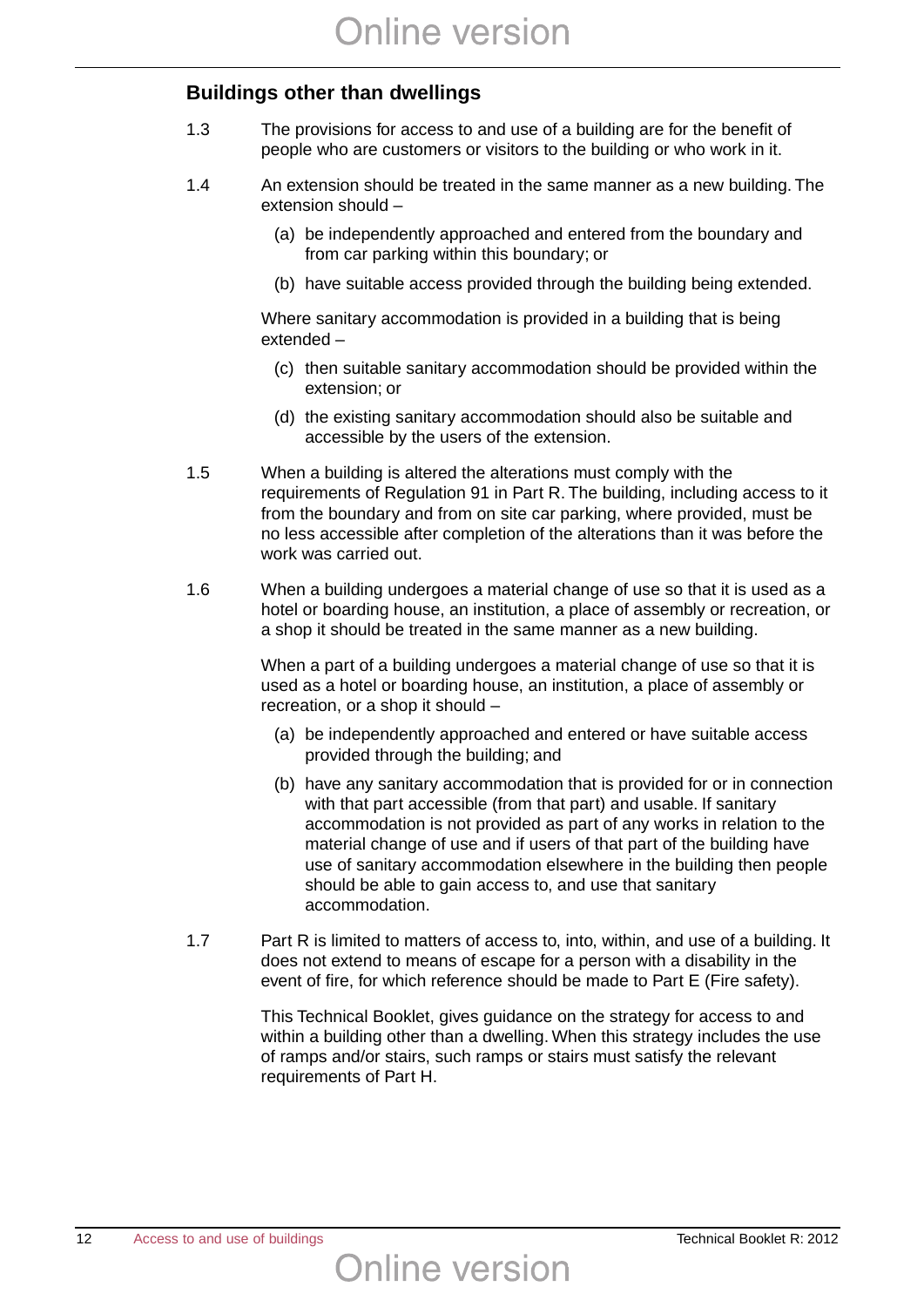#### **Dwellings**

1.8 The provisions for access and for facilities within dwellings are for the benefit of people who are disabled who may visit the dwelling.

Where Part R applies, reasonable provision should be made –

- (a) so that people with a disability can reach the principal entrance to the dwelling, or to a common entrance to a block of dwellings, from the boundary or from car parking within this boundary;
- (b) for access for people with a disability into and within the entrance storey or the principal storey of the dwelling and to access and use any facilities provided to comply with Part R; and
- (c) for sanitary conveniences for use by people with a disability.

Part R does not extend to means of escape for people with a disability in the event of fire, for which reference should be made to Part E (Fire safety).

Part H (Stairs, ramps, guarding and protection from impact) contains provisions for the design of stairs and ramps.

This Technical Booklet, gives guidance on the strategy for access to and within a dwelling. When this strategy includes the use of ramps and/or stairs, such ramps or stairs must satisfy the relevant requirements of Part H.

#### **Visual contrast**

1.9 Visual contrast is the perception of a difference visually between one element of a building and another by reference to their light reflectance values.

> Light reflectance value (LRV) is the total quantity of visible light reflected by a surface at all wavelengths and directions when illuminated by a light source.

> For people with adequate vision, differences in the nature or the intensity of colour provide adequate visual contrast. Unfortunately, this is not the case for all people who are visually impaired. The main feature of a surface, which appears to be strongly correlated with the ability of visually impaired people to identify differences in colour, is the LRV. Differences in LRV can be used to assess the degree of visual contrast between the surfaces of elements such as handrails, doors, door furniture, key fittings/fixtures and surrounding surfaces, etc.

The LRV scale runs from 0, which is a perfectly absorbing surface that could be assumed to be totally black, up to 100, which is a perfectly reflective surface that could be considered to be perfect white. Because of practical influences in any application, black is always greater than 0 and white never equals 100.

A difference in LRV of 30 points or more allows a degree of variability that is required to provide reasonable visual contrast.

For flat areas it is thought that LRV differences are less important between two large areas, e.g. between a wall and floor, than between a small object on a larger background surface, e.g. a light switch on a wall.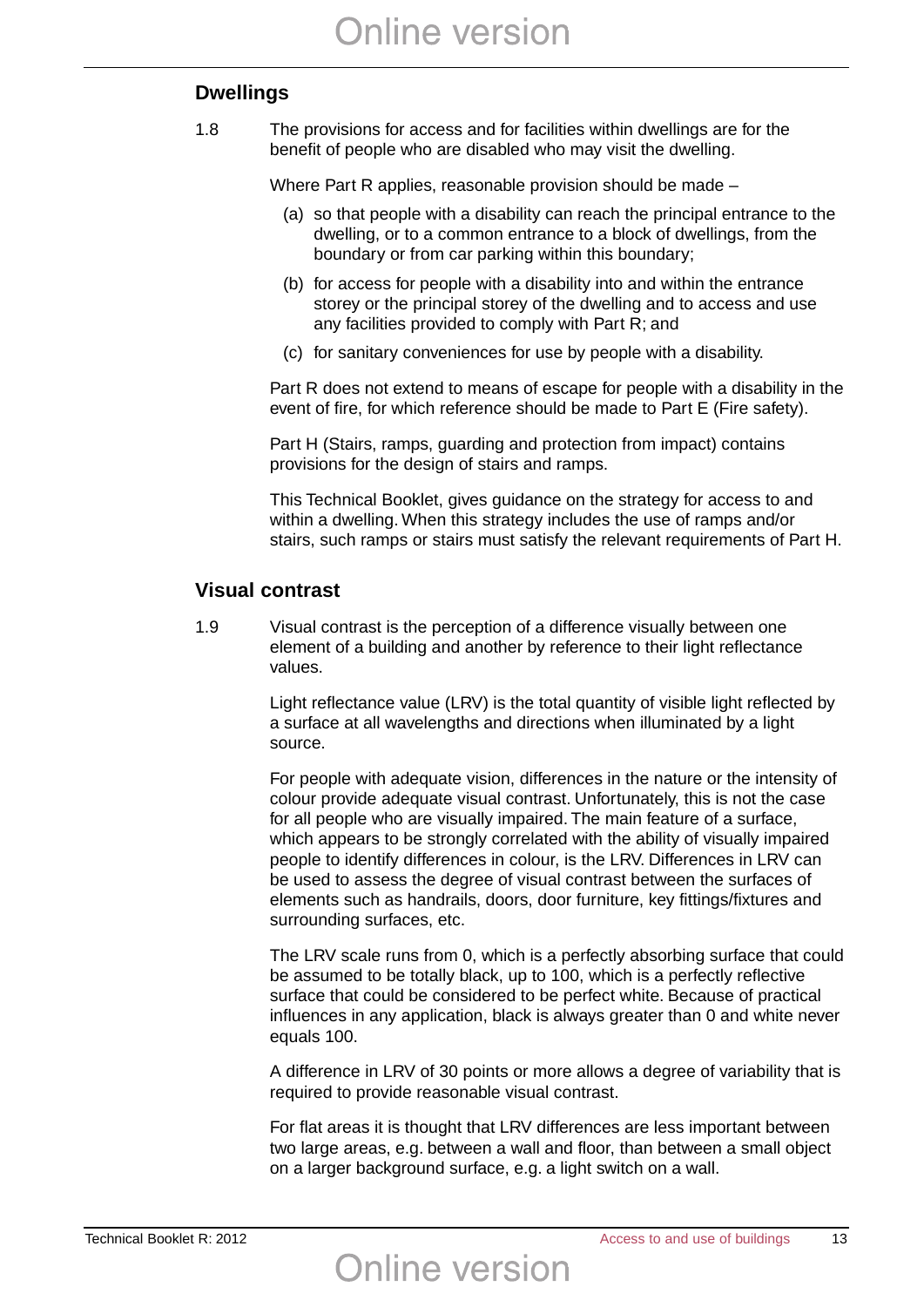#### **Access statements**

1.10 Access statements are not a requirement of the Building Regulations.

Applicants may wish to satisfy the requirements of Part R by adopting the guidance and provisions of Technical Booklet R. However, they could choose to follow the performance criteria given in paragraph 0.1 and offer alternative design solutions they believe comply with the reasonable provision requirements of the relevant regulation. Evidence to support such an alternative design approach might include –

- (a) application of the recommendations in BS 8300 where these differ from the provisions, or are not covered, in this Technical Booklet;
- (b) results of current validated research;
- (c) outcome of consultations with other parties (e.g. Northern Ireland Environment Agency, Access Officers, local Access Groups, etc.); and
- (d) convincing arguments that an alternative solution will achieve the same, a better, or a more convenient outcome.

An access statement setting out the rationale for the access strategy, could be useful in presenting the evidence of the design approach adopted.

In the case of extensions and material changes of use of buildings other than dwellings, and particularly in the case of protected buildings, such a statement will allow an applicant to identify any constraints imposed by the existing structure and its immediate environment and to propose compensatory measures where full access proves to be impracticable or unreasonable. This will allow for an explanation to be provided and assessed in situations where, for example, a less than fully accessible access route is proposed to an extension, or to a building or part of a building subject to a material change of use.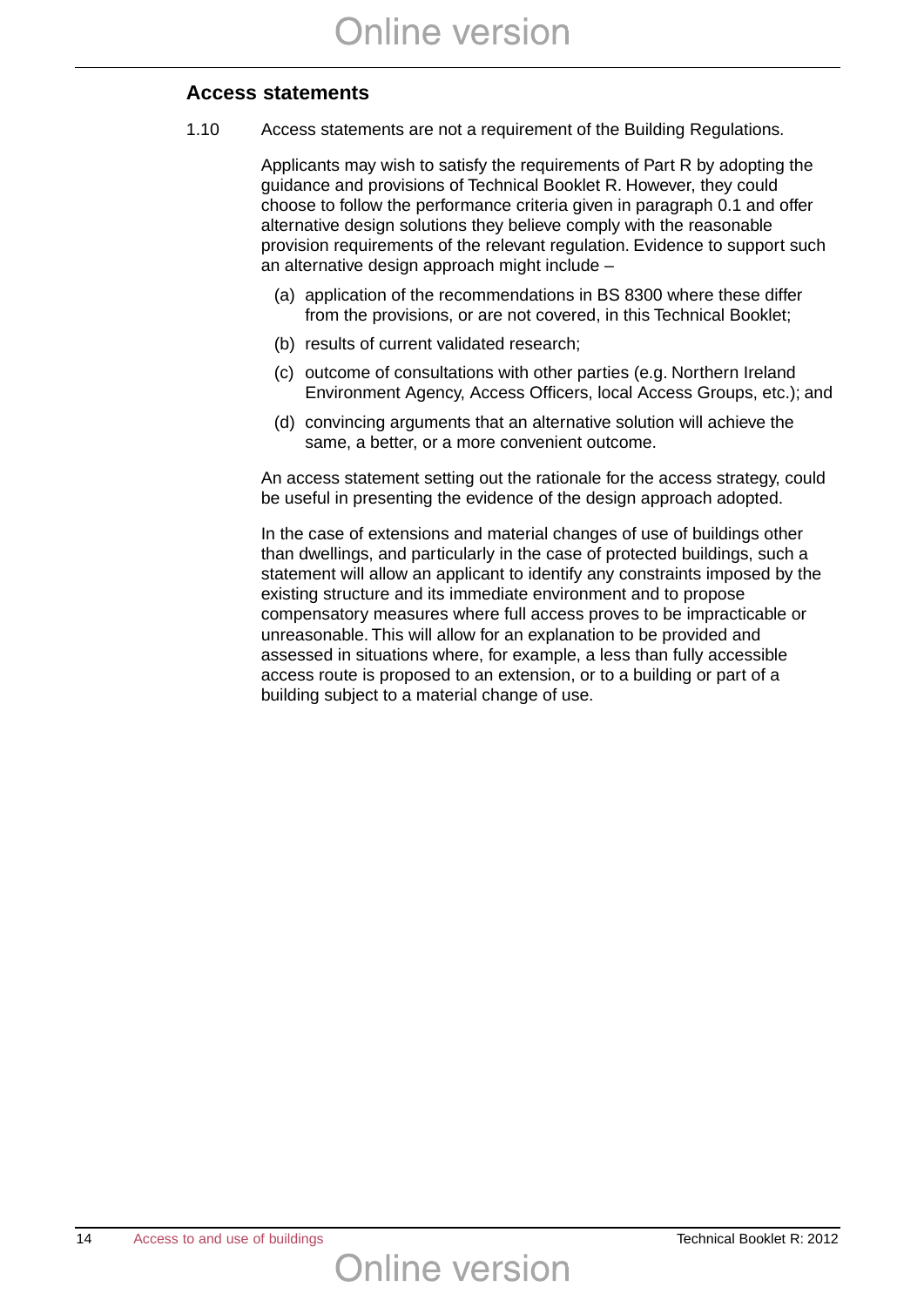# Buildings<br>
Other than<br>
dwellings other than dwellings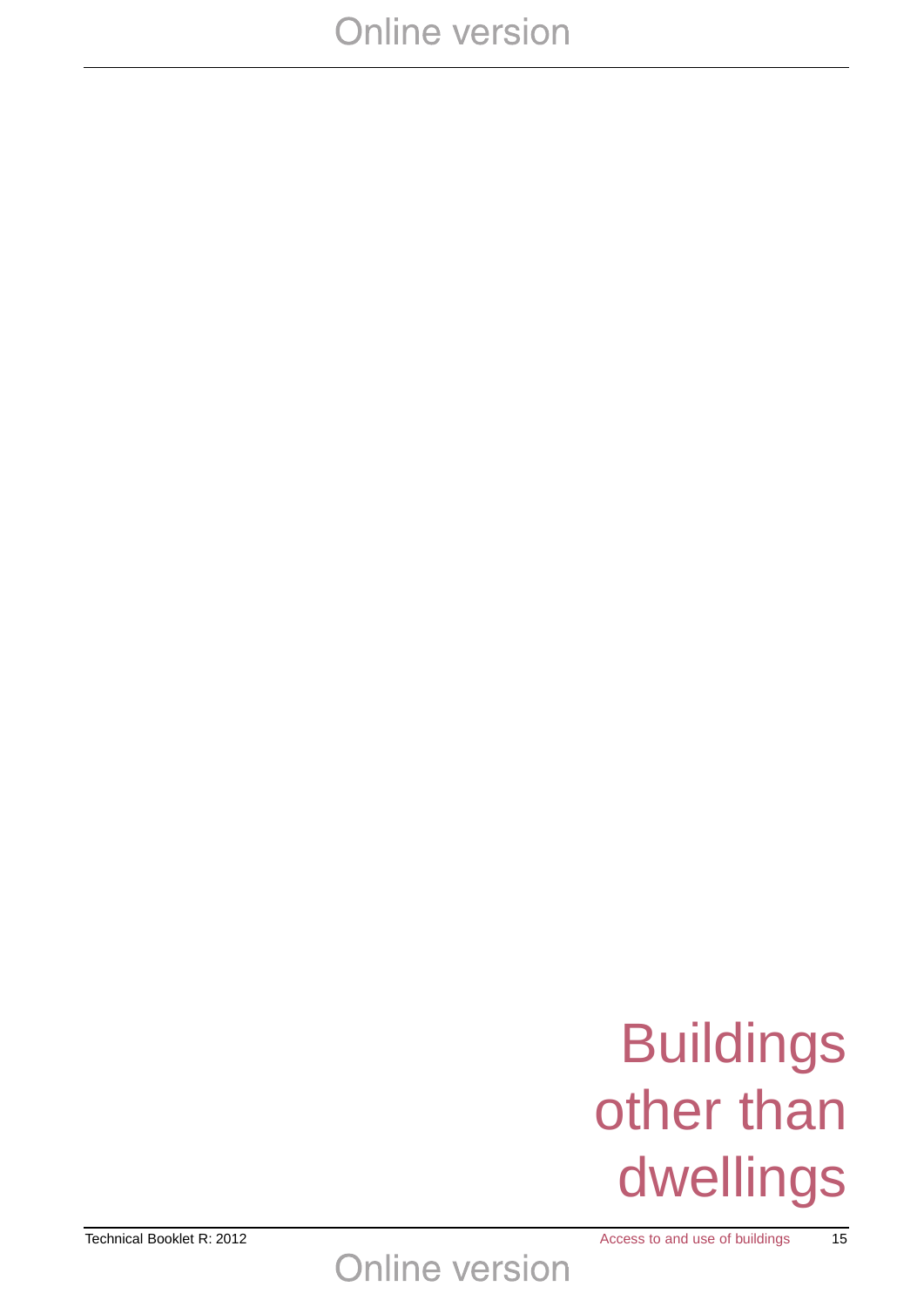## **Section 2 Access to buildings other than dwellings**

#### **General**

2.1 As far as possible, the means of access from the point of entrance at the boundary and from car parking designated for people with a disability which is provided within the boundary, to the principal entrance(s) and, where provided, a staff entrance, should be level. However where a difference in level is unavoidable due to site constraints, the approach may have a gentle gradient over a long distance (for all or part/s of the approach), or it may incorporate a number of shorter parts at a steeper gradient, with level areas at intervals as rest points. Generally, gradients within the approach should be as gentle as possible. An approach that contains one or all of these features is called a level approach.

> It is recognised that a level approach is not attainable in all situations and therefore, an access route containing a ramp, may be an appropriate solution to suit the site topography.

It is also important that routes between buildings within a complex are also accessible.

To reduce the danger of inadvertently walking into a vehicular access route the approach to a building should be separate from any vehicular route and where possible, not sharing the same surface.

All access routes to principal, or alternative accessible, entrances should be surfaced so that people are able to travel along them easily, without excessive effort and without the risk of tripping or falling.

Potential hazards e.g. from open windows, on or over access routes should also be avoided.

#### **Approach to buildings**

- 2.2 The means of access to a building should be by a level approach complying with paragraph 2.8 to 2.12. However, where site constraints necessitate that all or any part of the means of access to or between buildings, contains a gradient of 1 in 20 or steeper, a ramped approach should be provided.
- 2.3 As ramps are not necessarily suitable and convenient for all people it is beneficial to have steps as well as a ramp. For example, some people who can walk but have restricted mobility find it more difficult to negotiate a ramp than a stair. In addition, adverse weather conditions increase the risk of slipping on a ramp.

Where a ramped approach has a rise of 300 mm or more, it should also have complementary steps.

2.4 If the total rise of a ramped approach is too high, it can be unacceptably tiring for wheelchair users and some people with walking difficulties, even if a number of rest landings are provided. Therefore, where the access route to the building is, or contains a ramped approach having a total rise of more than 2000 mm, an additional means of access suitable for all people, should also be provided, e.g. a suitable lifting device.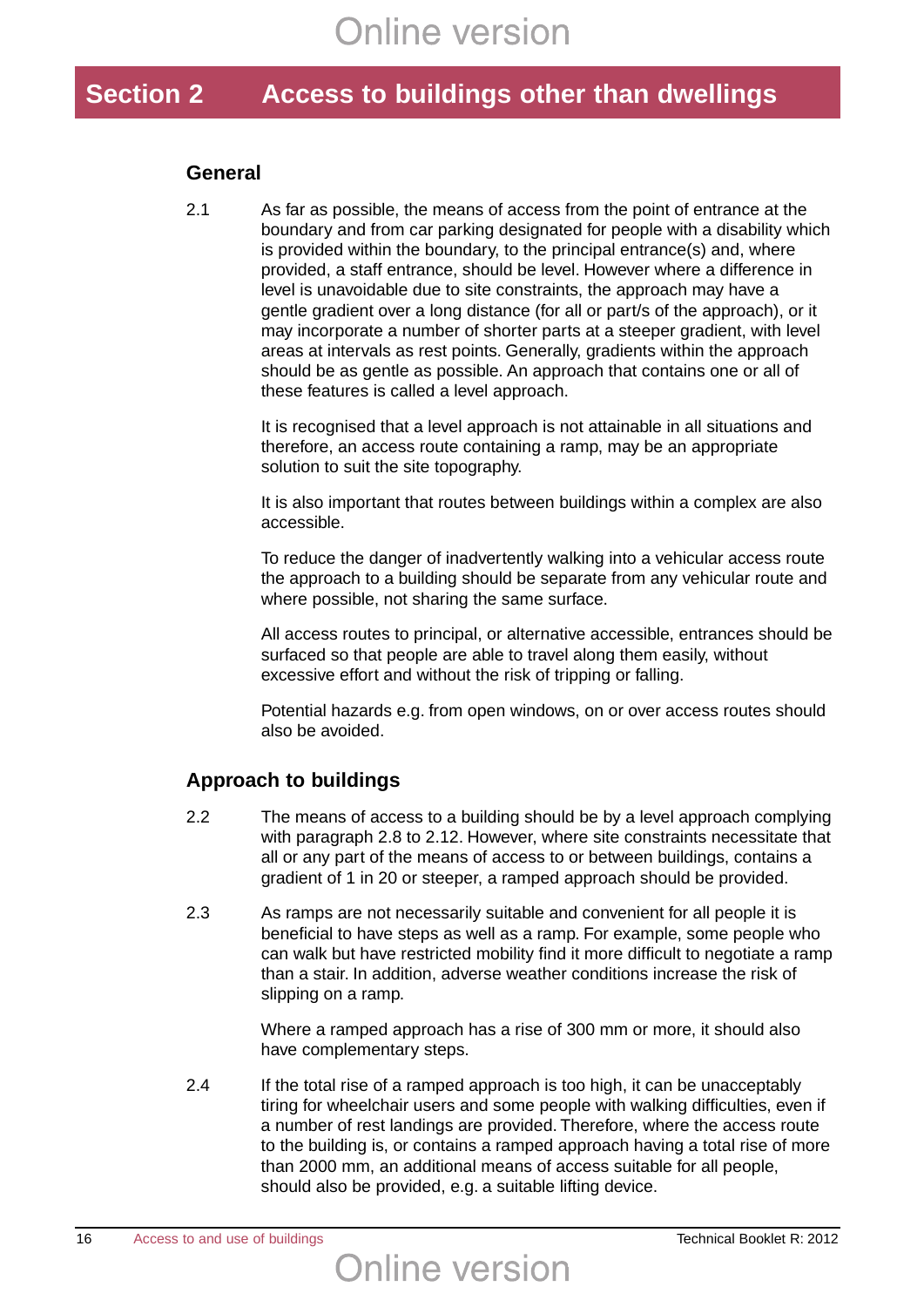- 2.5 Where the approach requires to be guarded, that guarding must comply with the relevant requirements of Part H.
- 2.6 Where there is a complex of buildings within the boundary, a level approach should be provided between buildings to which Part R applies.
- 2.7 The approach to a building should be separate from any vehicular route.

#### **Level approach**

- 2.8 A level approach should have
	- (a) an unobstructed width of not less than 1500 mm. However, at a local obstruction the width may be reduced to 1000 mm, provided that the length of the reduced width is not more than 6 m and the obstruction is protected by a suitable barrier; and
	- (b) clear headroom of not less than 2100 mm.

Where the level approach has a gradient steeper than 1 in 60 it should have horizontal rest areas, not less than 1200 mm long and a rise of not more than 500 mm between rest areas.

Where the level approach is more than 50 m in length it should have passing places. These should be spaced at a distance of not more than 50 m with a clear line of sight between consecutive passing places. Every passing place should be not less than 1800 mm wide and not less than 2000 mm long therefore, the width of the passing place may include the width of the level approach. A level approach with a surface width of 1800 mm or more can accommodate non-vehicular traffic without the need for passing places.

Where a level approach has a crossfall it should be not steeper than 1 in 40.

- 2.9 The surface of a level approach should
	- (a) be firm;
	- (b) reduce the risk of slipping;
	- (c) have similar surface frictional characteristics along its length; and
	- (d) have an even surface finish.
- 2.10 Notwithstanding the provisions of paragraph 2.9(d)
	- (a) where formless materials are used as surfacing, any undulations should be not more than 3 mm measured from a point below a 1000 mm straight edge; and
	- (b) where paving units are used as surfacing material, any difference in level between the units at the joints, should be not more than 5 mm.
- 2.11 Where paving units are used as surfacing material and have –

- (a) recessed filled joints, the joints should be not more than 10 mm wide and 5 mm deep; and
- (b) unfilled joints, the joints should be not more than 5 mm wide.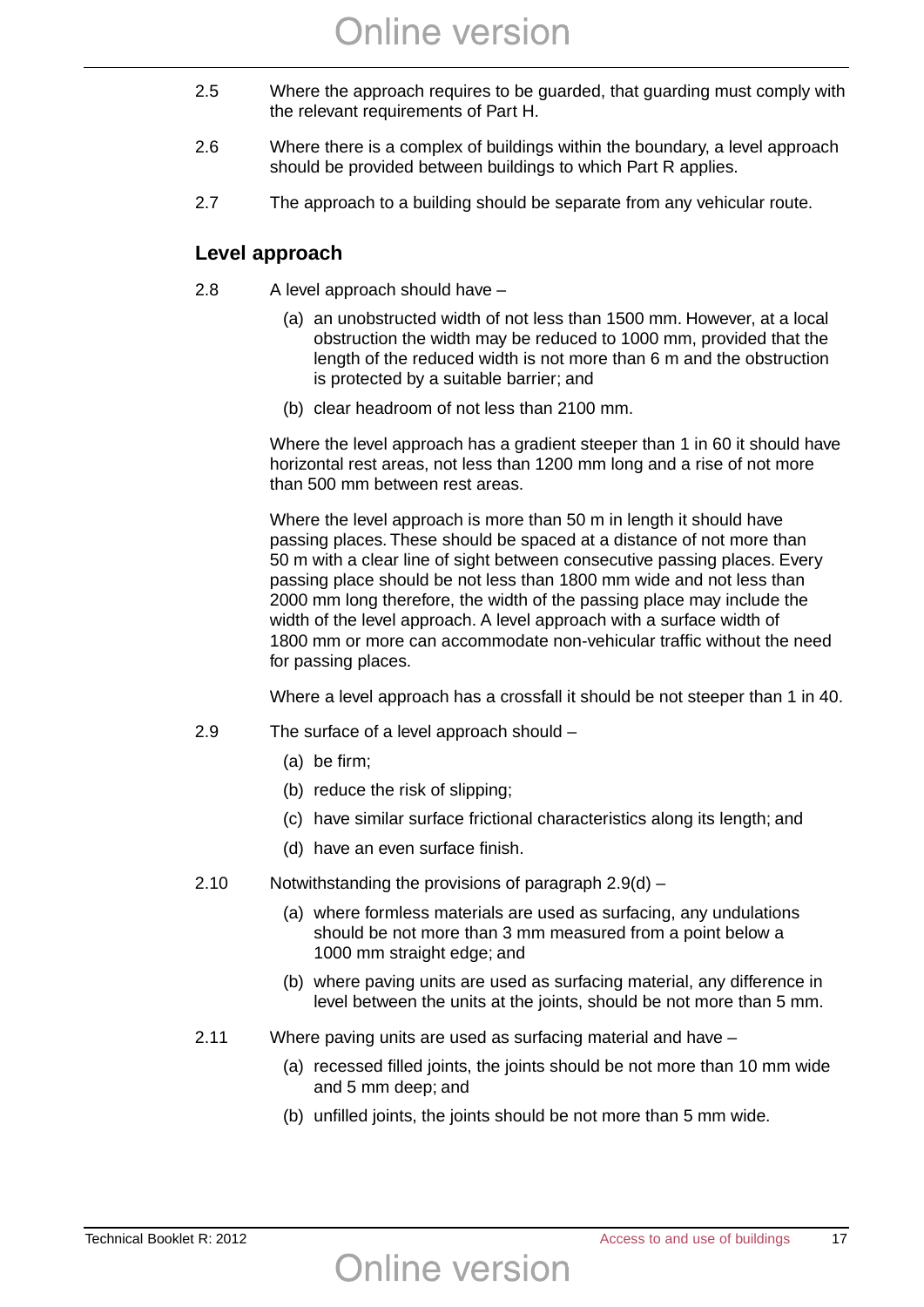2.12 Where a level approach crosses a carriageway at an uncontrolled crossing point, this should be identified by using buff coloured blister type tactile warning paving, having a length of not less than 1200 mm and a width of 800 mm. See Diagram 2.1.

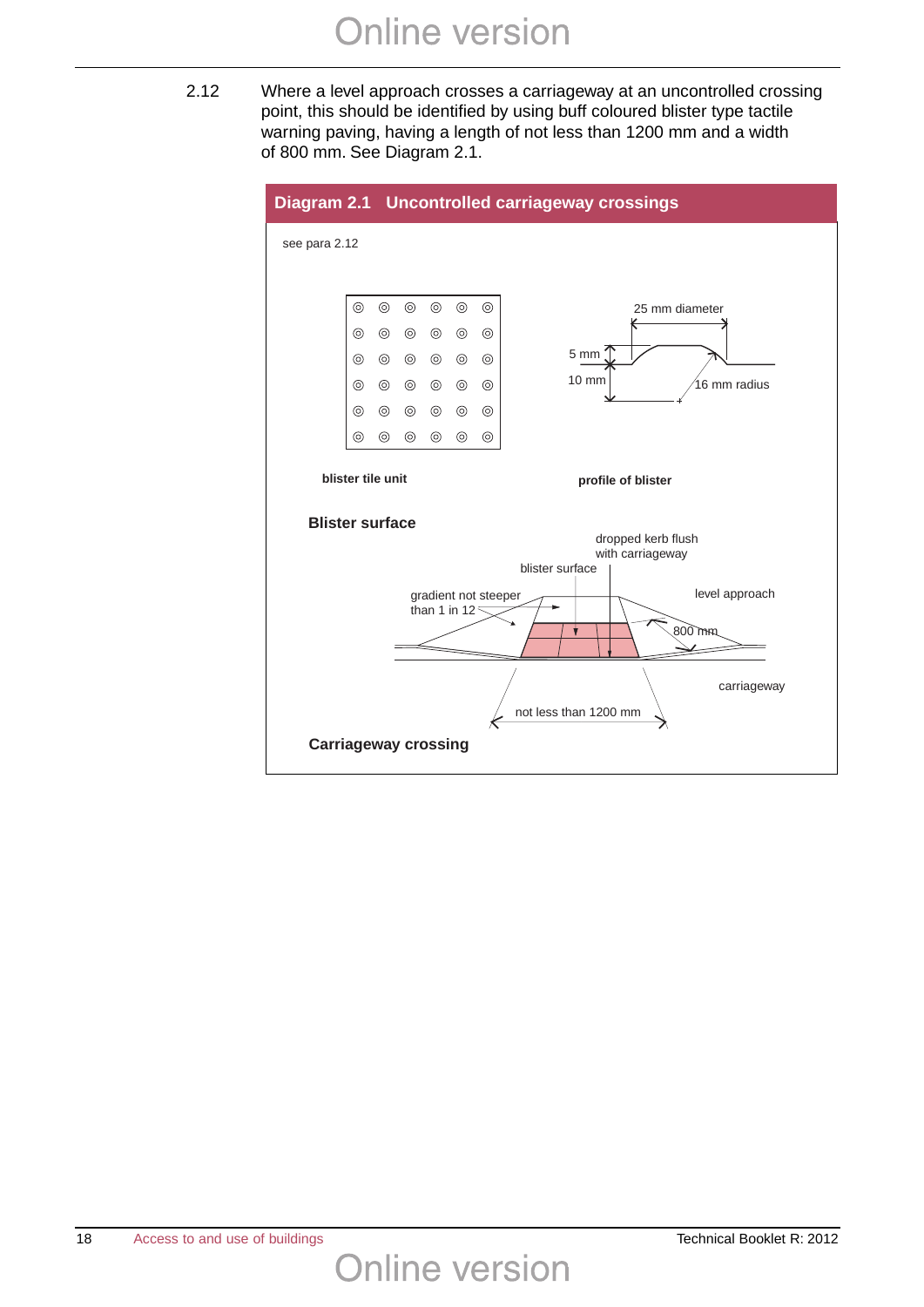#### **Hazards on access routes**

#### **Generally**

2.13 Features of a building that occasionally obstruct an access route, particularly if they are partially transparent and therefore indistinct, or cause a danger overhead, should not present a hazard to building users.

#### **Protection from hazards**

- 2.14 To reduce hazards on an access route for people including those who are visually impaired, any –
	- (a) door (other than for emergency use only) which opens outwards;
	- (b) part of a window, when open in normal use, that projects more than 100 mm; and
	- (c) other feature of a building which projects,

into an access route, should be protected by a distinguishable barrier rail which incorporates either a vertically continuous barrier or a kerb at ground level. See Diagram 2.2.



2.15 Any area below the soffit of a stair or a ramp and its landings that is less than 2100 mm above an access route should be protected by a distinguishable barrier rail which incorporates either a vertically continuous barrier or a kerb at ground level.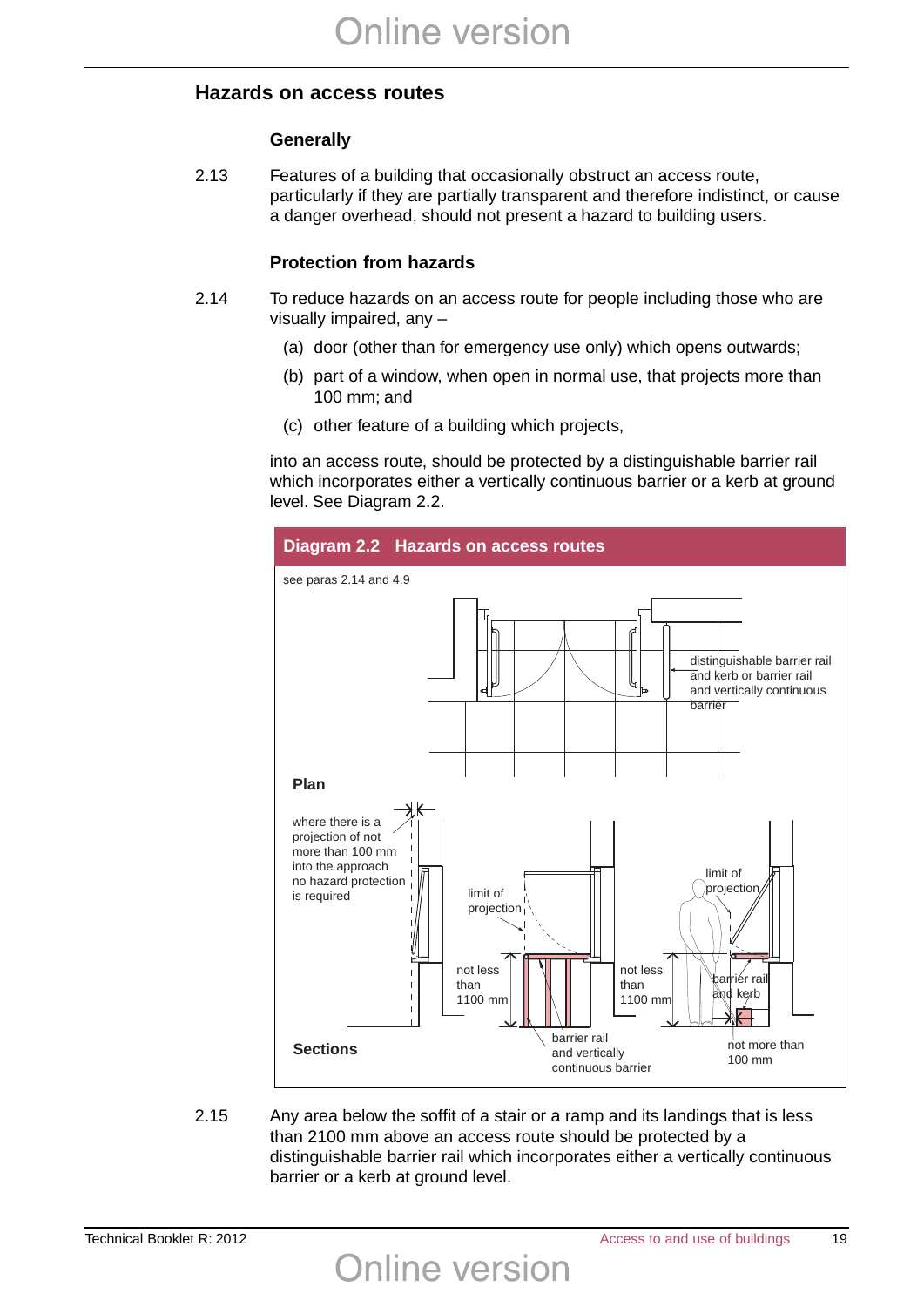## **Section 3 Access into buildings other than dwellings**

#### **General**

3.1 A principal entrance(s) and where provided, one entrance which is specifically for members of staff, and any associated lobby, should be accessible. However, where the space outside the principal or staff entrance is severely restricted, or the slope of the ground does not allow the means of access to the building to be provided in accordance with paragraph 2.2, an alternative accessible entrance, intended for general use, is acceptable, provided there is suitable internal access from that entrance to the principal and staff entrances.

> It is important to reduce any risks to people when entering a building, e.g. trip or slips, coming into contact with an open glazed door, etc.

#### **Accessible entrances**

3.2 Accessible entrances should be clearly sign-posted and easily recognisable. Any structural elements, for example supports for a canopy, are useful in identifying the entrance, but should not present a hazard.

> The route from the exterior across the threshold should provide weather protection, and not present a barrier for wheelchair users or a trip hazard for other people. A level threshold is preferred.

- 3.3 An accessible entrance should be clearly indicated (e.g. by signs incorporating the International Symbol of Access), from –
	- (a) the point of entrance at the boundary;
	- (b) suitable car parking which is provided within the boundary;
	- (c) the principal entrance, where the principal entrance is not an accessible entrance; and
	- (d) a staff entrance, where that staff entrance is not an accessible entrance.
- 3.4 An accessible entrance should
	- (a) be readily apparent (e.g. distinguishable, through suitable visual contrast from that of the adjacent elements of the building); and
	- (b) have an access area
		- (i) that is level. However, where the access area contains a crossfall, it should be not steeper than 1 in 40;
		- (ii) with a surface that is firm;
		- (iii) with an unobstructed size of not less than 1500 mm by 1500 mm in front of the accessible entrance; and
		- (iv) that is at, or about, the level of the floor of the entrance.
- 3.5 When manually operated entrance doors are installed, the area immediately in front of the entrance doors should, where it is practicable, be protected from inclement weather. This will assist people who require extra time to use manually operated doors and may take the form of a canopy or recessed entrance.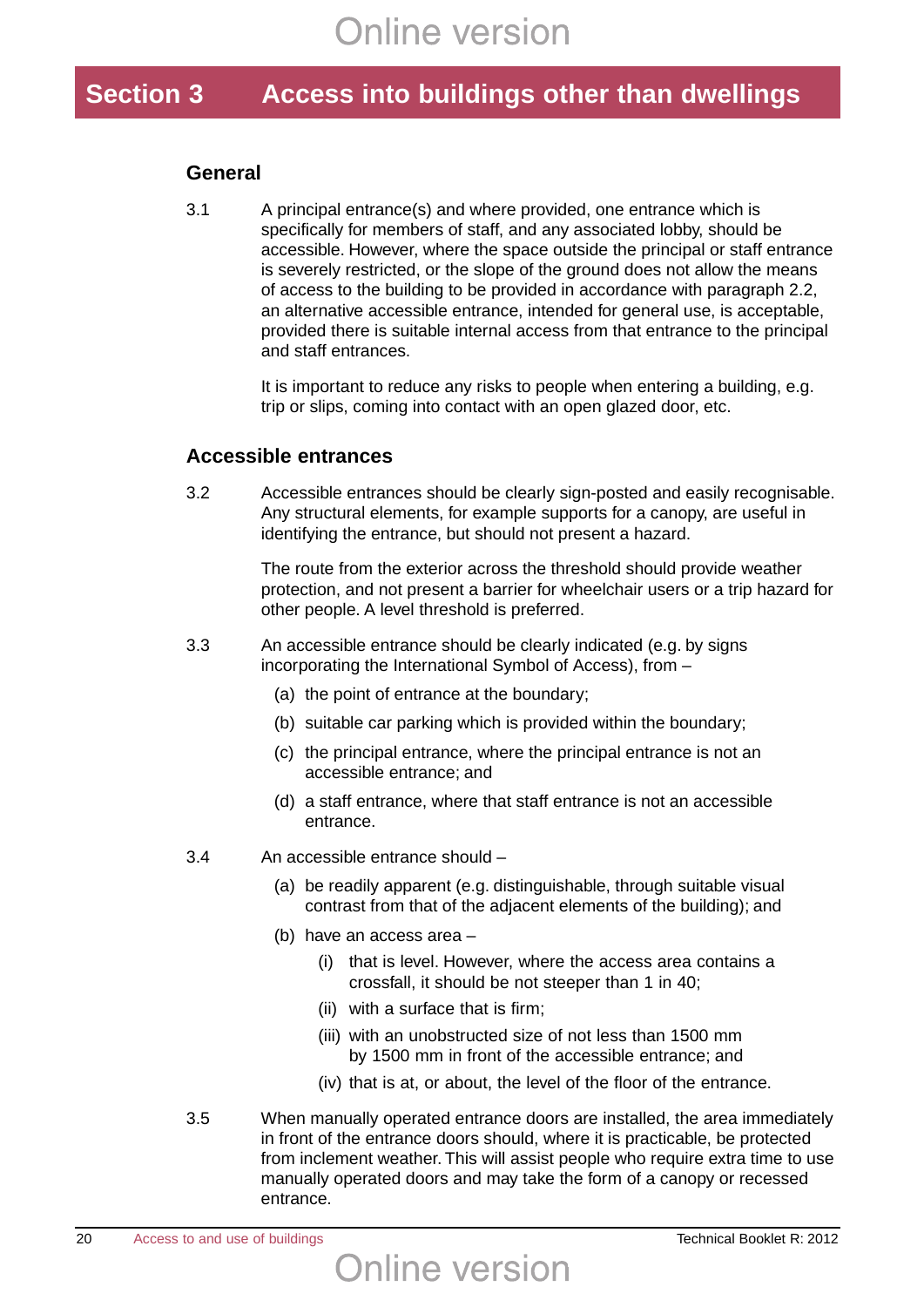- 3.6 Where an entrance communication system is installed, it should have both video and audio communication to assist people with hearing loss or people who cannot speak.
- 3.7 A floor immediately inside any accessible entrance should
	- (a) have a surface which is firm and even;
	- (b) where there are changes in flooring surface, be at, or about, the level of any adjacent flooring surface; and
	- (c) have a surface that will reduce the risk of tracking moisture into the building (e.g. from shoes or wheelchair wheels). However, this provision is not required where the external access area is designed and constructed to limit the tracking of moisture into the building.

#### **Doorways to accessible entrances**

3.8 Doors to the principal entrance or alternative accessible entrance should be accessible to all, particularly wheelchair users and people with limited physical dexterity. Entrance doors may be manually operated without powered assistance, or power operated under manual or automatic control.

> Once open, all doors to accessible entrances should be wide enough to allow unrestricted passage for a variety of users, including wheelchair users, people carrying luggage, people with assistance dogs, and people with pushchairs and small children.

3.9 An accessible entrance doorway should contain a leaf which provides an effective clear width of not less than that given in column (2) of Table 3.1. This effective clear width applies to a single leaf door or one leaf of a double leaf door. However, where a double leaf door is power operated, the effective clear width may be incorporated between both leaves provided those leaves operate simultaneously.

> Where a building is to be altered or undergo a material change of use and the effective clear width given in column (2) of Table 3.1 cannot be achieved, an accessible entrance doorway may contain a leaf which provides an effective clear width of not less than that given in column (3) of Table 3.1.

with Diagram 3.1.

The effective clear width of a doorway should be measured in accordance

| Table 3.1<br>entrances        | <b>Effective clear widths of doorways to accessible</b> |                                                                |  |  |  |
|-------------------------------|---------------------------------------------------------|----------------------------------------------------------------|--|--|--|
| Users of entrance             | Effective clear width of<br>doorway in a new building   | Effective clear width of<br>doorway in an existing<br>building |  |  |  |
| (1)                           | (2)                                                     | (3)                                                            |  |  |  |
| limited to staff and visitors | 800 mm                                                  | 750 mm                                                         |  |  |  |
| members of the public         | 1000 mm                                                 | 775 mm                                                         |  |  |  |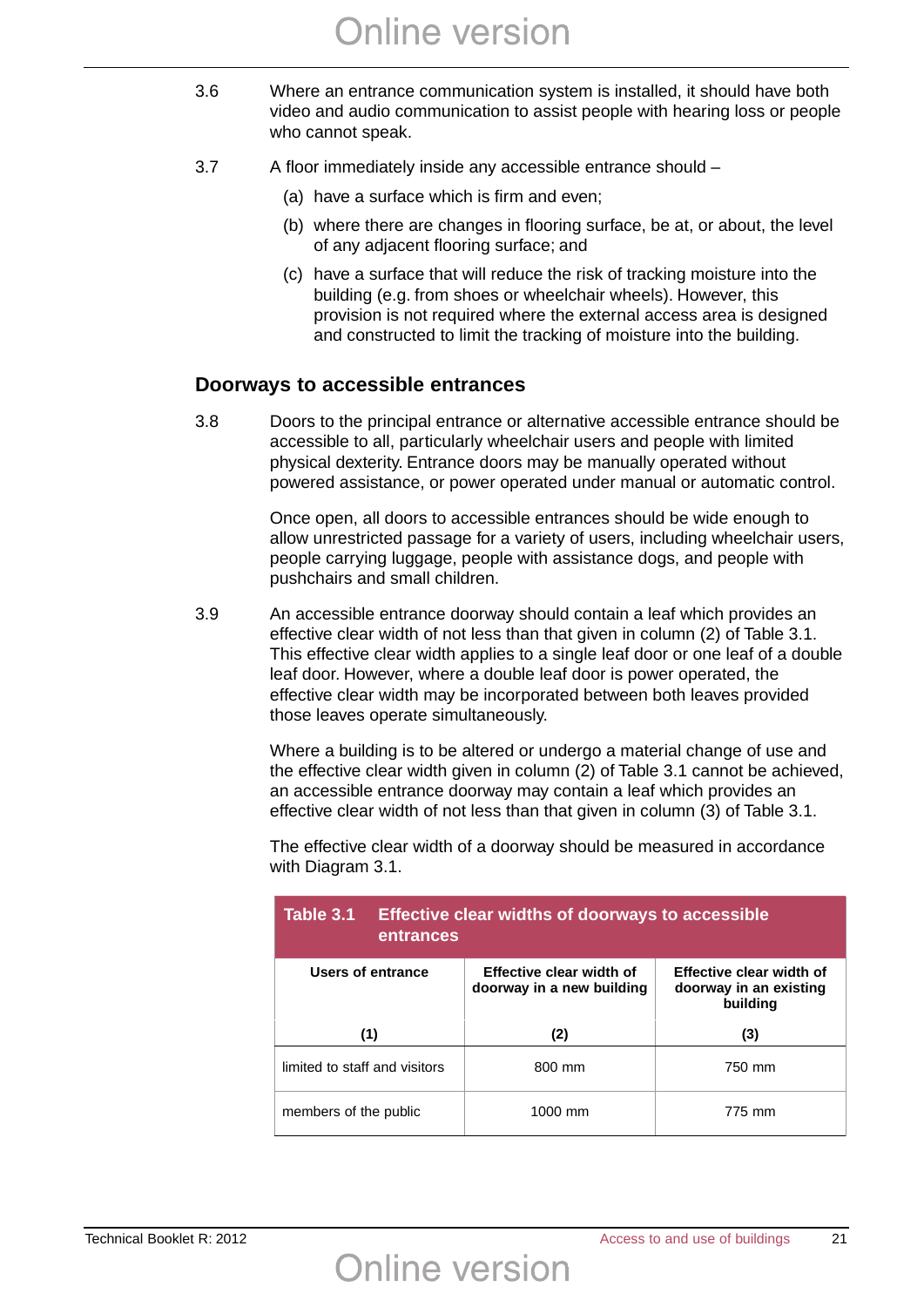

3.10 An accessible entrance doorway should have a threshold which is level. However, where required due to site location (e.g. to prevent the ingress of moisture), a threshold may contain one or more upstands, provided the cumulative height of these upstands is not more than 15 mm. An upstand more than 5 mm high should have all exposed edges chamfered or rounded.

> The route from the access area across the threshold should not present a barrier for wheelchair users or a trip hazard for other people.

3.11 A door to an accessible entrance should not project, when open, into an adjacent access route, unless that portion of the door which projects into the access route is protected by a suitable barrier.

#### **Manually operated entrance doors to accessible entrances**

3.12 Self-closing devices on manually operated non-powered swing doors can create difficulties for many people who have limited upper body strength, are pushing prams or are carrying heavy objects.The force needed to open a door and pass through the doorway, against a closing device, should therefore be limited.

> A space alongside the leading edge of a door, on the pull side, will enable a wheelchair user to reach and grip the door handle, then open the door without releasing hold on the handle and without the footrest colliding with the return wall.

> Door furniture on manually operated non-powered doors should be easy to operate by people with limited manual dexterity, and be readily apparent to assist visually impaired people.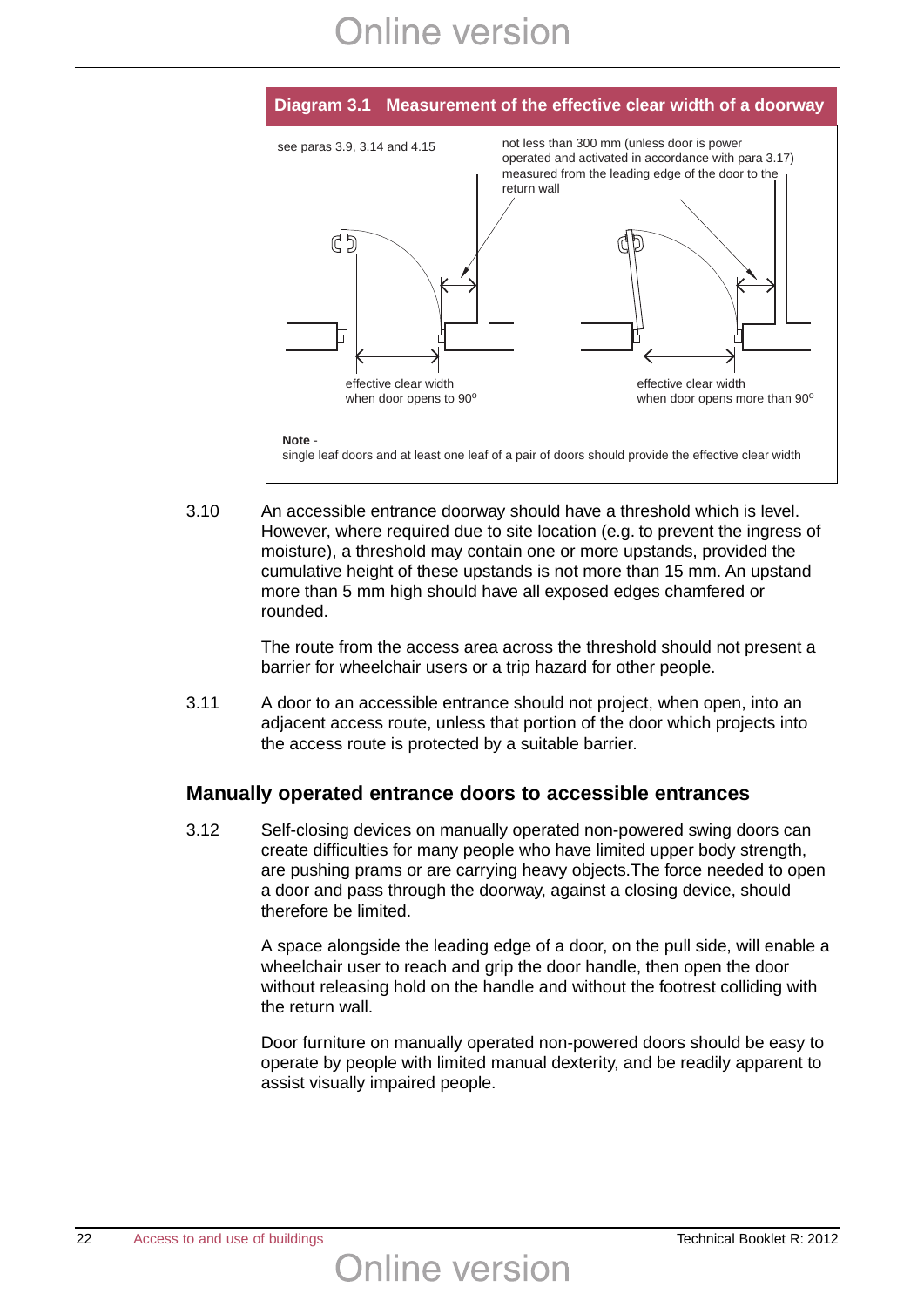- 3.13 The force required to open a manually operated entrance door should be not more than –
	- (a) 30 Newtons between 0º (door closed) and 30º of the opening arc of the door; and
	- (b) 22.5 Newtons from a point greater than 30º of the opening arc of the door,

measured at the leading edge of the door leaf during the opening action. See Diagram 3.2.



- 3.14 A manually operated entrance door should have an unobstructed space of not less than 300 mm, at the leading edge of the door leaf on the pull side. See Diagram 3.1.
- 3.15 Door opening furniture should
	- (a) be distinguishable, through suitable visual contrast, from that of the face of the door leaf; and
	- (b) where the door leaf is fitted with a latch, be operable by a person with limited manual dexterity (e.g. a lever handle).

#### **Power operated entrance doors to accessible entrances**

3.16 A powered door opening and closing system, either manually controlled or automatically operated by sensors, is the most satisfactory solution for the majority of people. An automatic sliding door arrangement is particularly beneficial as it avoids the risks associated with automatic swing doors and its use can make it possible to reduce the length of any entrance lobby.

> Manual controls for powered entrance doors should be distinguishable against their background and located so that a person, having used the control, does not need to move to avoid contact with the door as it opens.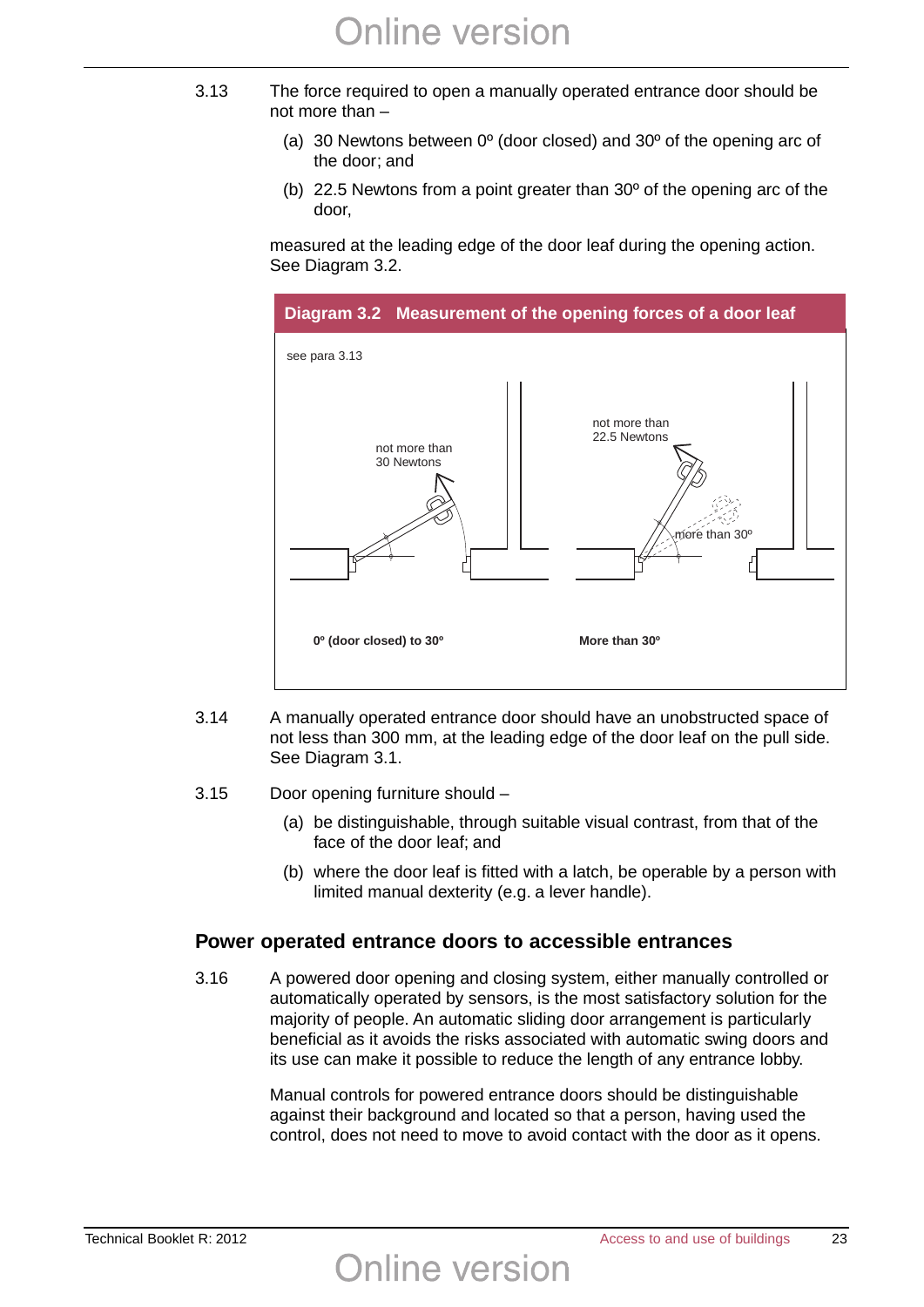Revolving doors are not considered accessible. They create particular difficulties, and risk of injury, for people with assistance dogs, visually impaired people or those with mobility problems and for people with children and/or pushchairs. If the entrance includes a revolving door, then a door complying with the provisions for manually operated or power operated entrance doors should be provided immediately adjacent to it.

- 3.17 A power operated entrance door should have a sliding, swinging or folding action that is activated –
	- (a) manually by a push pad, electronic card, coded entry, or by remote activation; or
	- (b) automatically (e.g. by a motion detector).
- 3.18 Any manual controls to operate a powered entrance door should comply with the requirements of paragraph 5.40 and 5.44(g) (see Diagram 5.8(b)).
- 3.19 Where a power operated entrance door has a swing action, indication of its operation and direction of swing should be provided to the side that the door opens towards.
- 3.20 Where a power operated entrance door has an automatic activation device, it should be positioned so that the edge of the detection zone, where activation is initiated, is 1400 mm from –
	- (a) the door, measured perpendicular to the plane of the closed door, when the door opens away from the user; and
	- (b) the leading edge of the door in the fully open position, when the door opens towards the user.

See Diagram 3.3.

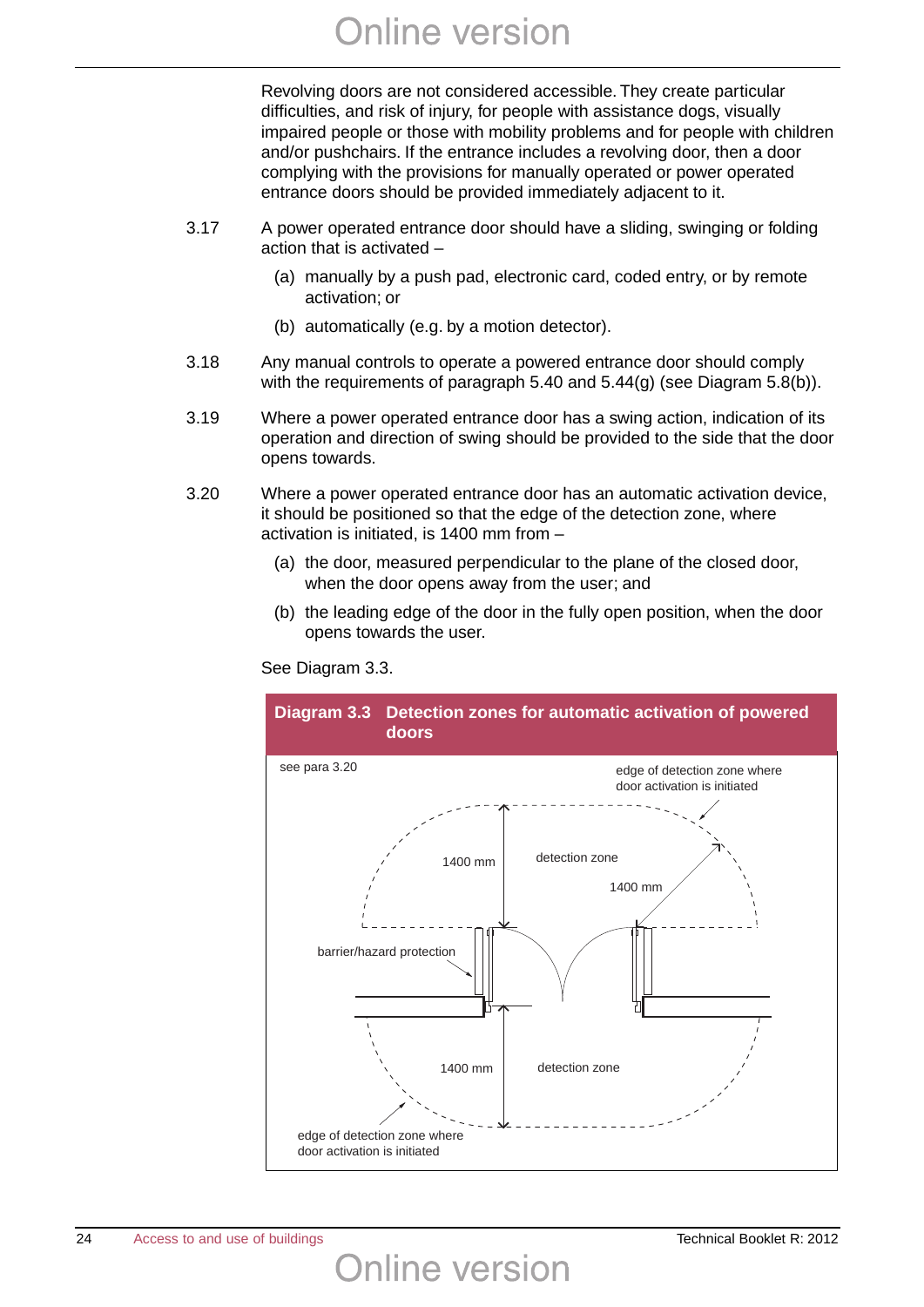#### **Glazed entrance doors and glazed screens to accessible entrances**

3.21 Visually impaired people should be in no doubt as to the location of glass entrance doors, especially when the doors are within a glazed screen.

> The presence of the door should be apparent when it is shut and also when open. Where it can be held open, measures should be taken to avoid people being harmed by walking into the door.

> In addition to meeting the requirements of Part R, glazed doors and screens must also comply with the relevant requirements of Part V.

- 3.22 Where an entrance door is manufactured from transparent or translucent materials and –
	- (a) forms part of, or is adjacent to, a glazed screen, it should have its top and side face edges distinguishable, through suitable visual contrast, from that of the glazed screen; and
	- (b) is designed and installed to be capable of being held open, the leading edge of the door should be protected by a suitable distinguishable barrier when in the held open position.

#### **Entrance lobbies to accessible entrances**

- 3.23 An entrance lobby should be large enough and of a shape to allow a wheelchair user along with a companion or a person pushing a pram to move clear of one door before opening a second door. The minimum length of the lobby is related to door size, door swing, the projection of the door into the lobby and the size of an occupied wheelchair with a companion pushing. Where both doors of a lobby are automatic sliding doors, the length can be reduced as no door swings are involved, nor is space required for manual operation. Similarly, if 'reduced swing' door sets are used, the length can be reduced because the projection of the door into the lobby is reduced.
- 3.24 An entrance lobby should
	- (a) have the minimum dimensions shown in Diagram 3.4, clear of any projections (including any handrail), into the lobby; and
	- (b) have a floor that complies with the provisions of paragraph 3.7.
- 3.25 Any door to and within any entrance lobby should comply with the provisions of paragraphs 3.9 to 3.11, 3.13 to 3.15, 3.17 to 3.20 and 3.22.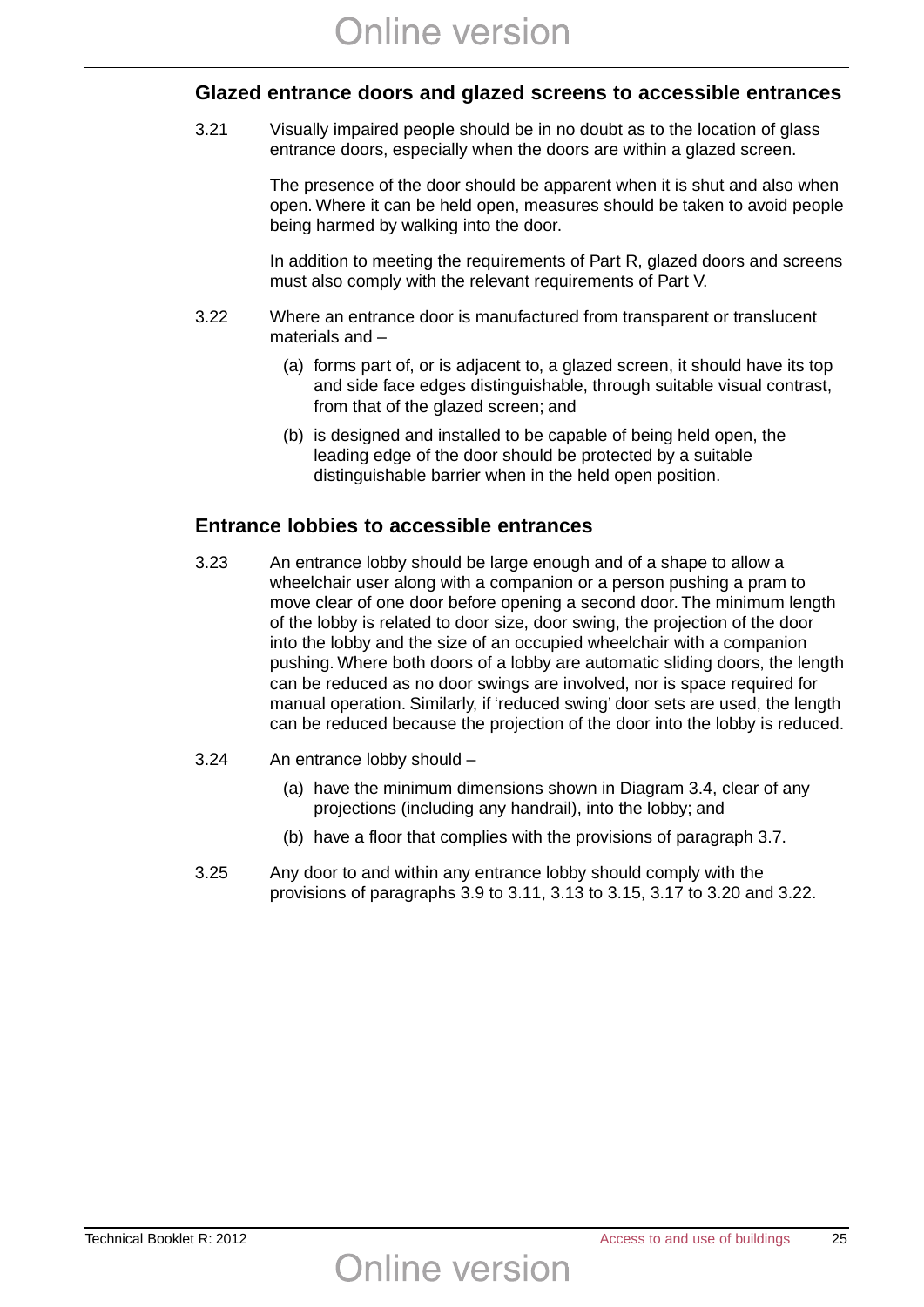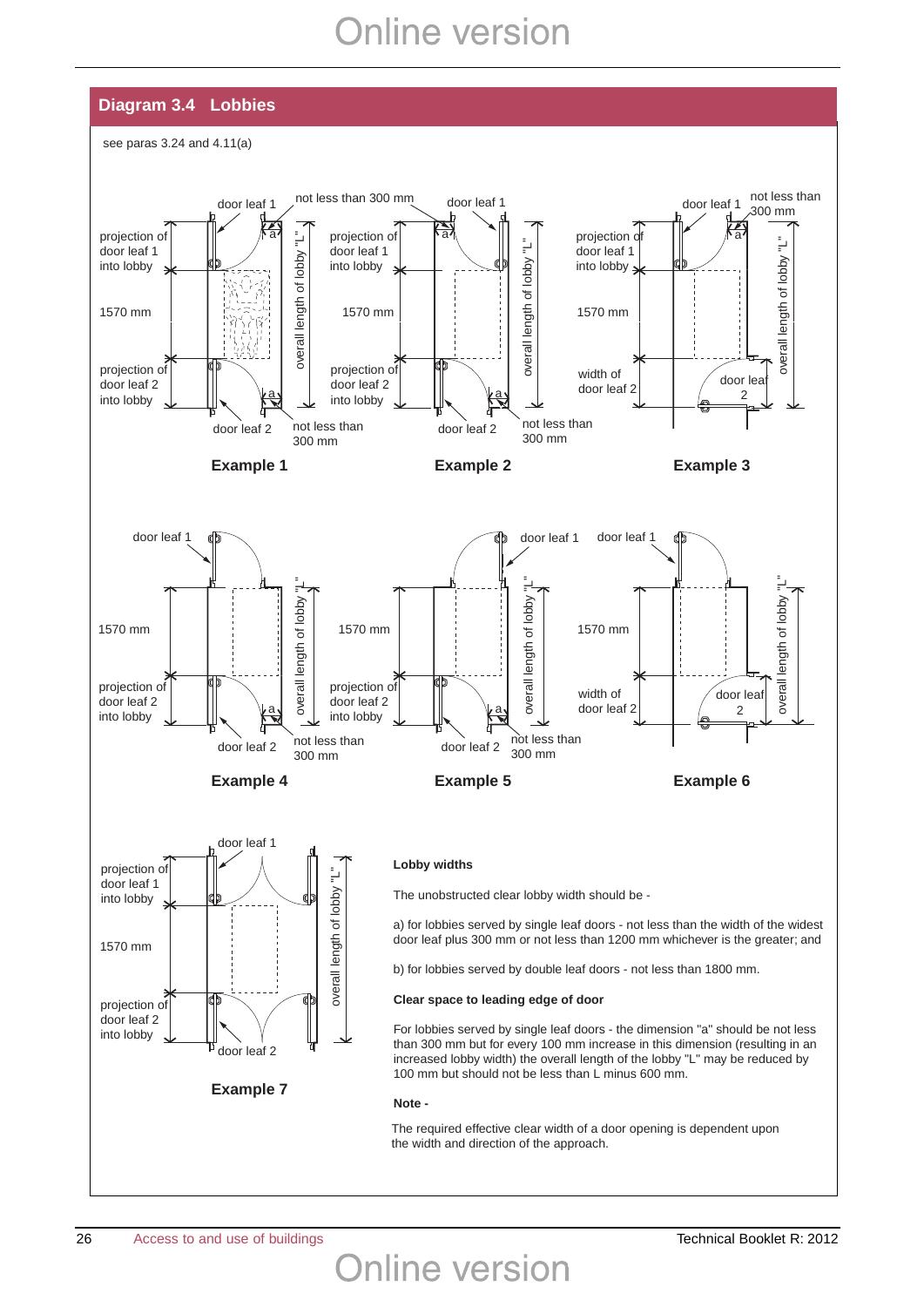## **Section 4 Access within buildings other than dwellings**

#### **General**

4.1 In a building there should be sufficient space for manoeuvring, convenient ways of travelling from one storey to another and the inclusion of features to help people move safely and conveniently through the building.

### **Horizontal circulation**

#### **Corridors and passageways**

- 4.2 Corridors and passageways need to be wide enough to allow people with assistance dogs, buggies, people carrying cases, etc., to pass others on the access route. Wheelchair users should also have access to adjacent rooms and spaces, be able to pass other people and, where necessary, turn through 180°.
- 4.3 Horizontal circulation within a storey should be level or contain a gradient in the direction of travel less steep than 1 in 20, or by means of a ramp or ramps and landings.

Ramps are not necessarily suitable and convenient for all people. For example, some people who can walk but have restricted mobility find it more difficult to negotiate a ramp than a stair. It is therefore beneficial to have a stair as well as a ramp.

Where it is impracticable to provide a ramp to move between levels within a storey, a lifting platform, complying with the provisions of paragraphs 4.25 to 4.33 and 4.39 to 4.45 should be provided to transfer wheelchair users or people with impaired mobility, vertically between levels. A stair should always be provided, in addition to a lifting platform.

- 4.4 A corridor or passageway should have an unobstructed width of not less than 1200 mm. Minor projections (e.g. skirtings, architraves, etc.) may be ignored. However, where a projection into the corridor or passageway is unavoidable (e.g. at an archway in an existing building) and is more than 100 mm, that projection should have a suitable means of directing people around it.
- 4.5 Where a corridor or passageway is more than 50 m in length and has an unobstructed width of less than 1800 mm, it should have passing places spaced at not more than 50 m. Every passing place should be not less than 1800 mm wide and not less than 1800 mm long. The width of the passing place may include the width of the corridor or passageway and may be incorporated into corridor junctions.
- 4.6 The floor of a corridor or passageway should
	- (a) have a surface that has a suitable slip resistance; and
	- (b) be level, or contain a gradient in the direction of travel less steep than 1 in 20. However, where the floor has a gradient of 1 in 20 or steeper, a ramp or ramps and landings, should be provided.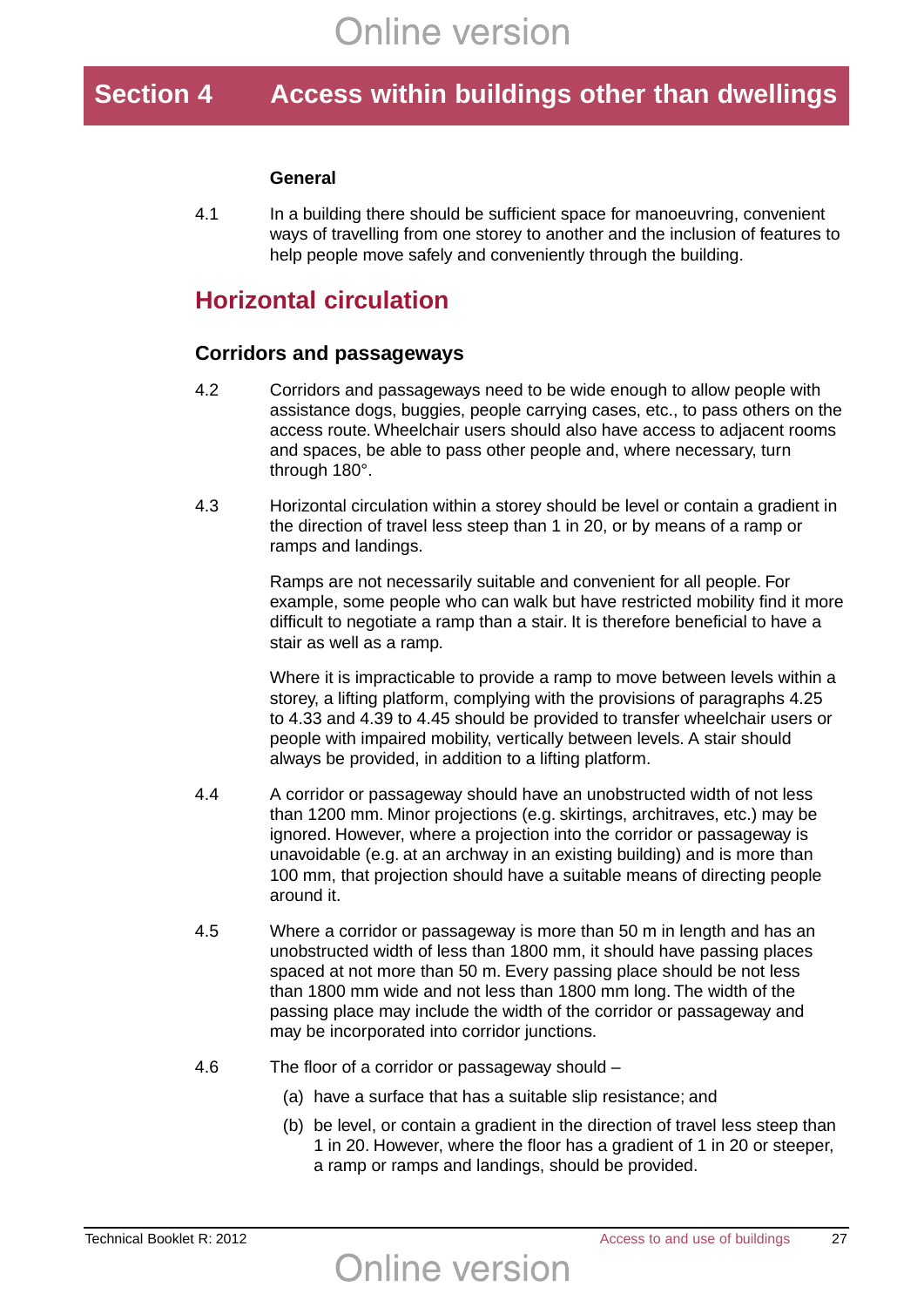- 4.7 Where a corridor or passageway has a gradient
	- (a) that is steeper than 1 in 60 but less steep than 1 in 20, it should have –
		- (i) horizontal rest areas not less than 1500 mm long; and
		- (ii) a rise of not more than 500 mm between rest areas;
	- (b) the gradient should extend the full width of the corridor or passageway or –
		- (i) have any exposed edge of the gradient distinguishable, through suitable visual contrast; and
		- (ii) be adequately guarded where there is a risk of falling.
- 4.8 A door should not open into a corridor or passageway, other than
	- (a) a door to a cupboard or duct; or
	- (b) a door giving access to a unisex wheelchair accessible toilet, provided that the corridor or passageway is not less than 1800 mm wide at that point, and is not a main route of travel or a means of escape provided to comply with Part E.
- 4.9 Any area below the soffit of a stair or a ramp and its landings that is less than 2100 mm above a circulation route, should be protected by a distinguishable barrier rail which incorporates either a vertically continuous barrier or a kerb at floor level. See Diagram 2.2. The provisions of this paragraph should not apply to the headroom above a flight or ramp and landings.

#### **Internal lobbies**

- 4.10 An internal lobby should allow a wheelchair user, with or without a companion, or a person pushing a buggy, to move clear of one door before attempting to open a second door. The general guidance relating to entrance lobbies is applicable to internal lobbies.
- 4.11 An internal lobby should have
	- (a) the minimum dimensions shown in Diagram 3.4, clear of any projections e.g. handrails, columns, ducts, etc.; and
	- (b) a floor surface that is at, or about, the same level as the floor surface at any entrance to the lobby.

#### **Internal doors**

4.12 For some building users doors are potential barriers. If doors are required, the use of self-closing devices should be minimised (particularly in parts of buildings used by the general public) since, as described in paragraph 3.12, they disadvantage many people who have limited upper body strength, are pushing prams or are carrying heavy objects.

> Where closing devices are needed for fire control, electrically powered hold-open devices or swing-free closing devices should be used as appropriate. Low energy powered door systems may be used in locations not subject to frequent use or heavy traffic as the opening and closing action is relatively slow.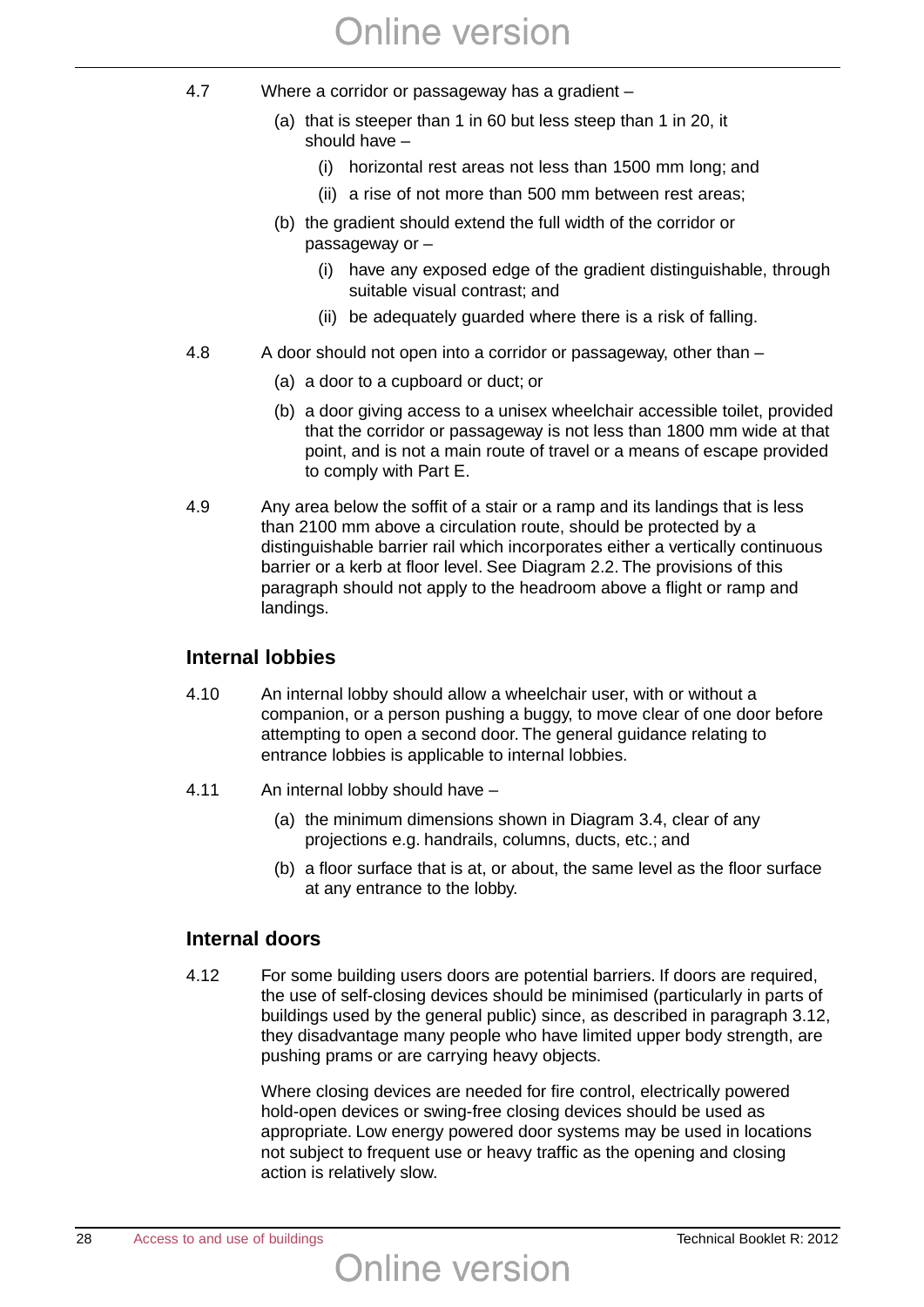The presence of doors, whether open or closed, should be apparent to visually impaired people through the careful choice of colour and material for the door and its surroundings. For example, when a door is open, partially sighted people should be able to identify the door opening within the wall, and the leading edge of the door.

Other guidance as set out in paragraph 3.12 in relation to manually operated non-powered swing doors also applies.

Once open, doors should be wide enough to allow unrestricted passage for a variety of users, including wheelchair users.

4.13 The effective clear width of a doorway is interrelated to the width of the circulation route and the direction of approach to the doorway.

> An internal door should contain a leaf, which provides an effective clear width of not less than that given in column (3) of Table 4.1. This effective clear width applies to a single leaf door or one leaf of a double leaf door. However, where a double leaf door is power operated, the effective clear width may be incorporated between both leaves provided those leaves operate simultaneously.

4.14 Where a building is to be altered or undergo a material change of use and the provisions of paragraph 4.13 cannot be achieved, an internal door may contain a leaf which provides an effective clear width of not less than that given in column (4) of Table 4.1.

| Table 4.1<br><b>Effective clear width of internal doors</b> |                          |                                                       |                                                             |  |  |  |
|-------------------------------------------------------------|--------------------------|-------------------------------------------------------|-------------------------------------------------------------|--|--|--|
| Width of corridor or<br>passageway                          | Direction of<br>approach | Effective clear width<br>of door in a<br>new building | Effective clear width<br>of door in an<br>existing building |  |  |  |
| (1)                                                         | (2)                      | (3)                                                   | (4)                                                         |  |  |  |
| not less than 1500 mm                                       | head on                  | 800 mm                                                | 750 mm                                                      |  |  |  |
| not less than 1500 mm                                       | not head on              | 800 mm                                                | 750 mm                                                      |  |  |  |
| less than 1500 mm                                           | head on                  | 800 mm                                                | 750 mm                                                      |  |  |  |
| less than 1500 mm                                           | not head on              | 825 mm                                                | 775 mm                                                      |  |  |  |

- 4.15 When an internal door is designed and constructed to be manually operated it should –
	- (a) comply with the provisions of paragraph 3.13 in relation to opening forces;
	- (b) where the door is fitted with a latch, have door opening furniture that is suitable for use by a person with limited dexterity (e.g. a lever handle); and
	- (c) have an unobstructed space of not less than 300 mm at the leading edge of the door on the pull side. See Diagram 3.1. This provision does not apply to a door that gives access to a guest bedroom not designed as a wheelchair accessible bedroom.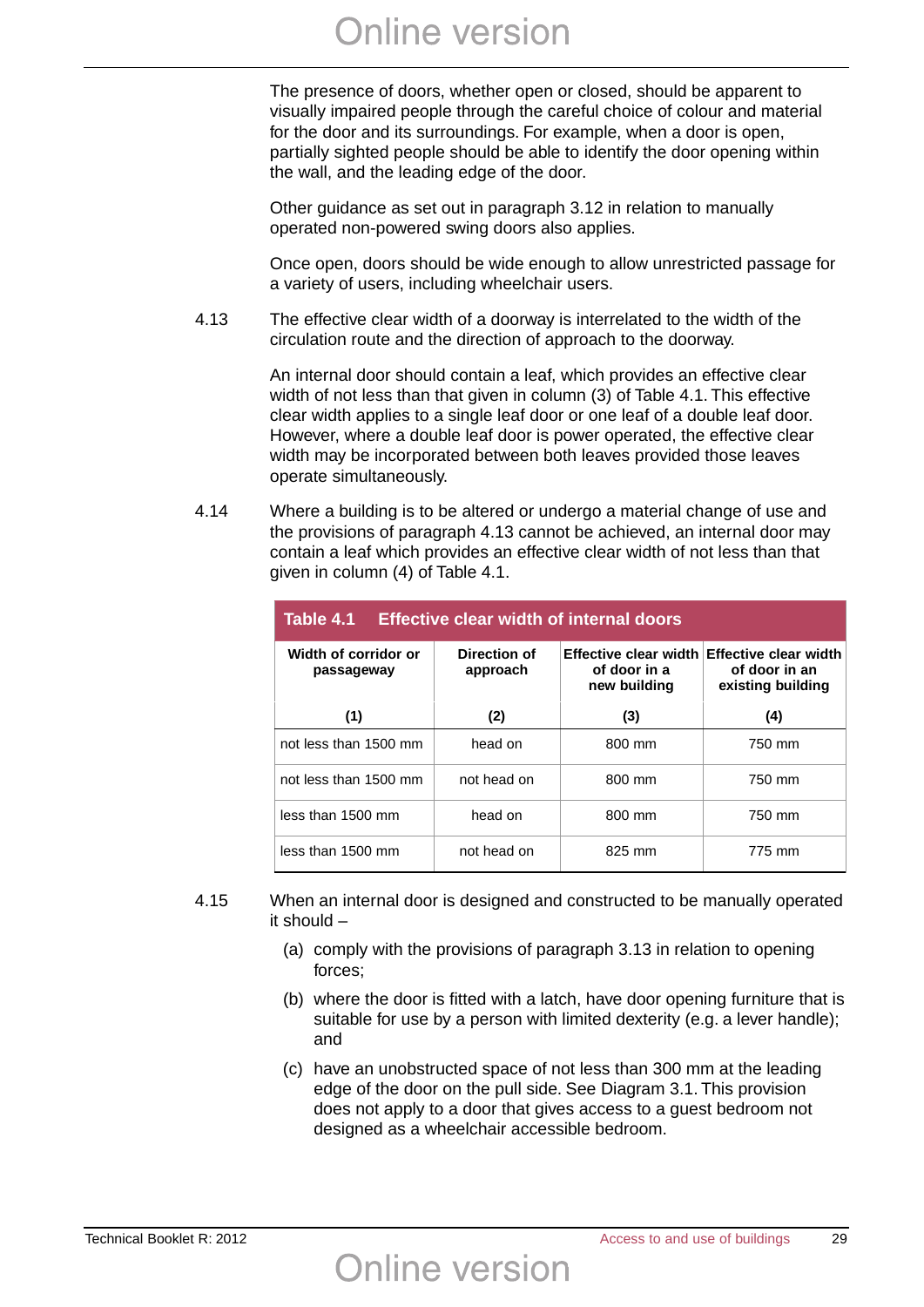- 4.16 Door opening furniture should be distinguishable, through suitable visual contrast, from the face of the door leaf.
- 4.17 Any door surround should be distinguishable, through suitable visual contrast, from the adjacent wall surface in which it is set.
- 4.18 An internal door that is designed and installed as to be capable of being held open, or where a door leaf is not self-closing, should have the leading edge of the door leaf distinguishable, through suitable visual contrast, from the other surfaces of the door leaf.
- 4.19 Where a doorway contains door leaves of unequal width, and is across a main route of travel, or an escape route provided to comply with Part E, the wider door leaf should be located consistently on the same side throughout the length of the route.
- 4.20 Where a manually operated internal door is fitted with a self-closing device and –
	- (a) is across a corridor it should
		- (i) comply with the provisions of paragraph 3.13 in relation to opening forces; or
		- (ii) be held open by a suitable device; and
	- (b) gives access to any part of a storey (e.g. rooms or similar spaces, other than those parts excluded by Regulation 90 in Part R) and is not across a corridor it should –
		- (i) comply with the provisions of paragraph 3.13 in relation to opening forces; or
		- (ii) be fitted with a suitable closing device that will allow the door to swing free during normal operation.
- 4.21 As low effort powered door systems have an opening and closing action that is relatively slow, where a door is fitted with a low effort powered swing door opening system, the door should –
	- (a) not be across a main route of travel; and
	- (b) be capable of being opened in manual mode, power mode and power assisted mode.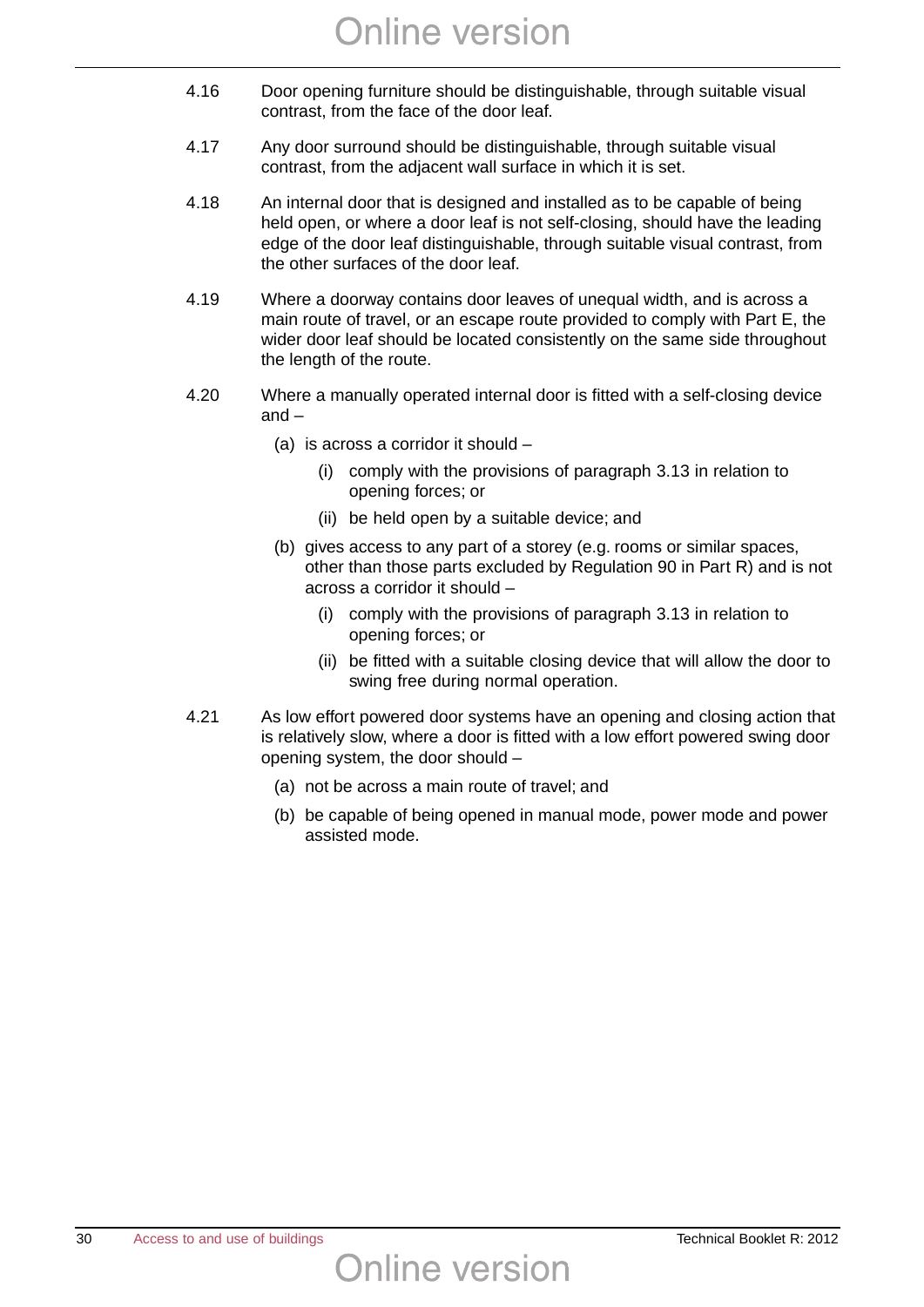## **Vertical circulation**

#### **Vertical access between storeys**

4.22 To facilitate all people, a passenger lift is the most suitable means of vertical access and should be provided wherever possible. However, given the space constraints in some buildings, it may not always be possible to install the type and size of passenger lift that would be suitable for use by all, and other options need to be considered to provide for users with mobility impairments.

> The following provisions for a passenger lift or lifting platform relate to the provision of sufficient space and design features that will make such lifting devices accessible.

- 4.23 Whatever lifting device is chosen, internal stairs should also be provided as an alternative means of vertical access.
- 4.24 Vertical circulation to any storey above or below the principal entrance storey should be provided by means of a passenger lift complying with the provisions of paragraphs 4.25 to 4.38. However where –
	- (a) the space within a building is severely restricted by site constraints; or
	- (b) the installation of a passenger lift would severely affect
		- (i) the existing accommodation; or
		- (ii) an existing accessible feature of the building,

a lifting platform, complying with the provisions of paragraphs 4.25 to 4.33 and 4.39 to 4.45, may be provided to transfer, either independently or with their companions, wheelchair users or people with impaired mobility vertically between storeys.

#### **Lifting devices**

- 4.25 All users including wheelchair users should be able to reach and use the controls that summon and direct the lifting device.
- 4.26 A manoeuvring space in front of the door to the lifting device should be provided on each storey. This space should have an unobstructed width and depth of not less than 1500 mm.
- 4.27 Landing call buttons should
	- (a) be not less than 900 mm or not more than 1100 mm above the floor level of the landing, and not less than 500 mm from any return wall;
	- (b) have suitable raised tactile indication of their function on, or adjacent to, the buttons to identify the storey and direction of travel; and
	- (c) be distinguishable, through suitable visual contrast, from any surrounding face plate. The face plate should be distinguishable, through suitable visual contrast, from the surface on which it is mounted.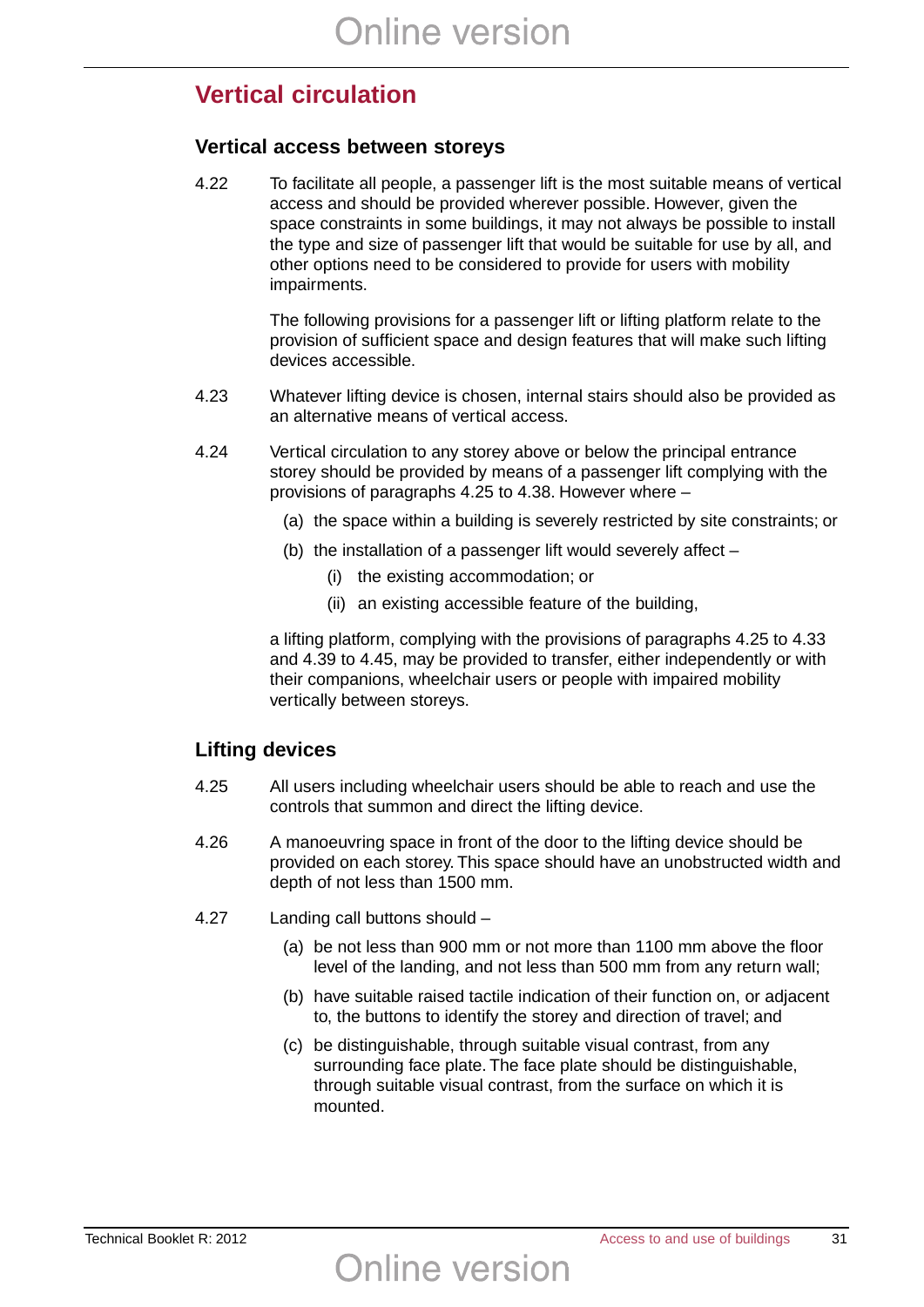- 4.28 Lifting device control buttons should
	- (a) have suitable raised tactile indication of their function, on, or adjacent to, the buttons within the lifting device; and
	- (b) be distinguishable, through suitable visual contrast, from any surrounding face plate. The face plate should be distinguishable, through suitable visual contrast, from the surface on which it is mounted.
- 4.29 A handrail should be provided to at least one side of the car or platform of the lifting device. This will assist ambulant users.

The top surface of the handrail should be not less than 875 mm or not more than 925 mm, above the floor of the lifting device.

- 4.30 A lifting device should have a suitable emergency communication system, giving audible and visual indication that the alarm has been given and received.
- 4.31 Any glazing to walls of the lifting device should be made readily apparent.
- 4.32 To reduce the risk of people slipping or falling, the surface of the floor of the lifting device and any associated manoeuvring space should have similar surface frictional characteristics.
- 4.33 To aid visually impaired people, the floor of the lifting device should not be of a dark colour. A lift car with a dark coloured floor may, to a visually impaired person, look like an open lift shaft.

#### **Passenger lifts**

4.34 A wheelchair user needs sufficient space and time to enter and leave a passenger lift, particularly when sharing it with other people. Lift sizes should therefore be chosen to suit the anticipated density of use of the building and the needs of people with a disability. A lift car with a minimum size of 1100 mm by 1400 mm accommodates a wheelchair user with an accompanying person. A larger lift car size (2000 mm wide by 1400 mm deep) will accommodate any type of wheelchair together with several other passengers. It will also allow a wheelchair user or a person with a walking frame to turn through 180º.

> Lift door systems should be designed to allow adequate time for people, and assistance dogs, to enter or leave the lift without coming into contact with closing doors.

People using or waiting for a lift need audible and visual information to inform them that the lift car has arrived, and which floor it has reached.

4.35 The car of a passenger lift should have a width of not less than 1100 mm and a depth of not less than 1400 mm, measured internally. See Diagram 4.1.

> Where the lift car is less than 1500 mm wide by 1500 mm deep, a suitably sized and positioned mirror should be fitted to the car wall opposite the door. This will assist a wheelchair user to exit the lift when it is of a size that will not allow a wheelchair user to turn around within the lift car.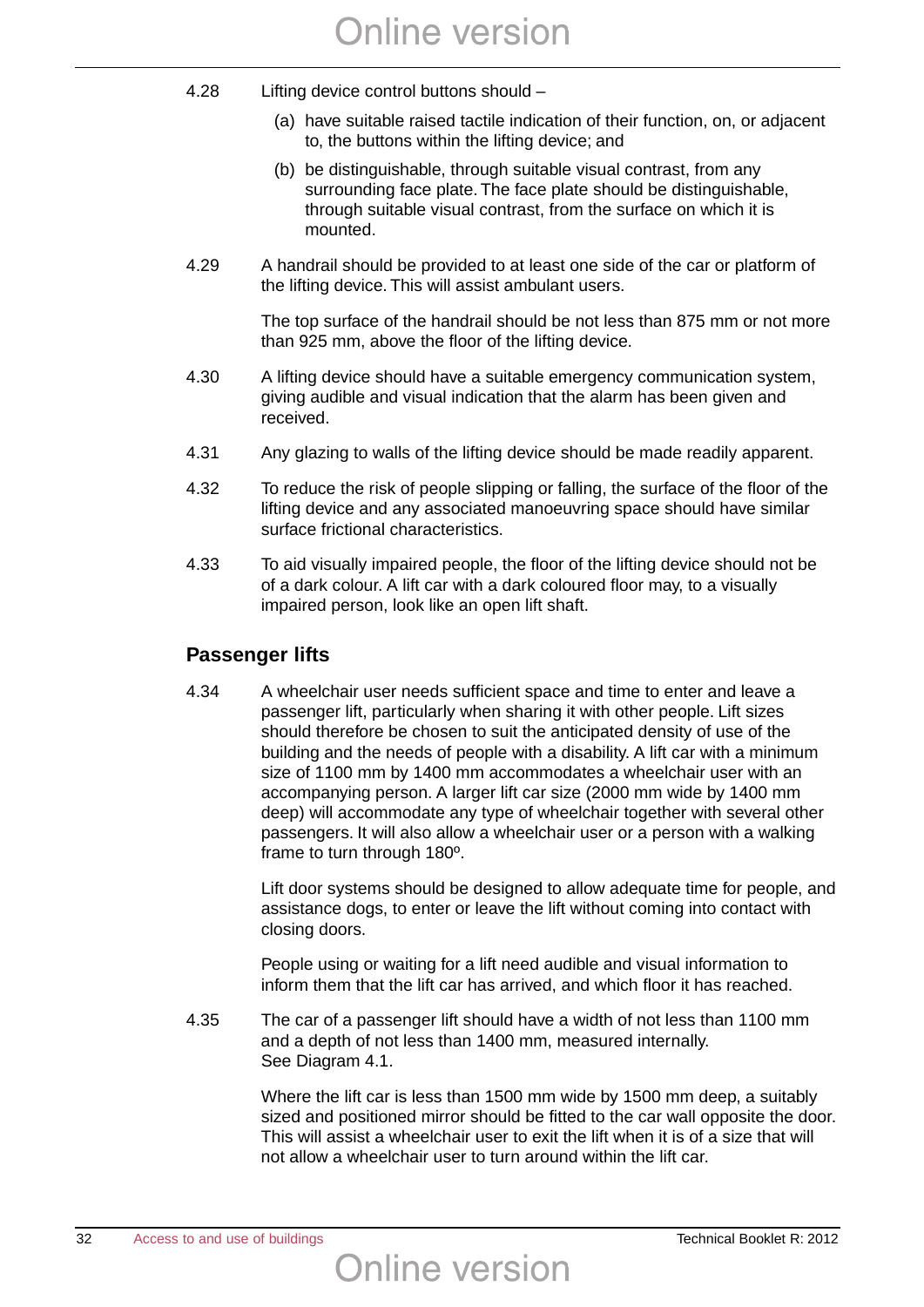

4.36 A passenger lift should have a power operated horizontal sliding door or doors which provide a clear width of not less than 800 mm. See Diagram 4.1.

The door or doors to a passenger lift should be fitted with –

- (a) an adjustable door timing device; and
- (b) a door re-activating device, which prevents physical contact between the user and the leading edge of the closing door or doors.

Lift door or doors should be distinguishable, through suitable visual contrast, from the adjacent landing, and internal car, wall surfaces.

- 4.37 The controls within the lift car should be located not less than 900 mm, and not more than 1200 mm above the floor of the car, and not less than 400 mm horizontally from any return wall of the lift car. See Diagram 4.1.
- 4.38 Visual indication and voice indication of the lift arrival and its location, should be provided in the lift lobby and within the lift car.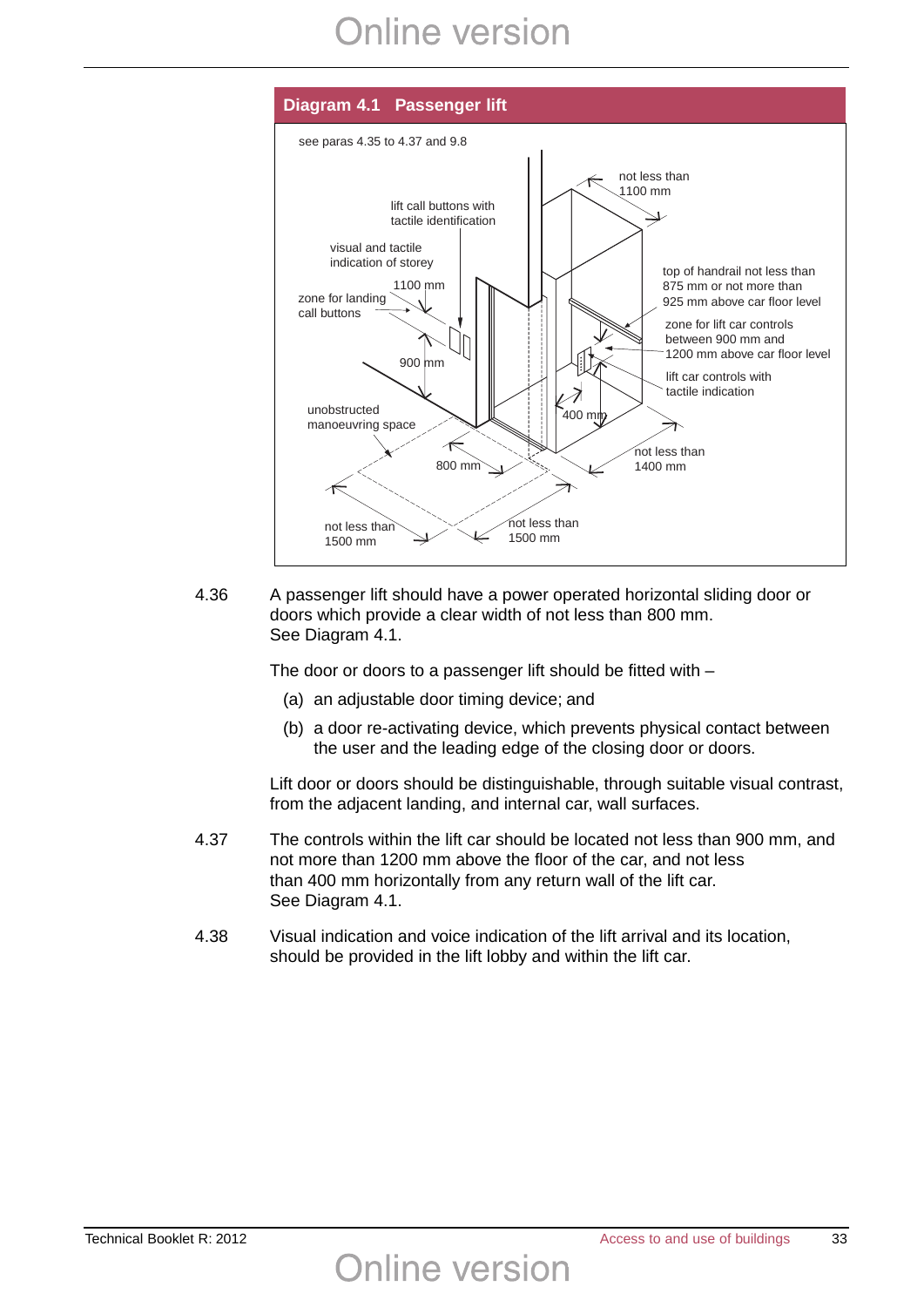#### **Lifting platforms**

4.39 A lifting platform should only be provided to transfer wheelchair users, people with reduced mobility and their companions vertically between levels or storeys.

> All users, including wheelchair users, should be able to reach and use the controls that summon and direct the lifting platform.

People using a lifting platform need audible and visual information to tell them that the platform has arrived, and which floor it has reached.

- 4.40 A lifting platform should be contained within a liftway enclosure where
	- (a) the vertical travel distance is more than 2000 mm; or
	- (b) the lifting platform travels through a floor penetration.
- 4.41 A lifting platform should have a platform size of
	- (a) not less than 800 mm wide and not less than 1250 mm deep, where the lifting platform is not contained within a liftway enclosure;
	- (b) not less than 900 mm wide and not less than 1400 mm deep, where the lifting platform is contained within a liftway enclosure;
	- (c) not less than 1100 mm wide and not less than 1400 mm deep, where there are two lift doors located at  $90^\circ$  relative to each other; or
	- (d) not less than 1100 mm wide and not less than 1400 mm deep, where the lifting platform is designed and constructed to accommodate an accompanied wheelchair user.
- 4.42 A lifting platform should have a door or doors which provide an effective clear width of not less than –
	- (a) 900 mm, where the size of the lifting platform is not less than 1100 mm wide and not less than 1400 mm deep; or
	- (b) 800 mm in any other case.

A door or doors to a lifting platform should be distinguishable, through suitable visual contrast, from that of the adjacent wall surfaces.

- 4.43 The platform controls for a lifting platform should be
	- (a) of the continuous pressure type; and
	- (b) positioned not less than 800 mm and not more than 1100 mm above the floor of the lifting platform and not less than 400 mm horizontally from the front face of the lifting platform.
- 4.44 Visual indication and audible indication of the lifting platform arrival and the floor reached, should be provided within the lifting platform.
- 4.45 Clear permanent operating instructions should be provided either in, or adjacent to, the lifting platform.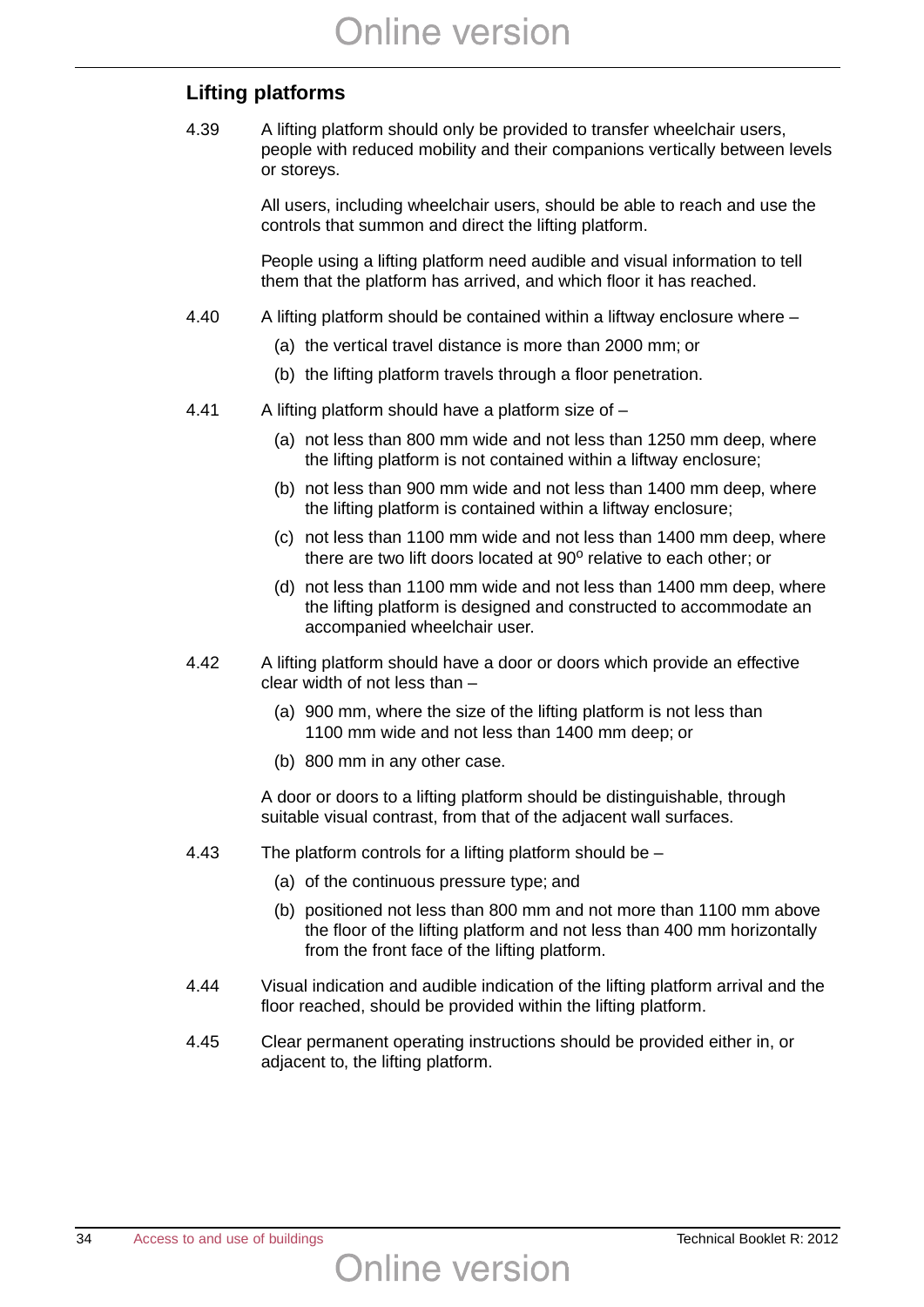## **Section 5 Facilities in buildings other than dwellings**

#### **General**

5.1 This Section gives guidance to ensure that people have access to facilities that are provided in a building. Provisions for sanitary accommodation and associated sanitary facilities are given in Section 6.

#### **Reception**

5.2 As the area inside the entrance (or associated lobby) is the first point of contact with a building's activities and resources, consequently, the reception area in particular should be easily identifiable and also convenient to use.

#### **Fixed reception counter**

- 5.3 Where a fixed reception counter is provided in a space immediately inside the principal entrance, accessible entrance or associated lobby, it should –
	- (a) be readily apparent from the entrance doors or entrance lobby;
	- (b) be located so as not to be subject to the risk of extraneous external noise; and
	- (c) have a means of access that complies with paragraphs 4.4 to 4.9.
- 5.4 At least one section of a reception counter should have
	- (a) its working surface not more than 760 mm above floor level for a length of not less than 1500 mm;
	- (b) a knee space of not less than 500 mm deep by not less than 700 mm above floor level; and
	- (c) a clear space 1200 mm deep by 1800 mm wide in front of the lower section of the reception counter.

This section of the reception counter should be located in an obvious position.

See Diagram 5.1.

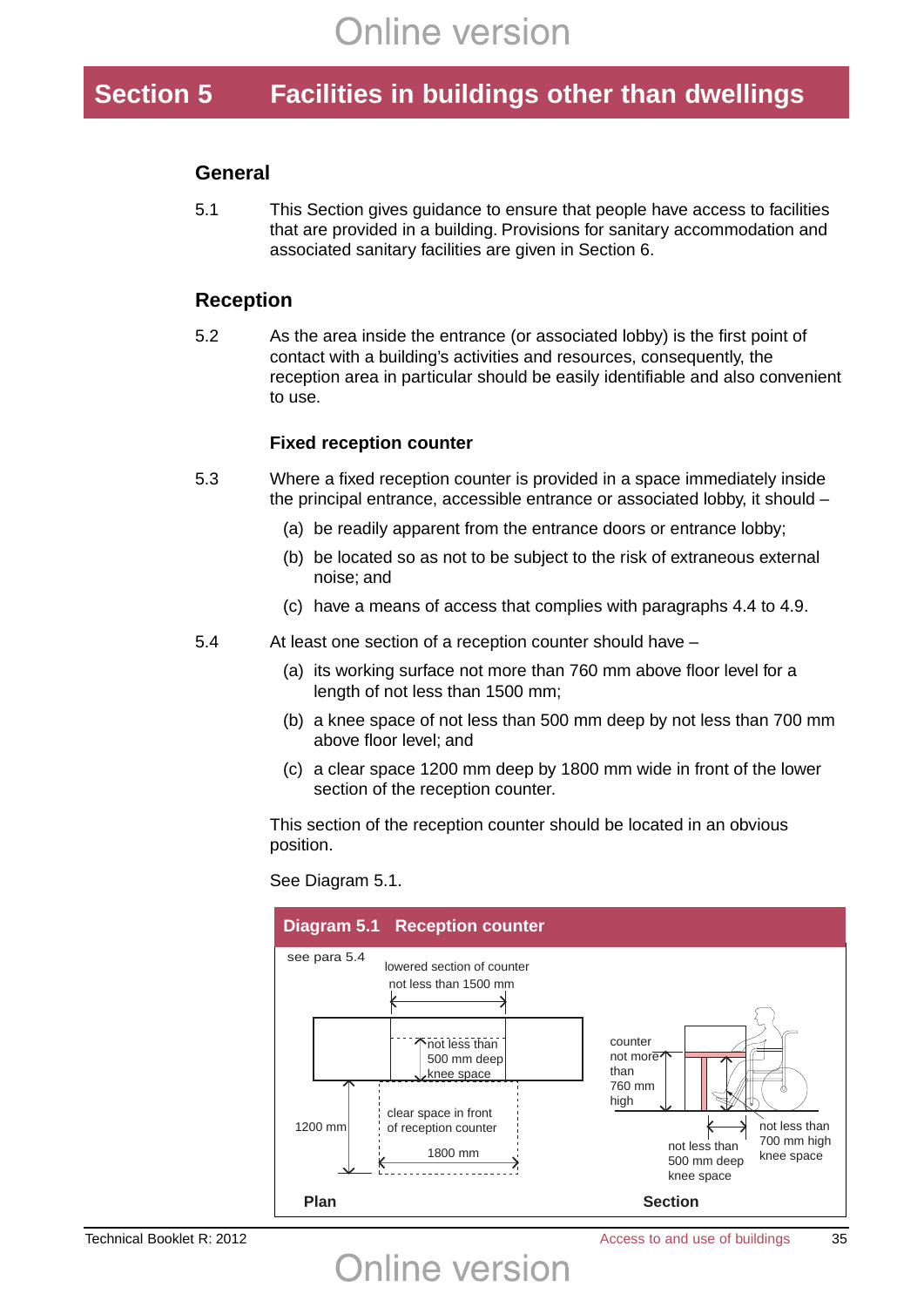### **Audience seating**

5.5 Where permanent or removable seating is provided as part of the design, allowance should be made for people who have a disability to have a choice of seating location at spectator events. Wheelchair users and those with a mobility impairment should be provided with spaces into which they can manoeuvre easily, and which offer them a clear view of the activity taking place, while ensuring they are not segregated into special areas and not obstructing the view of other users.

> Wheelchair users and people who have difficulty in using seats with fixed arms should have the choice of sitting next to a companion wheelchair user or a conventionally seated person.

5.6 Where there is fixed audience seating, wheelchair spaces should be provided in accordance with Table 5.1.

| Table 5.1<br>Provision of wheelchair spaces in audience seating |                                                                                                                                                                                 |  |
|-----------------------------------------------------------------|---------------------------------------------------------------------------------------------------------------------------------------------------------------------------------|--|
| <b>Seating</b><br>capacity                                      | Minimum provision of<br>wheelchair spaces                                                                                                                                       |  |
| up to $600$                                                     | 1% of total seating capacity (or part thereof) to be permanent<br>wheelchair spaces augmented by the provision of removable<br>seating to create, in total, 6 wheelchair spaces |  |
| 601 to 10,000                                                   | 1% of total seating capacity (or part thereof) to be permanent<br>wheelchair spaces                                                                                             |  |
| 10,001 to 20,000                                                | 100, plus 5 per 1000 (or part thereof) above 10,000<br>(all to be permanent wheelchair spaces)                                                                                  |  |
| 20,001 to 40,000                                                | 150, plus 3 per 1000 (or part thereof) above 20,000<br>(all to be permanent wheelchair spaces)                                                                                  |  |
| more than $40,000$                                              | 210, plus 2 per 1000 (or part thereof) above 40,000<br>(all to be permanent wheelchair spaces)                                                                                  |  |
|                                                                 |                                                                                                                                                                                 |  |

Example 1: A facility has an audience seating capacity of 2,350 therefore 1% of 2350 = 23.5 rounded up to 24 wheelchair spaces.

Example 2: A facility has an audience seating capacity of 28,500 therefore 150 spaces are required for the first 20,000, the remaining 8,500 is rounded up to 9,000 which requires 27 spaces (3 per 1000). Therefore 177 wheelchair spaces must be provided.

- 5.7 A wheelchair space should
	- (a) have a horizontal floor area; and
	- (b) be not less than 900 mm wide by 1400 mm deep.
- 5.8 Wheelchair spaces should be located
	- (a) in a range of single and double wheelchair spaces, with a standard seat to at least one side of each space or group of spaces; and
	- (b) in such a way as to give a range of views.

See Diagrams 5.2, 5.3 and 5.4.

5.9 Any stepped gangway to stepped terrace audience seating, should have a suitable means of providing support to people who have physical difficulty in negotiating changes of level.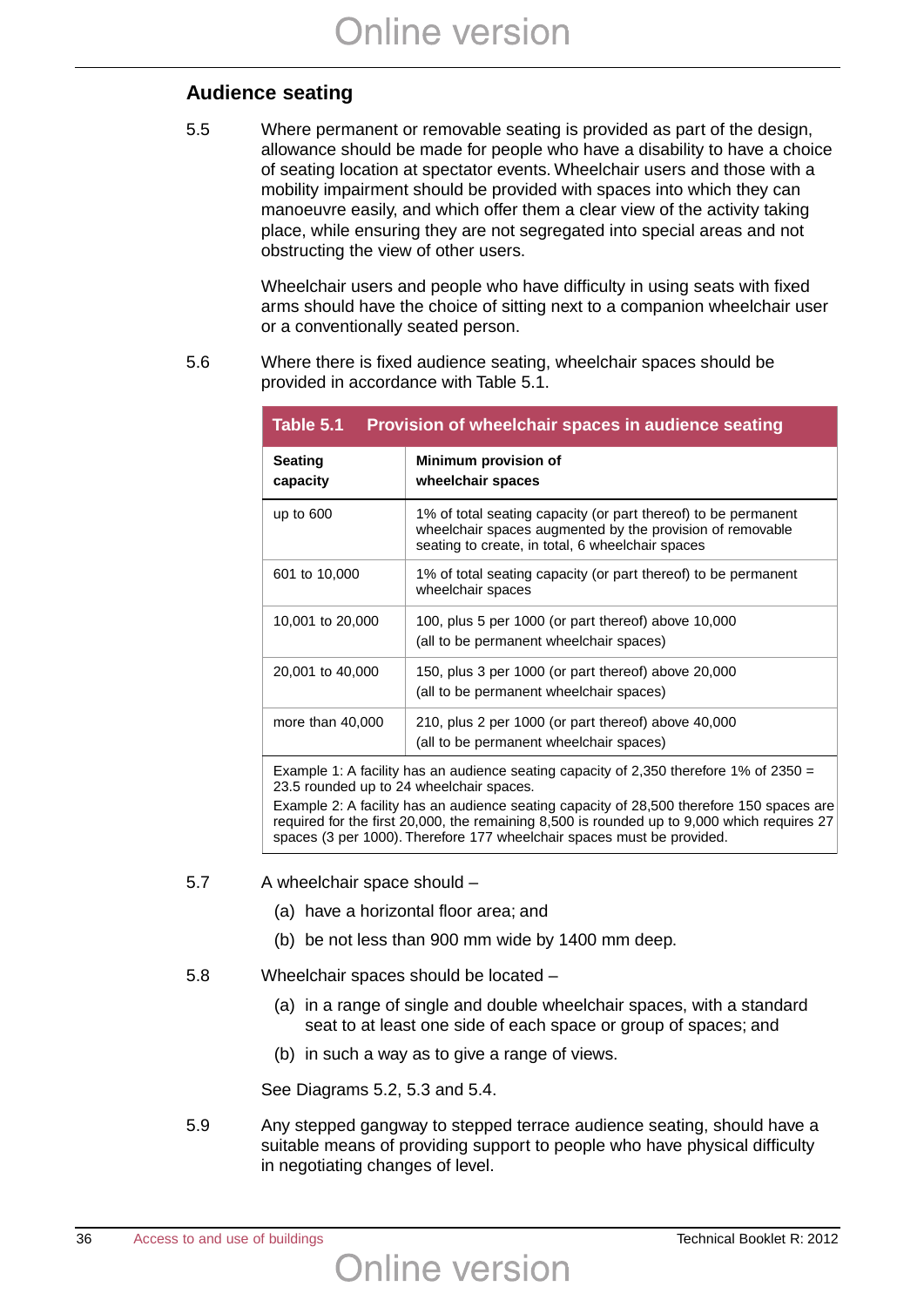





5.10 Standard fixed seating at the ends of rows and those adjacent to wheelchair spaces should, where they have arm rests, have detachable or lift-up arm rests. See Diagrams 5.3 and 5.4.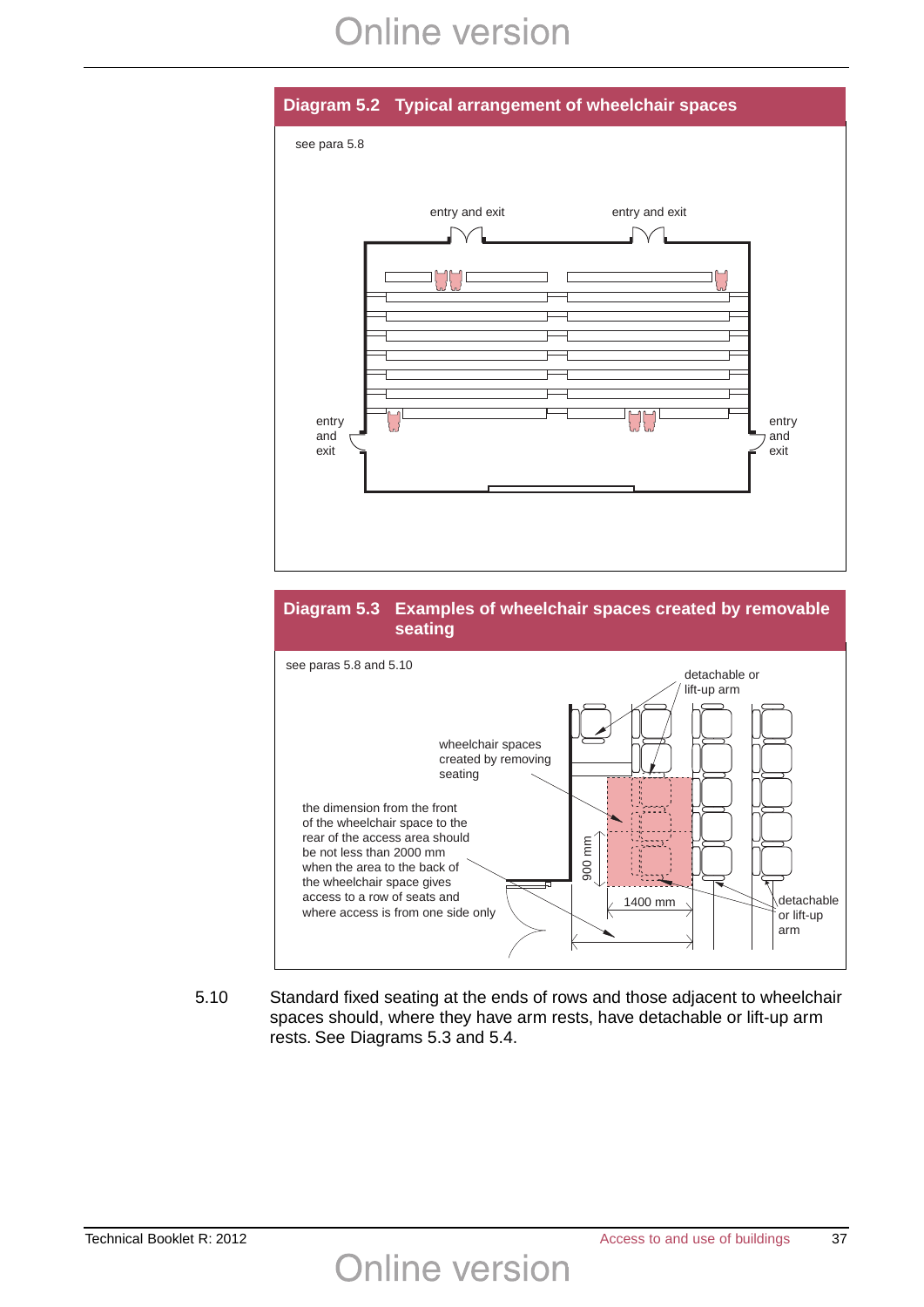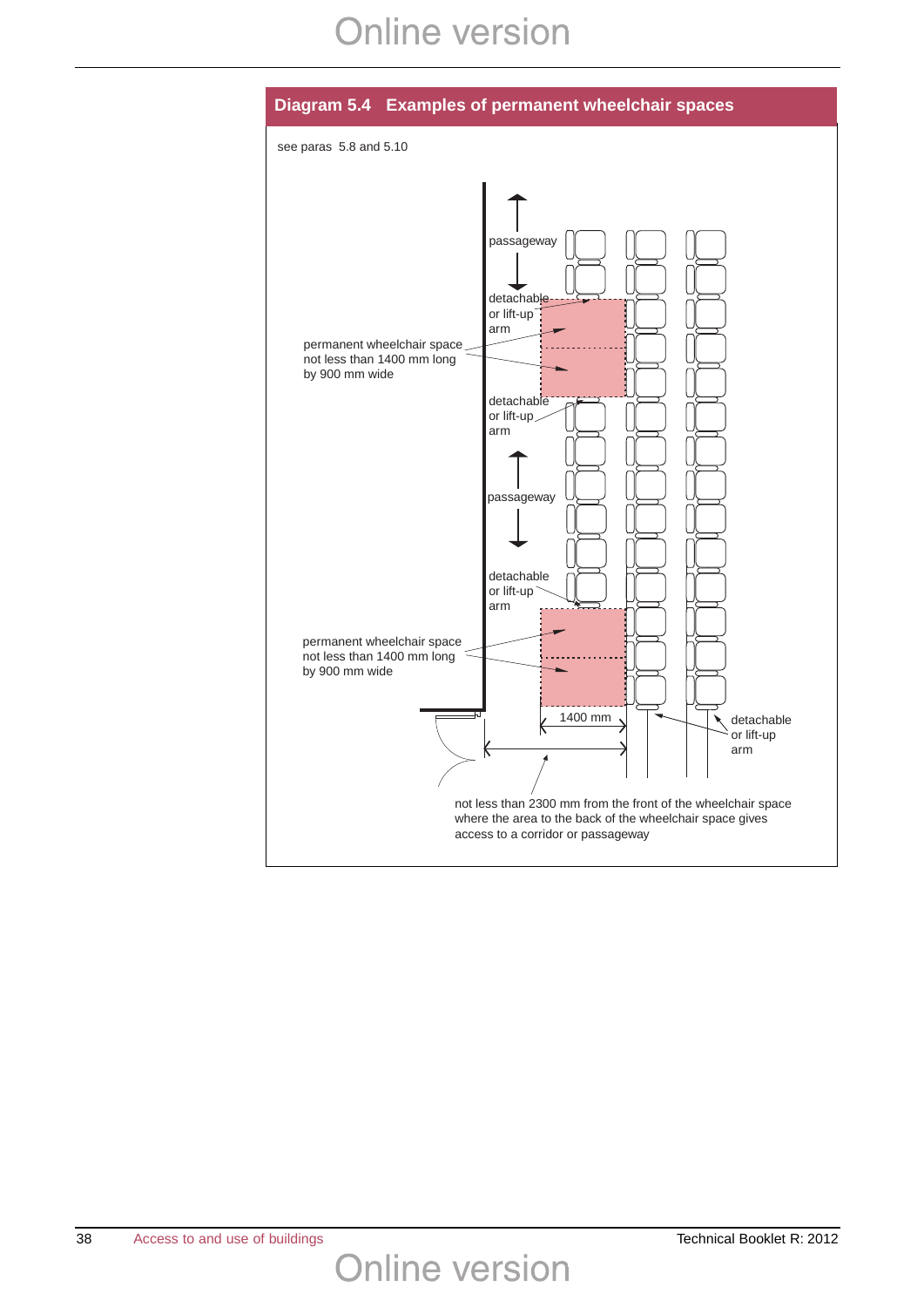### **Refreshment facilities**

5.11 Refreshment facilities, such as restaurants and bars, should be designed so that they can be accessed and used by all people. All floor areas in a refreshment facility, even when located at different levels, should be accessible, see paragraph 4.3.

> Bars and counters (or sections of them) should be at a level suitable for wheelchair users. However, consideration should be given to the specific use of the bar or counter and the interaction of the users with it.

- 5.12 In a refreshment facility e.g. a restaurant or a bar, people should have access to and use of –
	- (a) the full range of services offered; and
	- (b) bar and self-service counters.
- 5.13 A serving counter or bar counter should have not less than one section of its working surface at a height of 850 mm above floor level for a length of not less than 1500 mm.
- 5.14 A level threshold complying with the provisions of paragraph 3.10, should be provided to any doorway between the refreshment facility in a building and any associated external seating area.

### **Shared refreshment facilities**

- 5.15 A shared self-catering refreshment facility e.g. a facility for tea making, should have –
	- (a) a work surface at 850 mm above floor level; and
	- (b) a clear knee space below the work surface –

Online version

- (i) of not less than 700 mm above floor level; and
- (ii) where appropriate, not less than 800 mm between floor units.

See Diagram 5.5.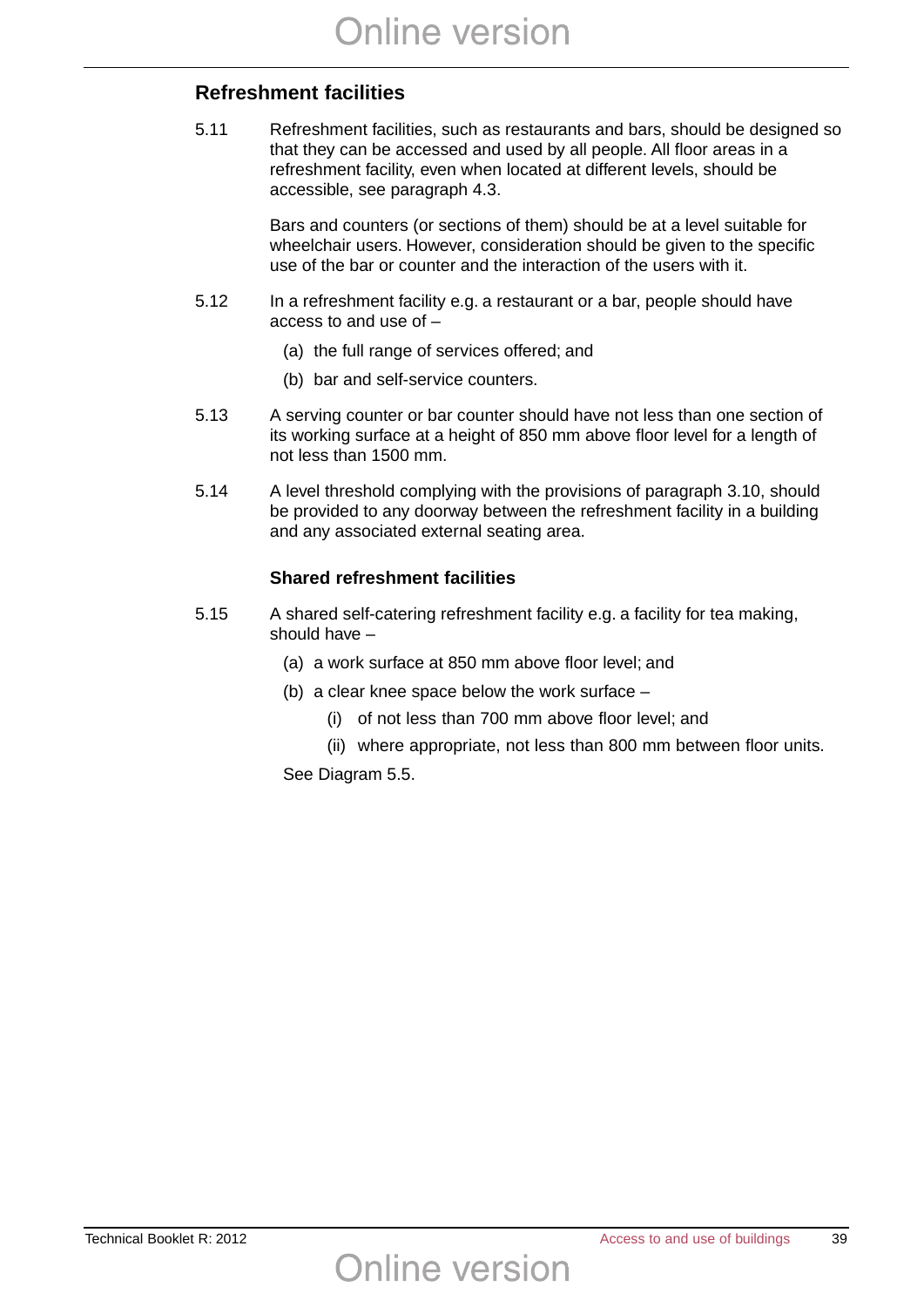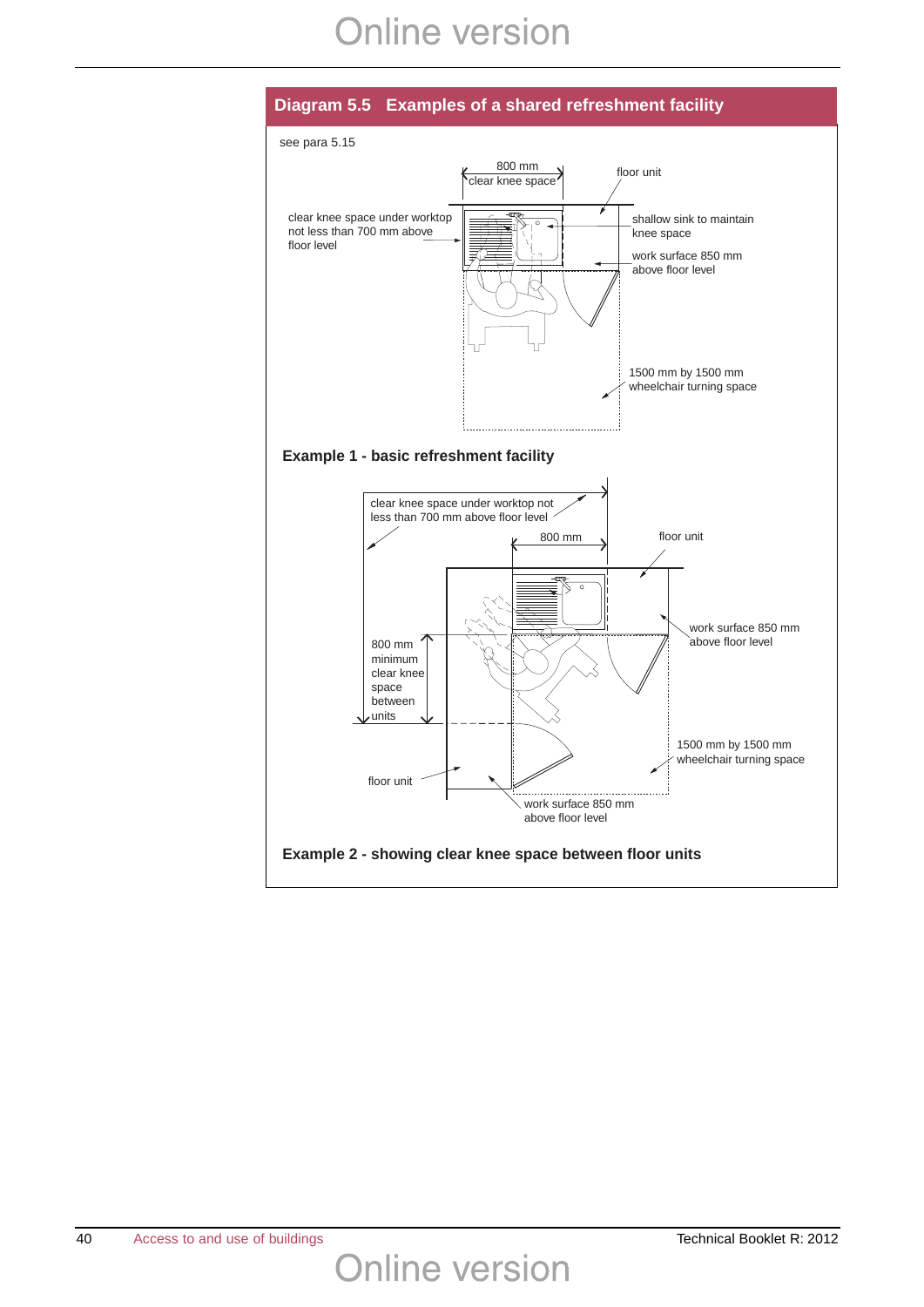### **Guest bedrooms**

5.16 Sleeping accommodation, where provided for a significant number of people, e.g. in hotels, motels, purpose built student living accommodation, etc., should be convenient for all.

#### **All guest bedrooms**

5.17 All guest bedrooms should include facilities that make them suitable for people who do not use a wheelchair, but may have mobility, sensory, dexterity or learning difficulties.

> It is important to ensure that, in all bedrooms, built-in wardrobes and shelving are accessible and convenient to use.

- 5.18 Where door signage is provided to a guest bedroom, it should have suitable tactile indication of the room name or number.
- 5.19 Where an opening window is provided to a guest bedroom
	- (a) the opening portion should be not less than 800 mm above floor level; and
	- (b) a control used for opening or closing a window should be
		- (i) located not less than 800 mm and not more than 1000 mm above floor level; and
		- (ii) designed and constructed for single handed use.
- 5.20 Where a fixed storage system has swing doors, these doors should be capable of opening through 180º.
- 5.21 Door furniture to fixed storage systems, within guest bedrooms, should be –
	- (a) easy to grip and operate; and
	- (b) distinguishable, through suitable visual contrast, from the face of the door leaf.
- 5.22 All guest bedrooms should have a visual fire alarm signal in addition to the requirements of Part E.

#### **Wheelchair accessible guest bedrooms**

5.23 As people who use wheelchairs require greater provision of space, a proportion of the guest bedrooms should be designed for independent use by wheelchair users.

> Wheelchair accessible bedrooms should be no less advantageously situated than other bedrooms.

5.24 At least one guest bedroom out of every 20 (or part thereof) guest bedrooms should be wheelchair accessible.

> Where there is more than one wheelchair accessible bedroom provided, they should be positioned within the building to give a range of locations.

> A typical wheelchair accessible guest bedroom is shown in Diagram 5.6.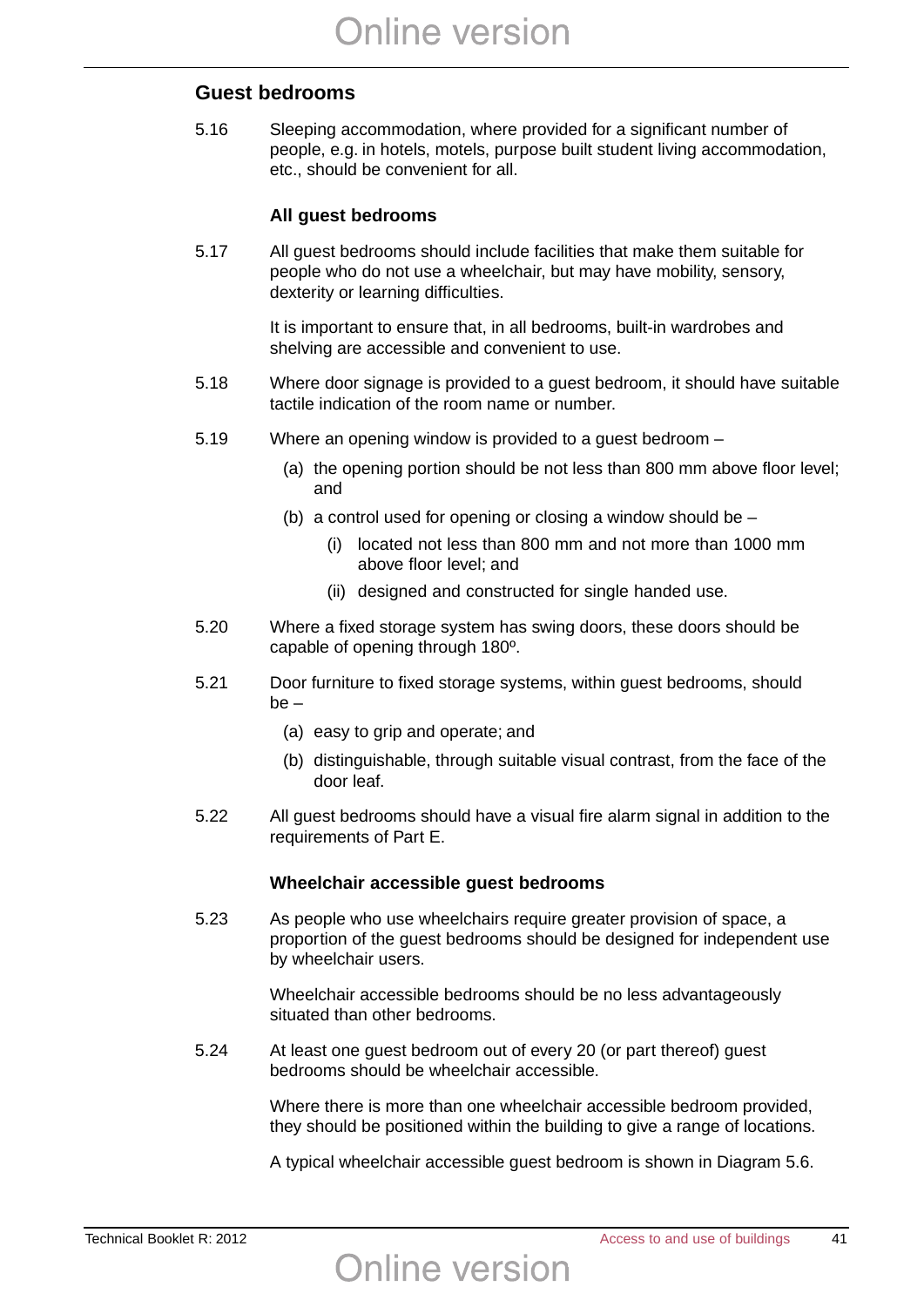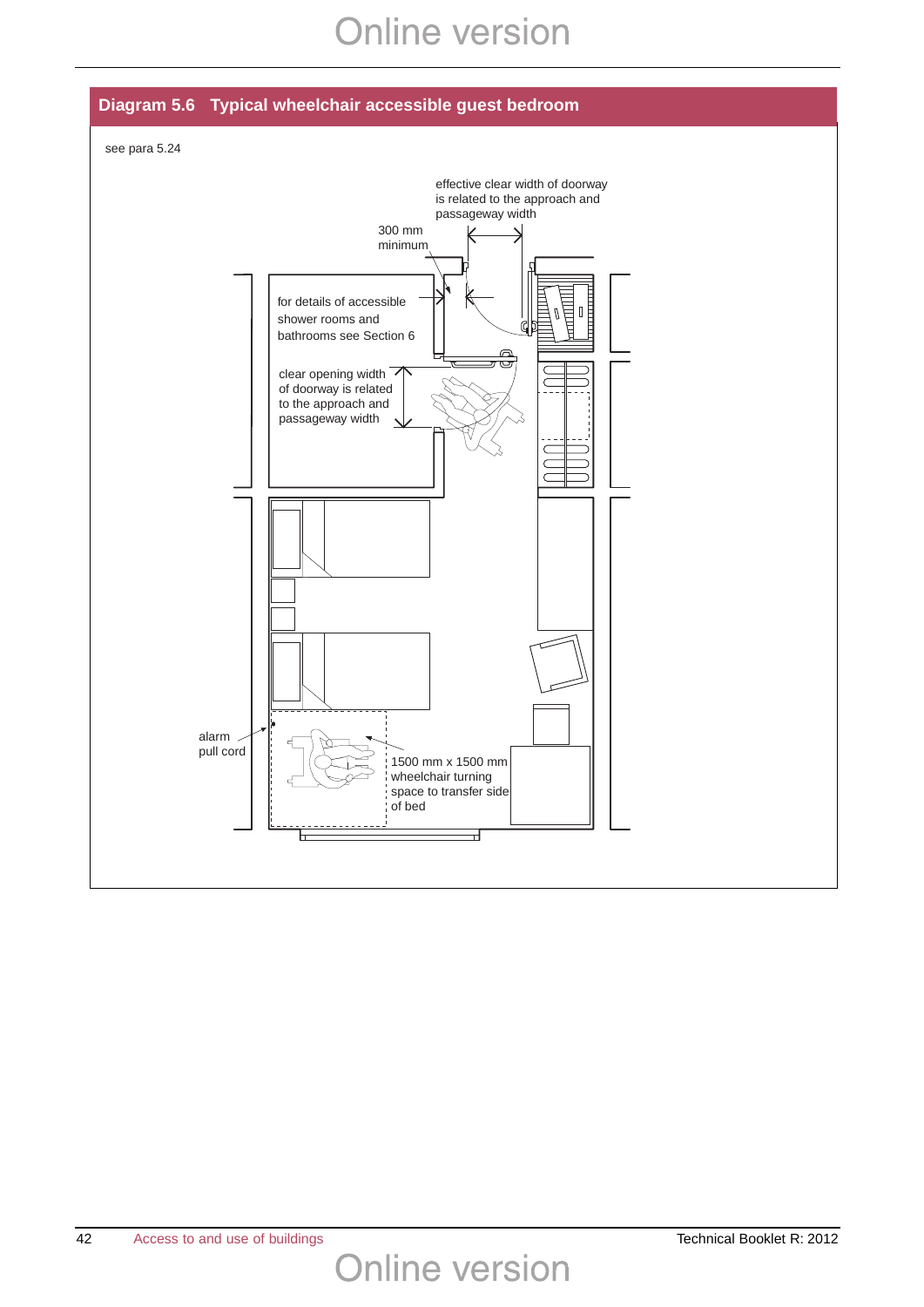- 5.25 Where a wheelchair accessible guest bedroom has a balcony, there should be access to it by a doorway –
	- (a) that has a clear opening width that complies with Table 4.1;
	- (b) with a level threshold that complies with the provisions of paragraph 3.10; and
	- (c) with a clear space to the bedroom side of not less than 1500 mm deep.

Where a door to a balcony contains glazing, it should have a zone of visibility from a height above floor level of not more than 900 mm to not less than 1200 mm.

- 5.26 Where a door viewer is provided to the entrance door to a wheelchair accessible guest bedroom a second door viewer should also be provided. These door viewers should be positioned at 1050 mm and 1500 mm above floor level.
- 5.27 A wheelchair accessible guest bedroom should have an emergency assistance alarm –

- (a) that is activated by a pull cord, complying with the provisions of paragraph 5.46, that can be operated from the bed and from the adjacent floor area at the transfer side of the bed;
- (b) with a reset button, that can be operated from the bed and from the adjacent area at the transfer side of the bed;
- (c) having a visual and an audible indication that the emergency alarm has been activated; and
- (d) having a visual and an audible call signal positioned immediately outside the wheelchair accessible bedroom and at a central monitoring point.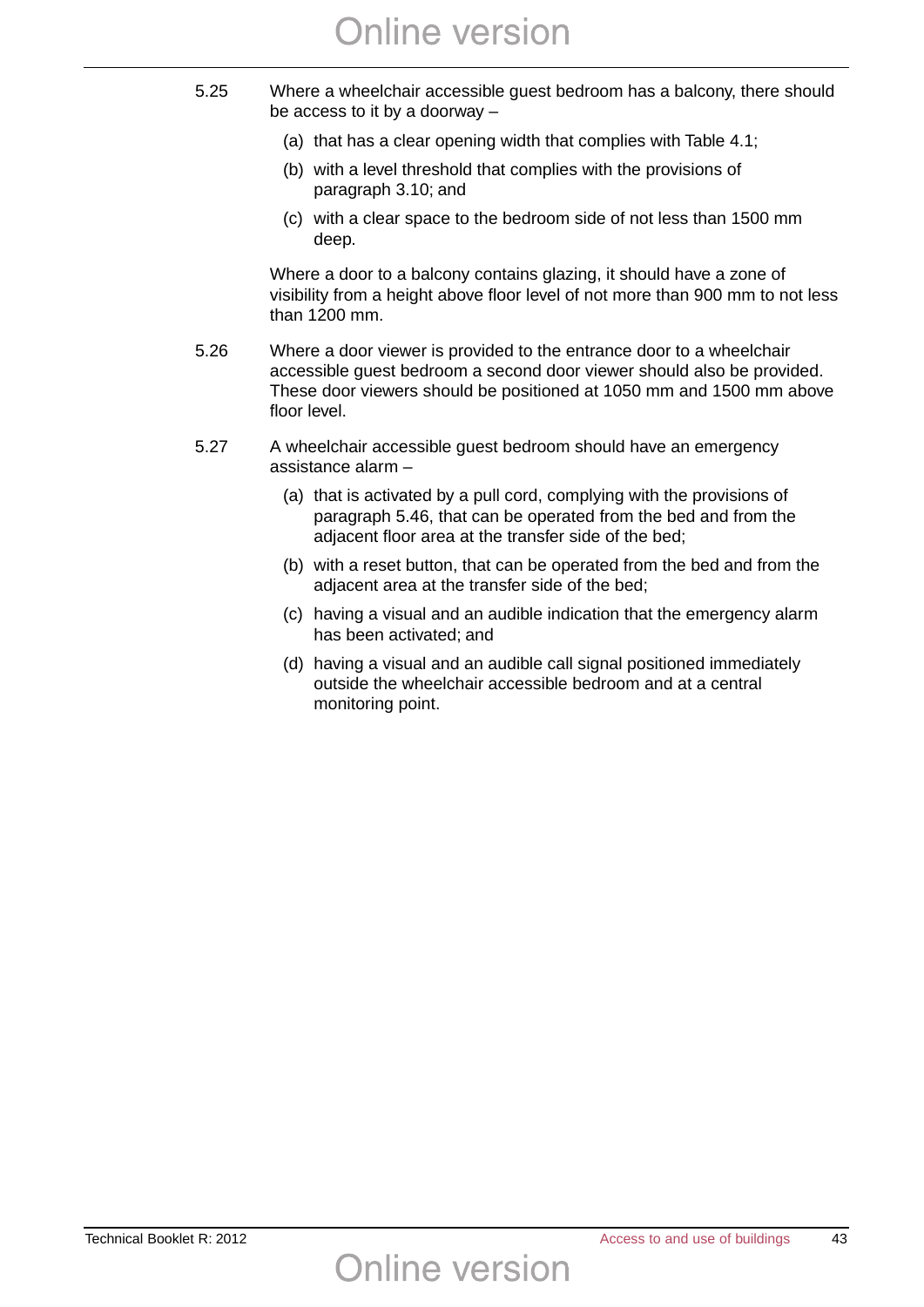### **Wheelchair accessible changing facilities**

5.28 In buildings where changing facilities are provided, some disabled people may require the privacy and convenience of an individual self-contained cubicle or compartment. The self-contained cubicle or compartment should allow space for an assistant.

> Provision of manoeuvring space for a wheelchair, to enable turning and transfer onto the seat, and provision of mirrors and clothes hooks mounted at suitable heights, are all critical features in relation to independent or assisted use of changing facilities. It is important that the seat and grab rails have suitable structural fixing support.

- 5.29 A communal changing facility should have not less than one wheelchair accessible incorporated changing facility. An incorporated changing facility should have the minimum dimensions and arrangement of fittings as shown in Diagram 5.7. A wheelchair accessible incorporated changing facility is not required to be separated by a door from the communal changing facility.
- 5.30 A building for sports facilities should have an individual wheelchair accessible changing room. This is in addition to the provisions of paragraph 5.29.
- 5.31 Where changing facilities are provided for general use and are not associated with showering facilities (e.g. in a clothes shop), not less than one individual wheelchair accessible changing room should be provided. See Diagram 5.7.
- 5.32 Where there is more than one individual wheelchair accessible changing facility, a mixture of left and right hand transfer layouts should be provided to give the user a choice of transfer sides.
- 5.33 Every individual and incorporated wheelchair accessible changing facility should have –
	- (a) an emergency assistance alarm complying with the provisions of paragraph 6.5; and
	- (b) an emergency assistance alarm pull cord complying with the provisions of paragraph 5.46, that can be reached from the tip-up seat and the area adjacent to the seat.
- 5.34 A wheelchair accessible changing facility should have a clear space not less than 1500 mm deep in front of any fixed clothing storage system.
- 5.35 Where a door is provided to a wheelchair accessible changing facility, it should be capable of being opened outwards, from the outside, in the case of an emergency.
- 5.36 Where a fire alarm is provided within a wheelchair accessible changing facility, it should emit both an audible and visual alarm signal.
- 5.37 A wheelchair accessible changing facility should, where it is associated with a shower facility, have –
	- (a) a floor with a surface that reduces the risk of slipping; and
	- (b) a fixed storage system for limb storage, for the benefit of amputees.

An individual wheelchair accessible changing facility is shown in Diagram 5.7.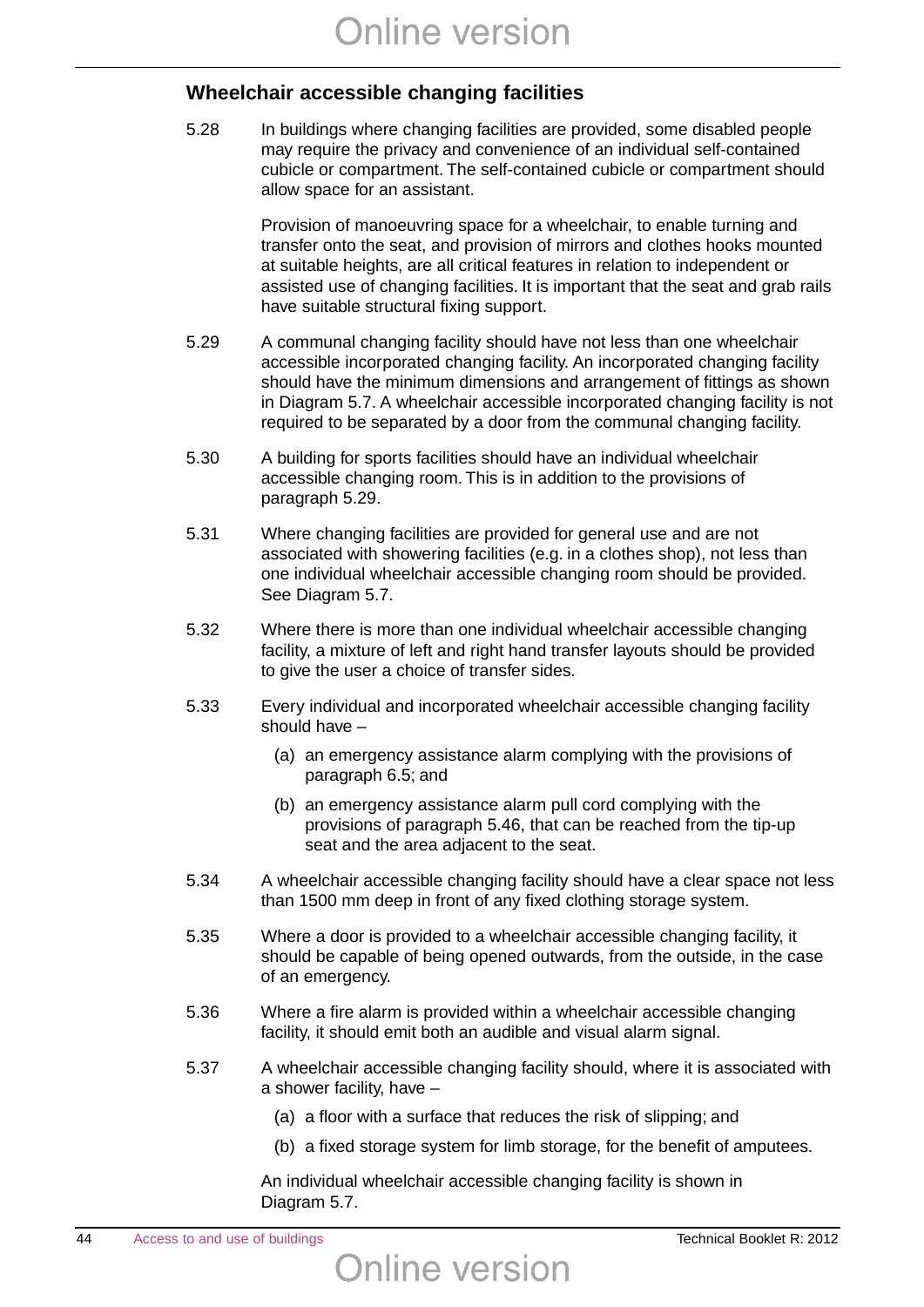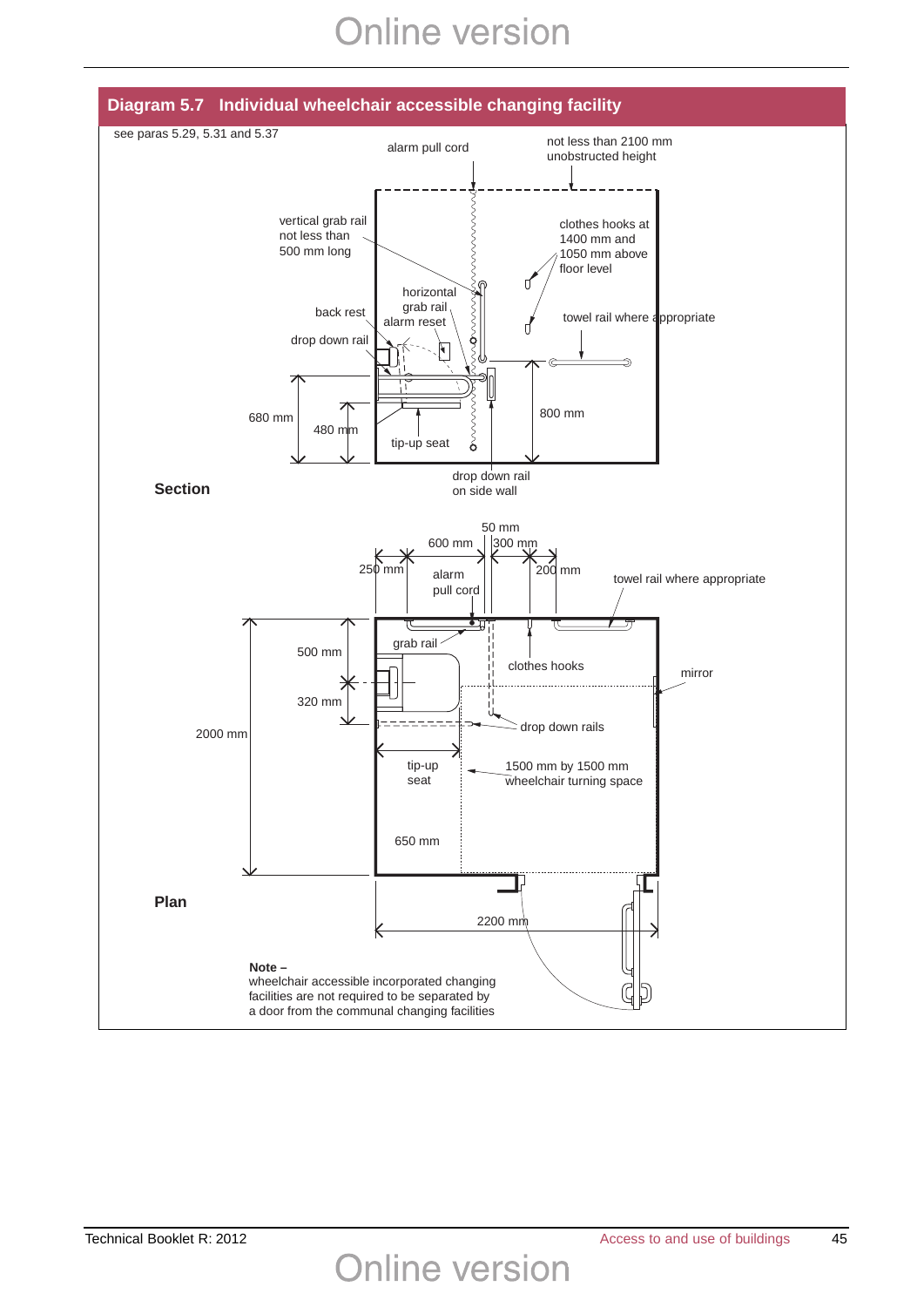### **Outlets, switches and controls**

5.38 The key factors that affect the use of outlets, switches, and controls are ease of operation, visibility, height and freedom from obstruction. However, there can be exceptions to height requirements for some outlets, e.g. those set into the floor.

> Outlets, switches and controls that contrast visually with their surroundings are more convenient for visually impaired people.

> The location of socket outlets in relation to doorways and return walls should, where practicable, be consistent throughout the building to further reinforce the ease with which people manipulate switches and controls.

Light switches that are activated by a large push pad are also more convenient for visually impaired people to use.

All people who would reasonably expect to use a control should be able to locate it, know which setting it is on and use it without inadvertently changing its setting.

5.39 Paragraphs 5.36 and 5.41 to 5.44 should not apply where the outlet, switch or control is required only for maintenance purposes or not intended for operation by the users of the building.

> An outlet, switch or control should not require the simultaneous use of two hands unless this mode of operation is required for reasons of safety.

5.40 An outlet, switch or control face plate should be distinguishable, through suitable visual contrast, from the background against which it is seen.

#### **Outlets**

- 5.41 An outlet for a non-permanently wired appliance e.g. socket outlet, telephone outlet, etc., should be located within horizontal reach and not less than 400 mm and not more than 1000 mm above the floor level. See Diagram 5.8(a)(1). However, the provisions of this paragraph should not apply to any outlet that is set into a flush mounted floor box located within areas that are designed to be open plan.
- 5.42 Socket outlets should be located not less than 350 mm from any return wall.

#### **Switches and controls**

- 5.43 A switched outlet should clearly indicate when in the "on" position (e.g. by a neon indicator, or the top of the rocker is coloured red and exposed when in the "on" position etc.).
- 5.44 A switch or control
	- (a) should be located within horizontal reach;
	- (b) for a permanently wired appliance, should be located not less than 400 mm and not more than 1200 mm above floor level. See Diagram 5.8(a)(2). However, where the design of the appliance requires the switch to be placed at a higher level then it should be not more than 1400 mm above floor level;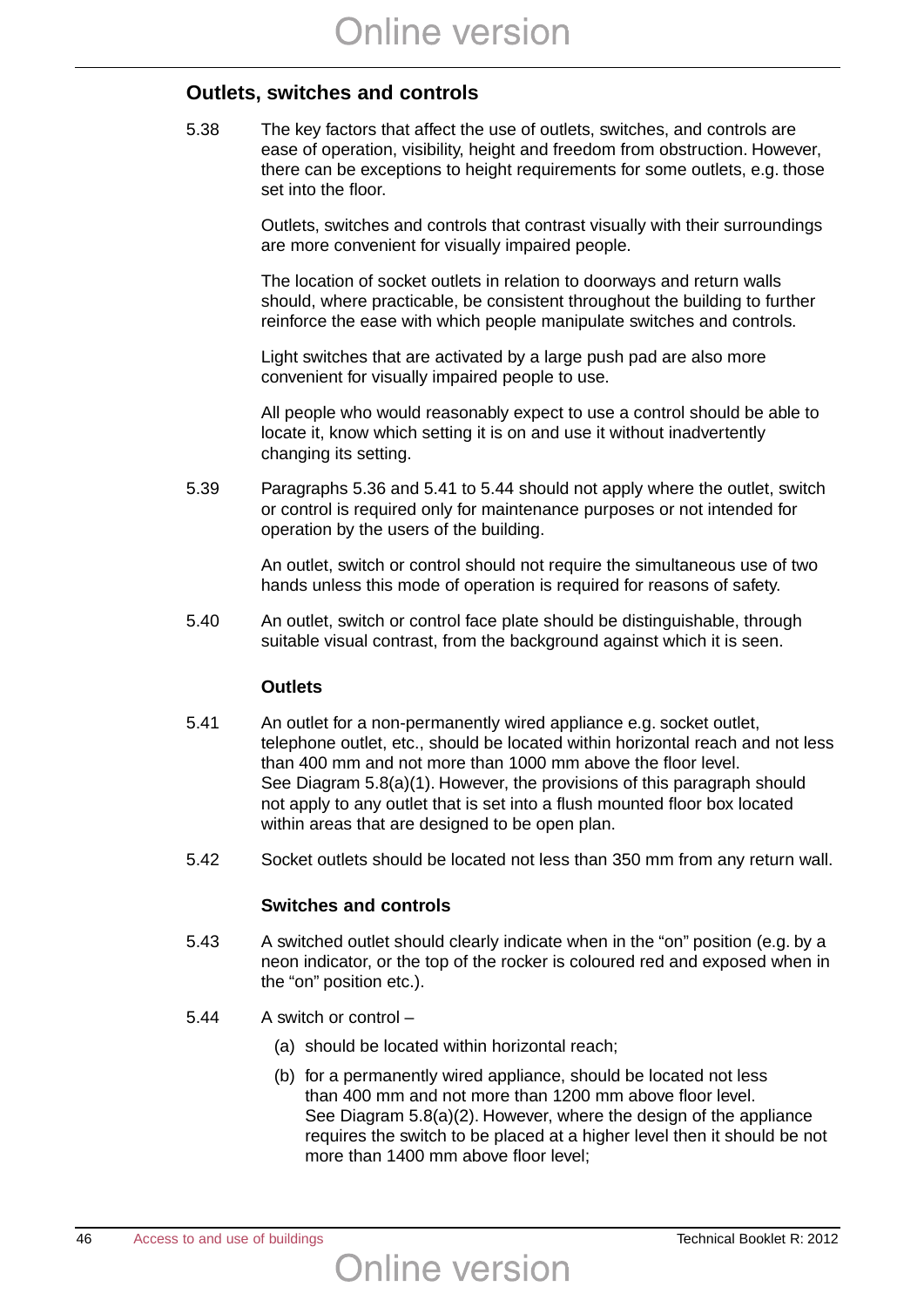- (c) for artificial lighting, should be located not less than 900 mm and not more than 1100 mm above floor level. See Diagram 5.8(a)(3). Where the switch is installed for the use of visitors or customers it should be of the large push pad type;
- (d) that requires precise hand movement (e.g. a ventilation controller), should be located not less than 750 mm and not more than 1200 mm above floor level. See Diagram 5.8(a)(4);
- (e) that is operated using push buttons that require limited dexterity (e.g. door bell, entry phone, etc.), should be located not more than 1200 mm above floor level. See Diagram 5.8(a)(5);
- (f) that requires the user to read a display or setting (e.g. a thermostat), should be located not less than 1200 mm and not more than 1400 mm above floor level. See Diagram 5.8(a)(6); and
- (g) for a power operated door, should be located not less than 750 mm and not more than 1000 mm above floor level. See Diagram 5.8(b).
- 5.45 A light cord pull switch should have a 50 mm diameter bangle attached at a height of not less than 900 mm and not more than 1100 mm above floor level. See Diagram 5.8(a)(3). The bangle should be distinguishable through suitable visual contrast, from the background against which it is seen.

Where a pull cord light switch is installed in a room or space that also contains an emergency assistance alarm both the pull cord and the bangle should be distinguishable visually from any emergency assistance alarm pull cord.

5.46 An emergency assistance alarm should have a red coloured pull cord with two red coloured 50 mm diameter bangles. The lower bangle should be set at a height of 100 mm above floor level and the upper bangle should be located not less than 800 mm and not more than 1000 mm above floor level. See Diagram 5.8(a)(7).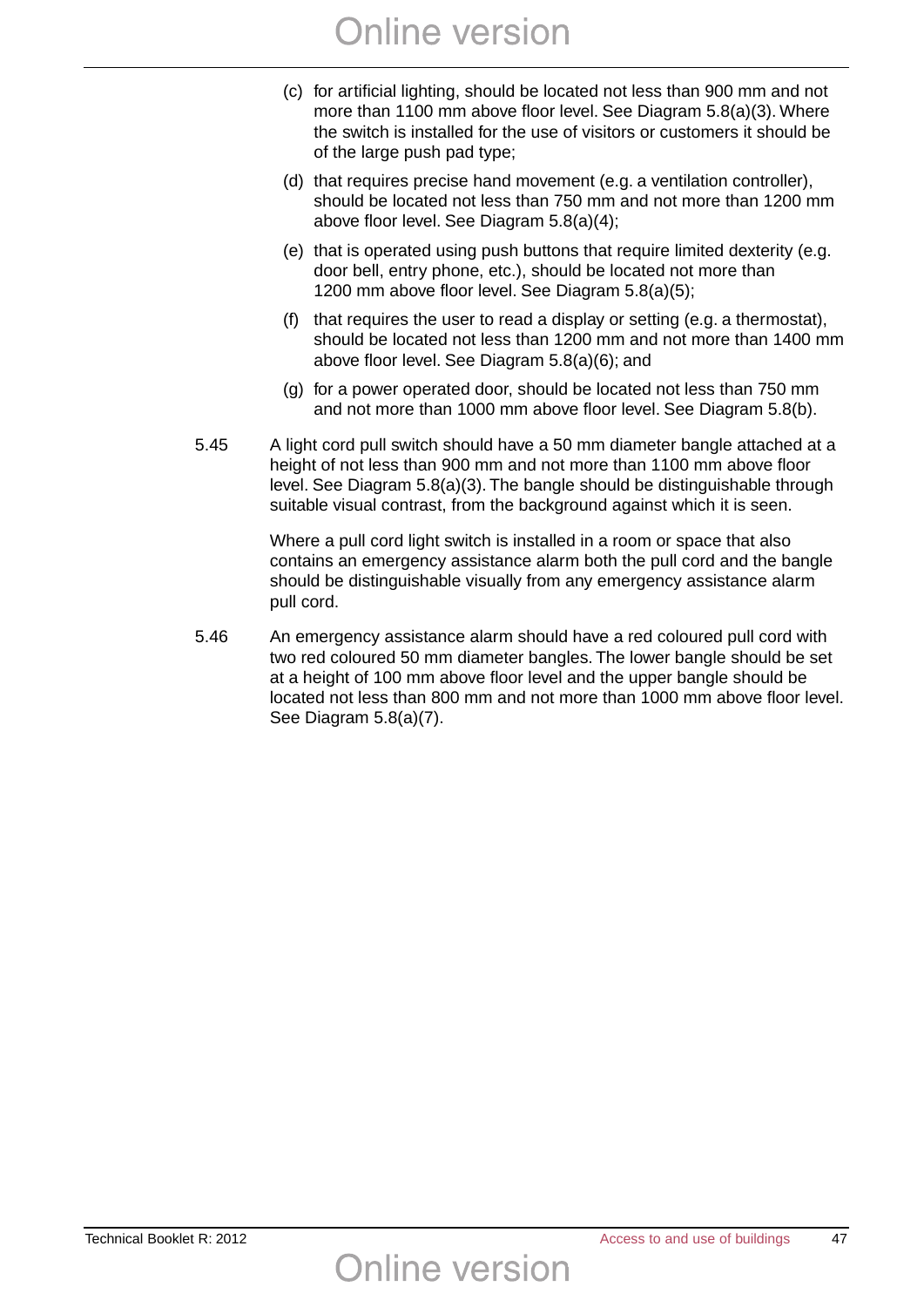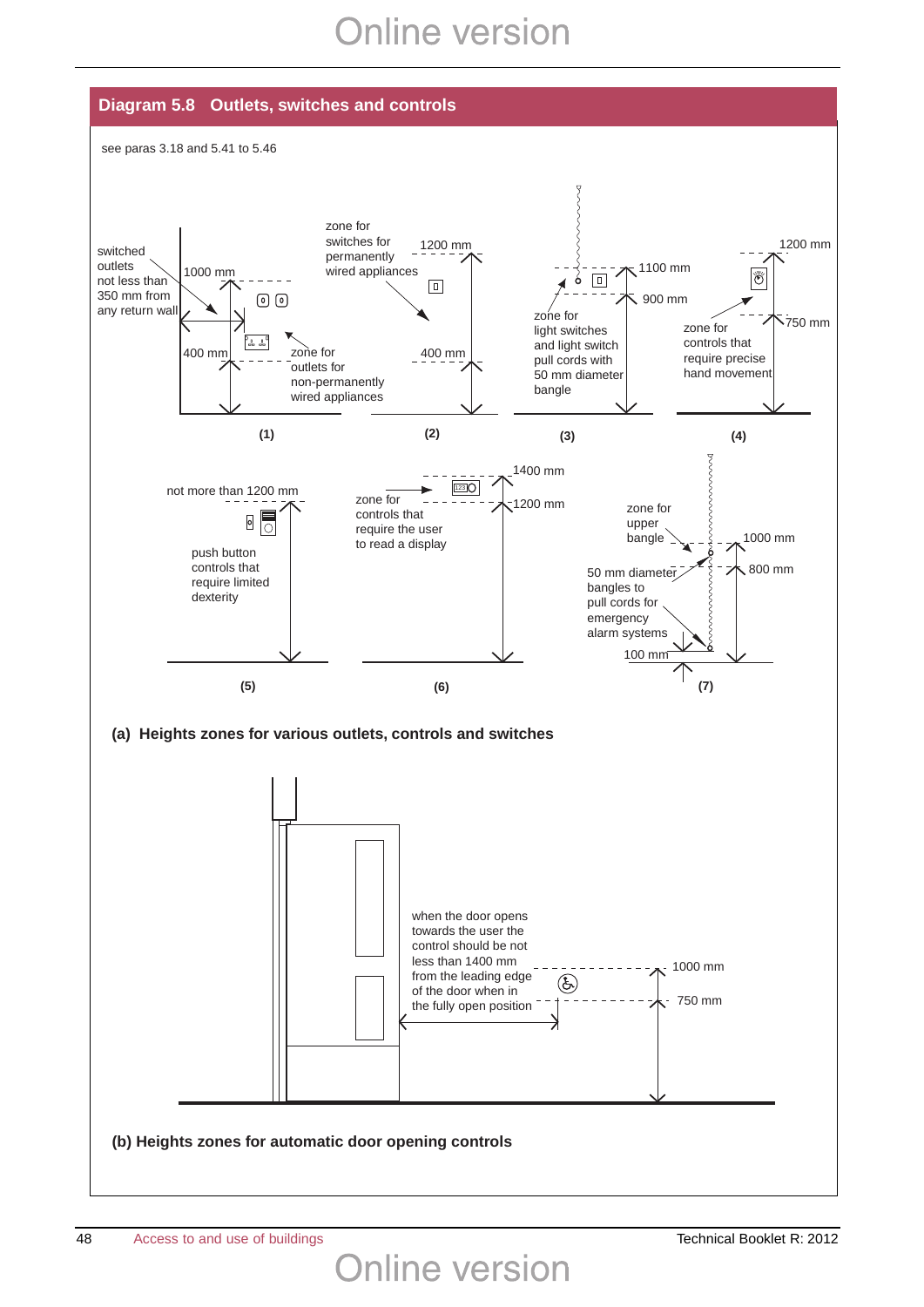### **Aids to communication**

- 5.47 In order to obtain the full benefit of attending public performances or taking part in meetings/lectures, a person using an electronic hearing device needs to receive a signal that is amplified in both volume and signal to noise ratio. The three systems commonly used to provide this enhanced level of sound are induction loop, infrared and radio. Sound field systems are also increasingly being used, particularly in educational establishments. It should be recognised that where adjacent spaces each have an induction loop system there is potential for the signals to overlap.
- 5.48 A suitable hearing enhancement system should be provided in
	- (a) auditoria and rooms or spaces for performance or spectating;
	- (b) meeting rooms and lecture rooms which are more than 60 m² in area; and
	- (c) any service or reception area
		- (i) where the visitor or customer is separated from the vendor by a glazed screen; or
		- (ii) that is subject to the risk of excessive extraneous noise.
- 5.49 A hearing enhancement system, provided to comply with the provisions of paragraph 5.48, should be readily apparent to those who require to use it (e.g. indicated by the standard symbol).
- 5.50 A hearing enhancement system should not be subject to extraneous electrical interference from any artificial lighting installation.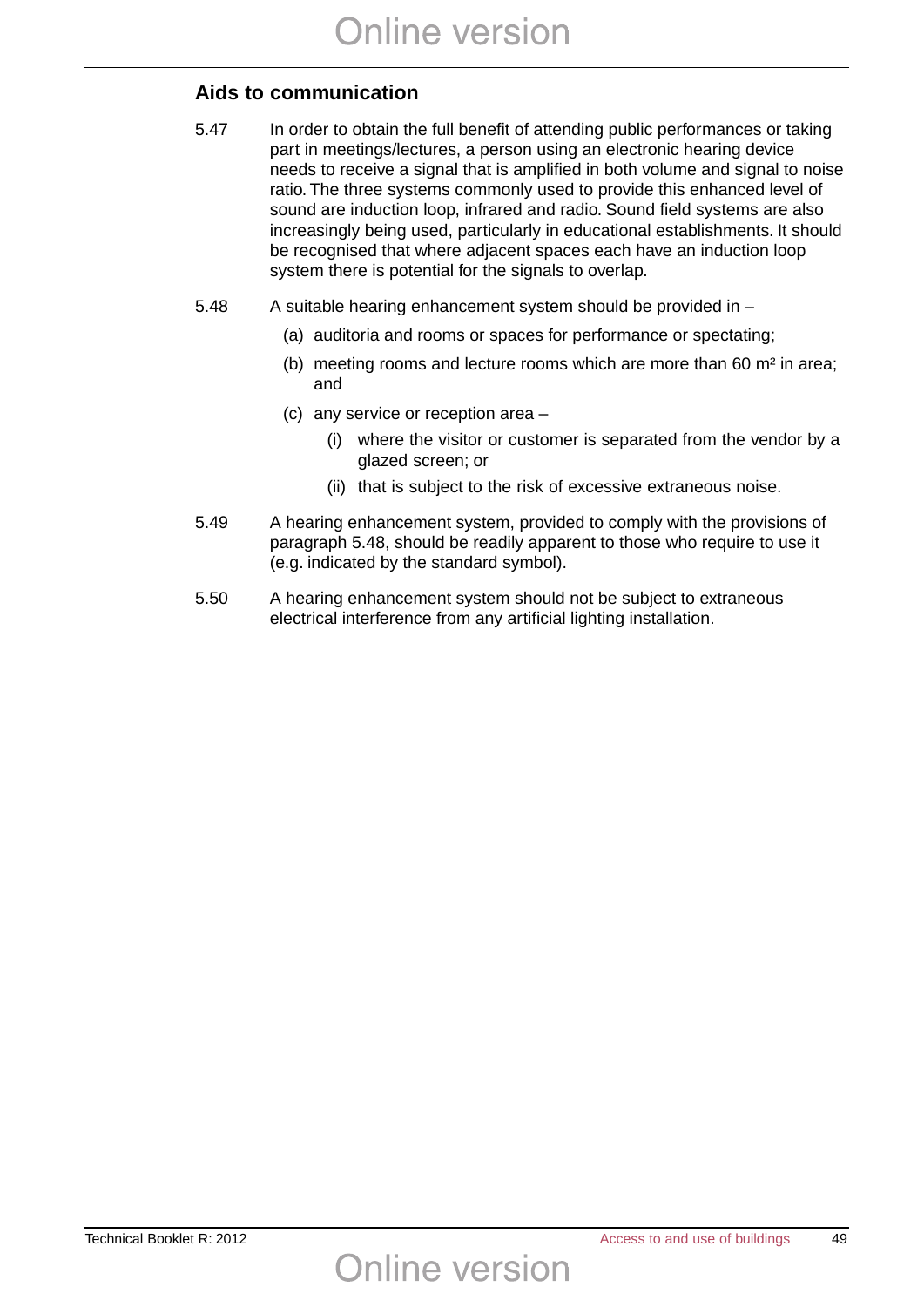### **Section 6 Sanitary accommodation and associated sanitary facilities in buildings other than dwellings**

### **General**

6.1 A number of issues need to be considered in connection with all forms of sanitary accommodation and associated sanitary facilities. These relate to the needs of people with sensory impairments, people with learning difficulties and people whose lack of tactile sensitivity can cause them to be injured by touching hot surfaces.

> Controls and water closet cubicle doors should be operable by people with limited strength or limited manual dexterity and doors to cubicles should be capable of being opened if a person has collapsed against them while inside the cubicle. Preferably, all doors to water closet cubicles and wheelchair accessible unisex toilets should open out or, if they open in, the door swing should not encroach into the wheelchair turning space or activity space.

- 6.2 A bath, basin or shower terminal fitting in an educational building, or within a facility provided for the use of the public, should –
	- (a) be supplied with water, through a device or other suitable means, so that the temperature of the water discharged at the outlet does not exceed 43ºC; and
	- (b) have the flow of water controlled, either automatically or by a device, that is capable of being operated with a closed fist (e.g. by a lever action).
- 6.3 A door to a water closet compartment or unisex accessible sanitary accommodation should –
	- (a) comply with the provisions of paragraph 3.13 and 3.15;
	- (b) where a privacy bolt is installed, be fitted with a privacy bolt that can be operated by people with limited dexterity; and
	- (c) be capable of being opened outwards from the outside in the case of an emergency.
- 6.4 An emergency assistance alarm should be provided in
	- (a) wheelchair accessible sanitary accommodation;
	- (b) a wheelchair accessible shower room; and
	- (c) a wheelchair accessible bathroom.
- 6.5 An emergency assistance alarm provided in those locations referenced in paragraph 6.4 should have –
	- (a) a signal distinguishable from that of any installed fire alarm;
	- (b) a visual and an audible indication to confirm to the user that the emergency alarm has been activated; and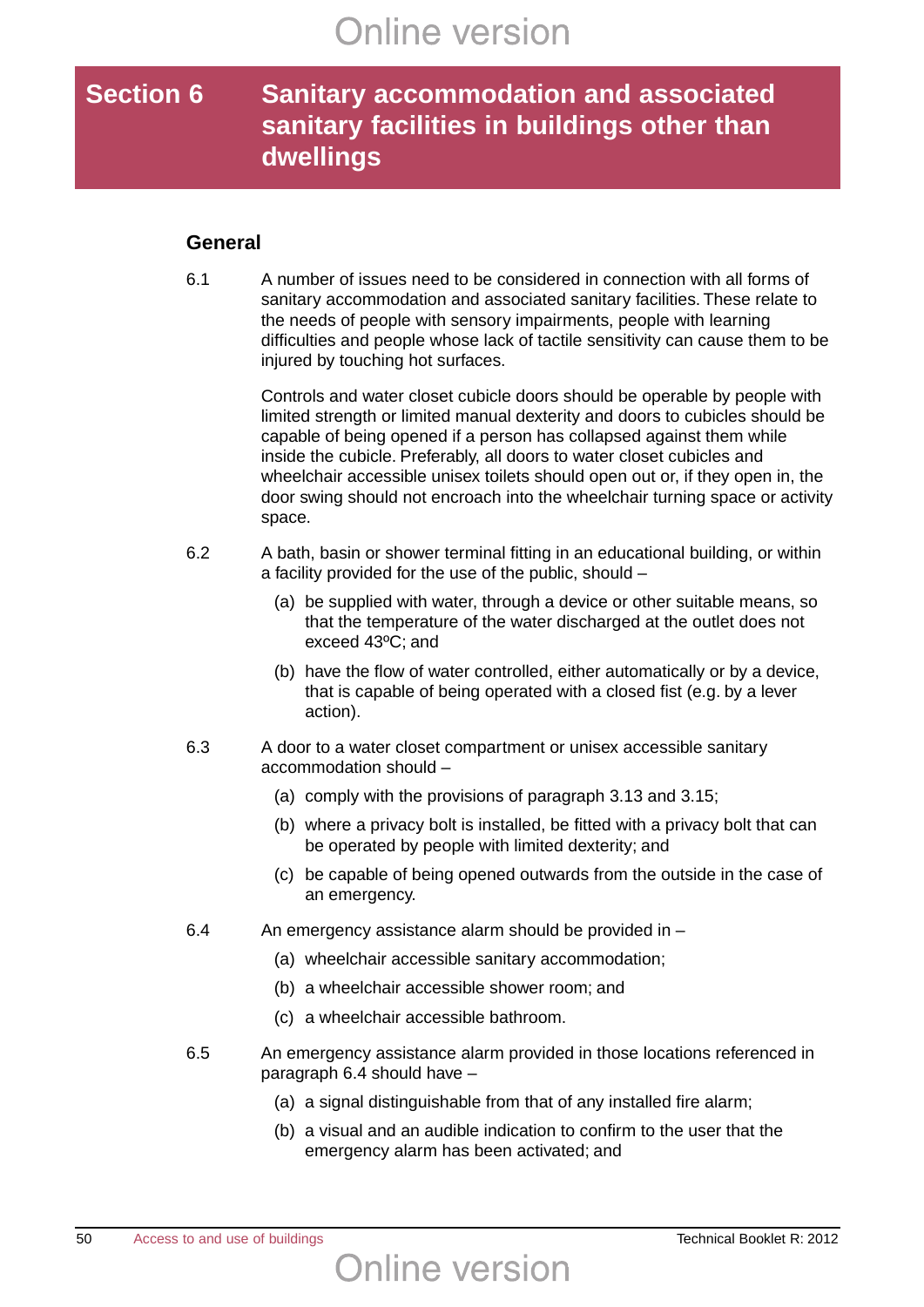- (c) a visual and an audible call signal outside the wheelchair accessible facility. This should be located in an area where it will be easily seen and heard by those who may be able to give assistance.
- 6.6 An emergency assistance alarm activating pull cord should
	- (a) comply with the provisions of paragraph 5.46;
	- (b) where it is within unisex accessible sanitary accommodation, be reachable from the water closet and the floor of the transfer space adjacent to the water closet;
	- (c) where it is within a wheelchair accessible shower facility, be reachable from the shower seat and the transfer space adjacent to the shower seat; and
	- (d) where it is within a wheelchair accessible bath facility, be reachable from the bath and the transfer space adjacent to the bath.
- 6.7 An emergency assistance alarm reset button(s) should be capable of being operated from the –
	- (a) water closet, within wheelchair accessible sanitary accommodation;
	- (b) shower seat, within a wheelchair accessible shower room; and
	- (c) bath, within a wheelchair accessible bathroom.
- 6.8 A heat emitter within sanitary accommodation, with which a person is likely to come into contact, that has any exposed surface capable of being heated to a temperature of 43ºC or more, should be adequately guarded.
- 6.9 Sanitary fittings (e.g. water closet, urinal, etc.) grab rails and support rails within a water closet compartment or unisex wheelchair accessible sanitary accommodation, should be distinguishable, through suitable visual contrast, from the background against which they are seen.
- 6.10 Sanitary accommodation is somewhere people are likely to be in relative isolation. In a building where a fire alarm is provided to comply with Part E any sanitary accommodation should have a visual fire alarm signal in addition to the requirements of Part E.

### **Sanitary accommodation**

6.11 Sanitary accommodation needs to be suitable for all people who use the building. For people with a disability, suitable toilet accommodation may take the form of a specially designed cubicle in separate sex toilet washrooms or a self contained unisex toilet. For wheelchair users in particular, a selfcontained unisex toilet is always the preferred option since, if necessary, a partner or carer of a different sex can give assistance. Even if wheelchairaccessible accommodation is provided in separate sex toilet washrooms wheelchair accessible unisex toilets should also be provided.

> The provision of an enlarged cubicle in a separate sex toilet washroom can benefit ambulant people who have a disability, people with assistance dogs, as well as people with children and people (e.g. those with luggage) who need an enlarged space.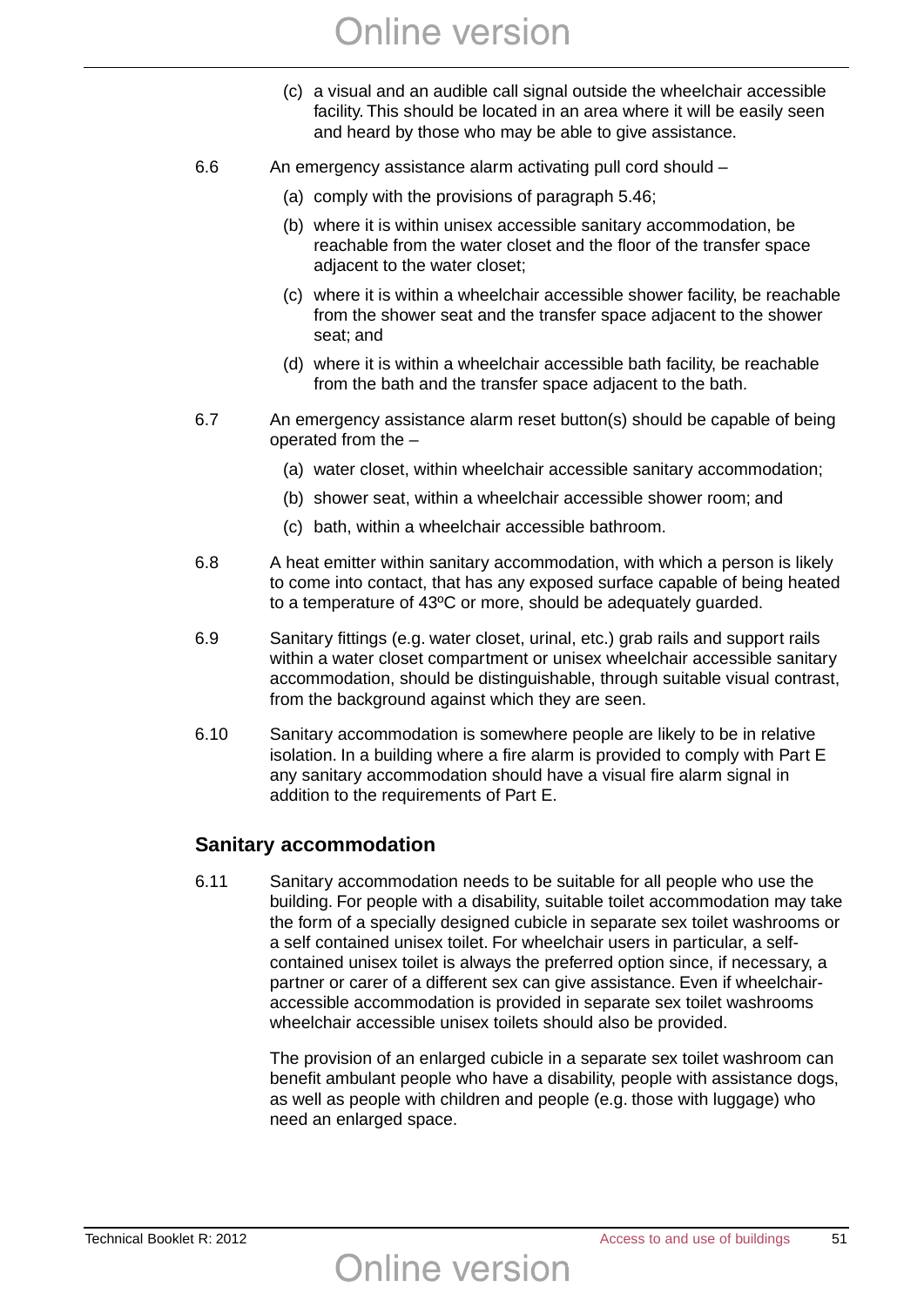Wheelchair users should be able to gain access to and conveniently use sanitary accommodation. En-suite sanitary facilities are the preferred option for wheelchair accessible bedrooms. Unless there are compelling reasons for not doing so, there should be at least as many en-suite shower rooms as en-suite bathrooms, as some people may find it easier to use a shower than a bath.

- 6.12 At each location where there is sanitary accommodation for visitors, customers or staff, at least one unit of unisex wheelchair accessible sanitary accommodation should be provided. See Diagram 6.1. However, where the space within a building is severely restricted and only one unit of sanitary accommodation is provided for use by all persons, that sanitary accommodation may be as shown in Diagram 6.2.
- 6.13 Within traditional separate sex sanitary accommodation, not less than one compartment suitable for people who are ambulant disabled should be provided. See Diagram 6.3(a).
- 6.14 Where the separate sex sanitary accommodation contains 4 or more water closet compartments, not less than one compartment should be enlarged as shown in Diagram 6.3(b).
- 6.15 The sanitary accommodation for a guest bedroom which is designed as a wheelchair accessible bedroom, should be provided either –
	- (a) en-suite, where that is the arrangement for the rest of the bedrooms; or
	- (b) nearby and on the same storey as the wheelchair accessible bedrooms, with at least one unit for every 6 such bedrooms or part thereof.

This provision is in addition to that required by paragraph 6.12.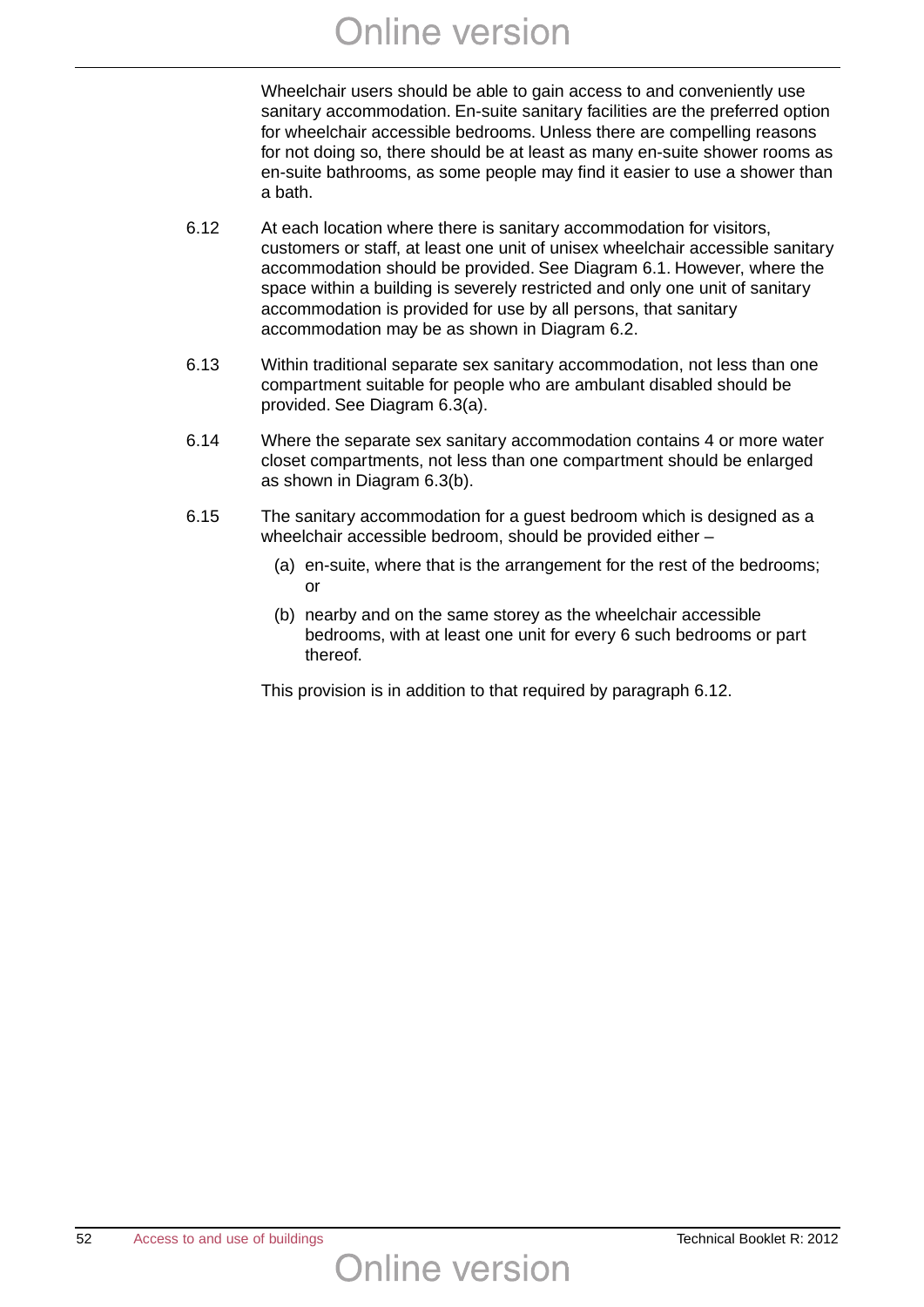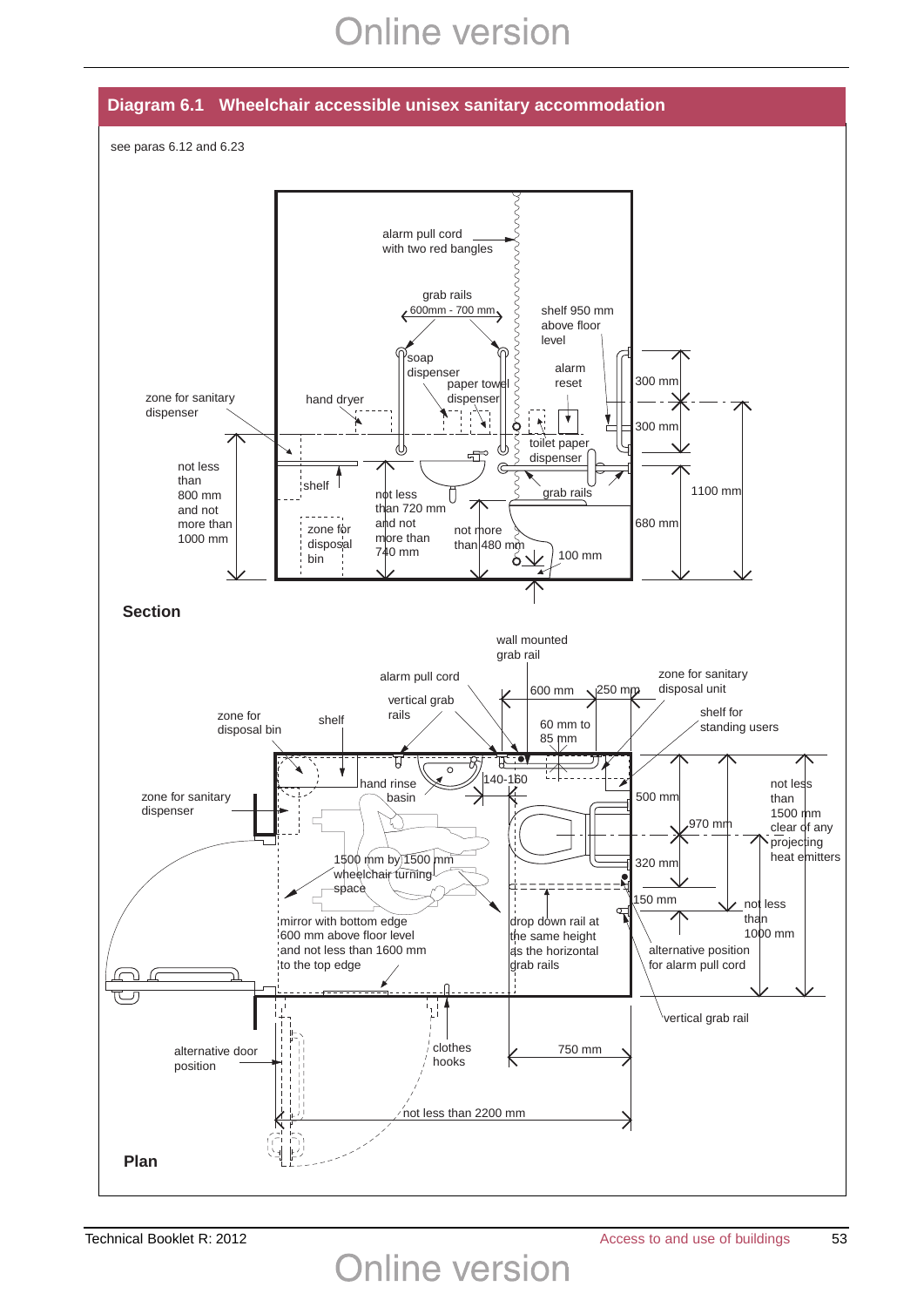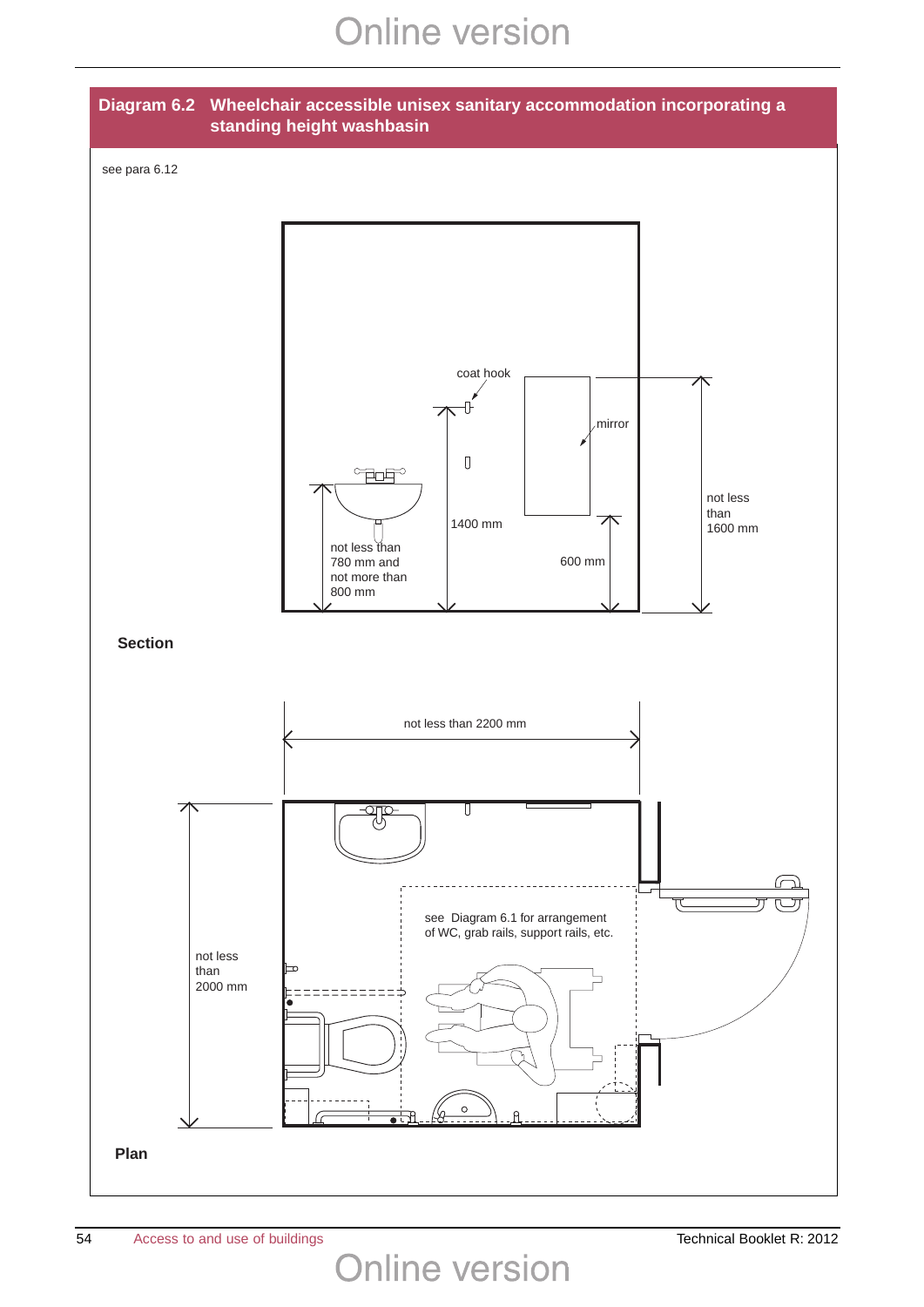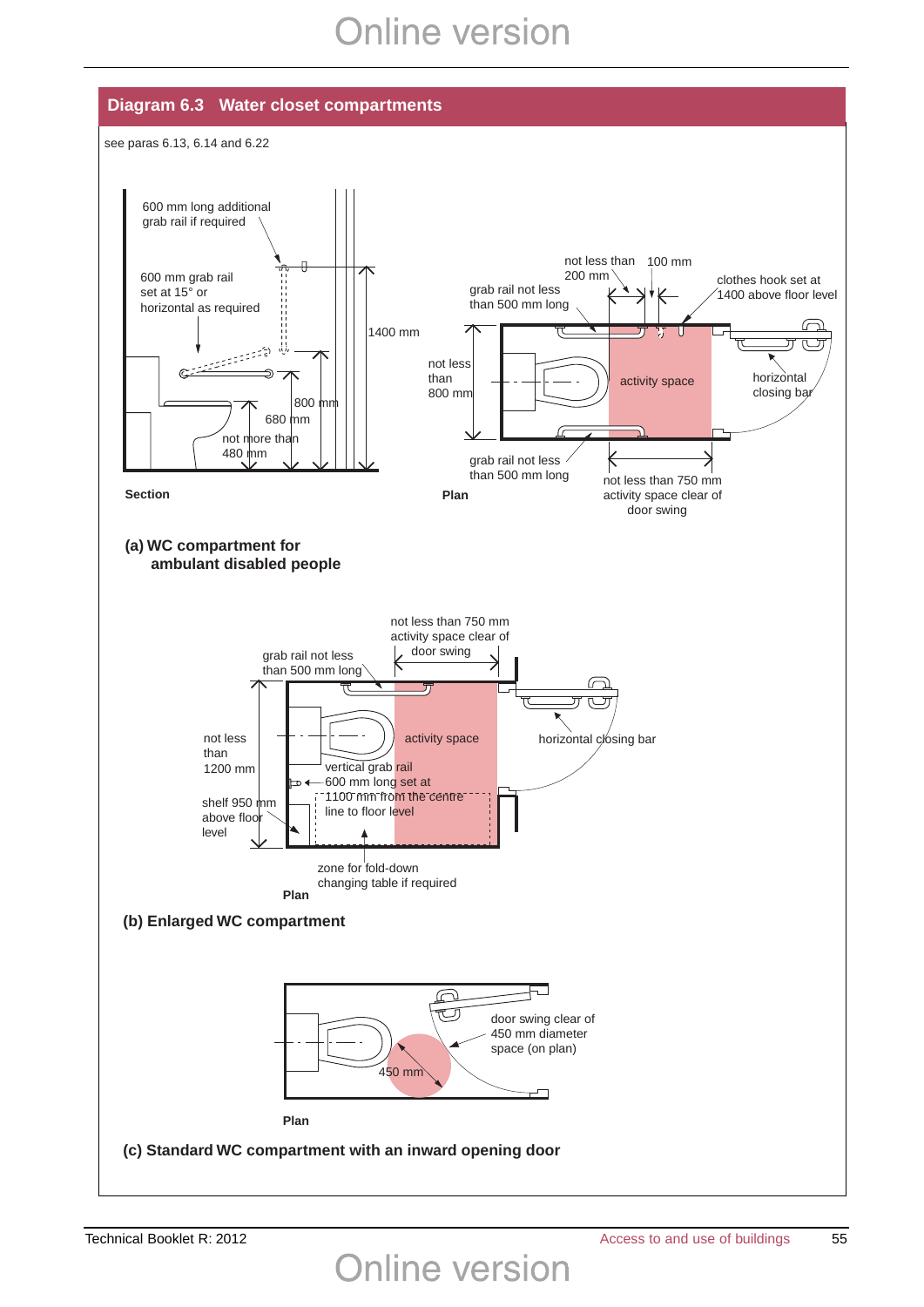### **Wheelchair accessible unisex sanitary accommodation**

6.16 Wheelchair users should be able to approach, transfer to and use the sanitary facilities provided within a building. This requires the provision of a wheelchair accessible unisex toilet. The relationship of the water closet to the hand rinse basin and other accessories should allow a person to wash and dry hands while seated on the water closet before transfering back to the wheelchair. The space provided for manoeuvring should enable wheelchair users to adopt various transfer techniques that allow independent or assisted use. It is important that the transfer space alongside the water closet is kept clear to the back wall. When transferring to and from their wheelchair, some people need horizontal support rails.

> The time needed to reach a wheelchair accessible toilet should be kept to a minimum when considering the location of unisex toilet accommodation.

> Some wheelchair users find it difficult to use a standard height water closet seat and, for them, it is important that the water closet pan can accept a variable height toilet seat riser.

- 6.17 Where there is more than one unit of unisex wheelchair accessible sanitary accommodation –
	- (a) within a building of two or more storeys, the unisex accommodation should be located in a similar position on each floor, where the sanitary accommodation is provided, and should allow for right and left hand transfers on alternate floors; or
	- (b) within a single storey building, there should be a mixture of left and right hand transfer layouts.
- 6.18 Unisex wheelchair accessible sanitary accommodation should have
	- (a) a horizontal closing bar, fixed to the inside face of the door;
	- (b) a water closet, complying with the key dimensions shown in Diagram 6.4; and
	- (c) the cistern flushing lever, located on the transfer space side of the water closet.
- 6.19 Where a heat emitter is provided within unisex wheelchair accessible sanitary accommodation, it should be located so as not to cause an obstruction within the wheelchair manoeuvring space or the transfer space adjacent to the water closet.
- 6.20 The horizontal travel distance from any area, to which a wheelchair user has access, to unisex wheelchair accessible sanitary accommodation should –
	- (a) be not more than 40 m on the same storey; and
	- (b) be not more than 40 m cumulative horizontal travel distance, where the unisex wheelchair accessible sanitary accommodation is on any other storey, and is accessed by a passenger lift. However, where the unisex sanitary accommodation is on a storey accessed by a lifting platform, the vertical travel should be not more than one storey.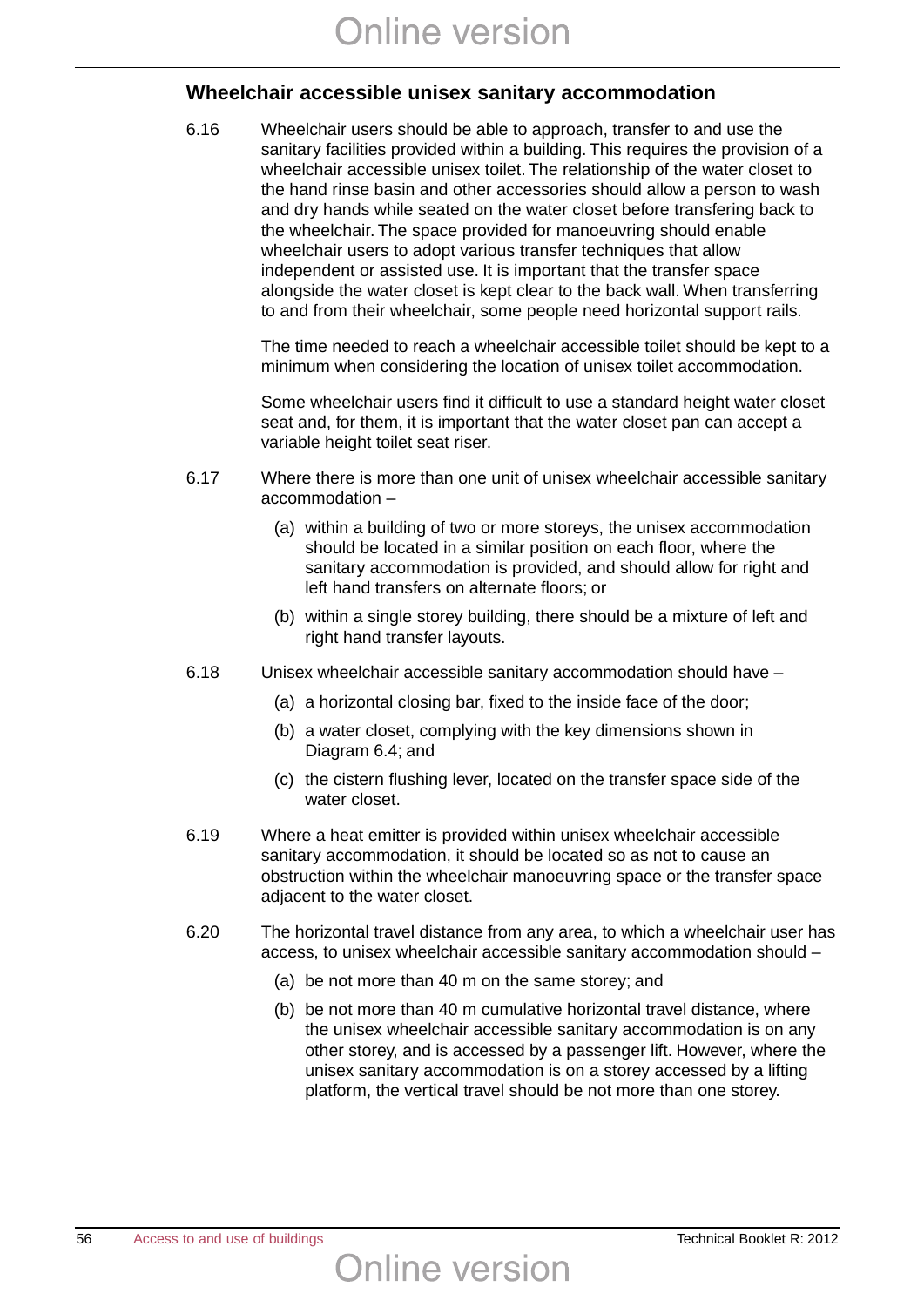

### **Traditional separate sex sanitary accommodation**

6.21 Those who are ambulant disabled people should have the opportunity to use a water closet compartment within any separate sex toilet washroom. The compartment should be fitted with support rails, and include a minimum activity space to accommodate people who use crutches, or otherwise have impaired leg movements. The presence of this facility helps avoid unnecessary travel to unisex toilet accommodation.

> Some ambulant disabled people find it difficult to use a standard height water closet seat and, for them, it is important that the water closet pan is of a suitable size to accommodate a personal variable height toilet seat riser.

> Where the separate sex sanitary accommodation is accessible by wheelchair users, those users would benefit by having a washbasin and where appropriate, a urinal, installed at a height lower than that provided for other users. Within this sanitary accommodation, it is not necessary for the water closet compartments to be accessible for wheelchair users to benefit from these lower fittings.

6.22 Within traditional separate sex sanitary accommodation, a water closet compartment not designed as suitable for ambulant disabled people or wheelchair users should, where the door opens into the compartment, have an unobstructed manoeuvring space of not less than 450 mm diameter clear of any door swing. See Diagram 6.3(c).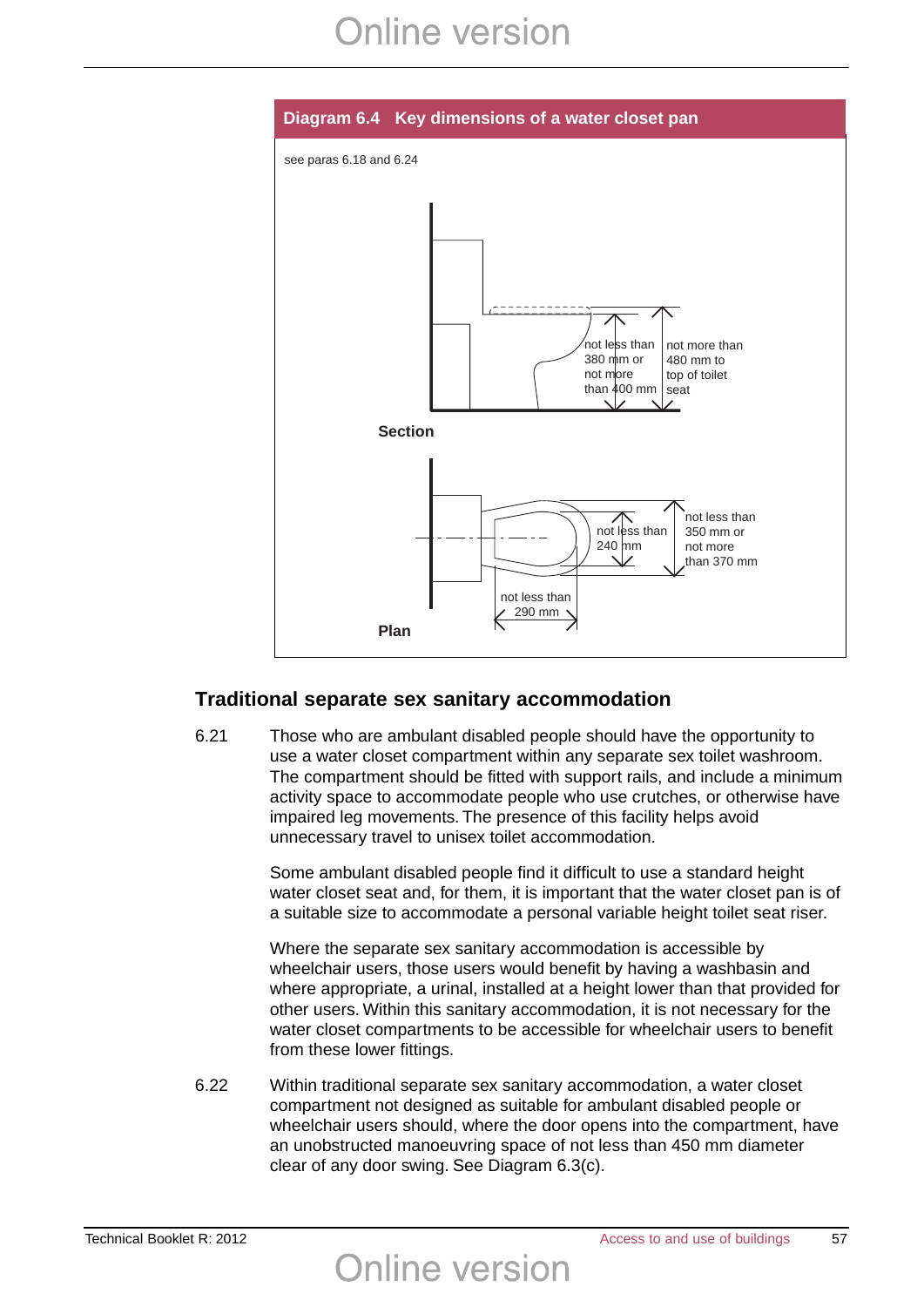- 6.23 Where a wheelchair accessible water closet compartment is provided within traditional separate sex sanitary accommodation, it should have the minimum dimensions and arrangement of fittings as shown in Diagram 6.1.
- 6.24 A compartment suitable for disabled people who are ambulant should have a water closet complying with the key dimensions shown in Diagram 6.4.
- 6.25 Where separate sex sanitary accommodation is accessible by wheelchair users –
	- (a) at least one washbasin should have
		- (i) its rim not less than 720 mm and not more than 740 mm above floor level; and
		- (ii) two vertical grab rails located as shown in Diagram 6.5(a), and
	- (b) where urinals are installed, at least one urinal should have
		- (i) its rim at 380 mm above floor level; and
		- (ii) two vertical grab rails located as shown in Diagram 6.5(b).



### **Shower and bath facilities**

6.26 Wheelchair users and disabled people who are ambulant should be able to wash, shower or bathe either independently or with assistance. The relationship of the shower or bath to other sanitary fittings, and to the space required for manoeuvring, is therefore critical.

**Online version** 

In buildings where communal shower facilities are provided, many people with a disability will use changing areas that are open to the communal area, whereas some will require the privacy and convenience of an individual self-contained cubicle or compartment.

Providing a choice of shower room or bathroom layout, wherever possible, will meet the needs of many people who have a disability and help maintain their independence and dignity.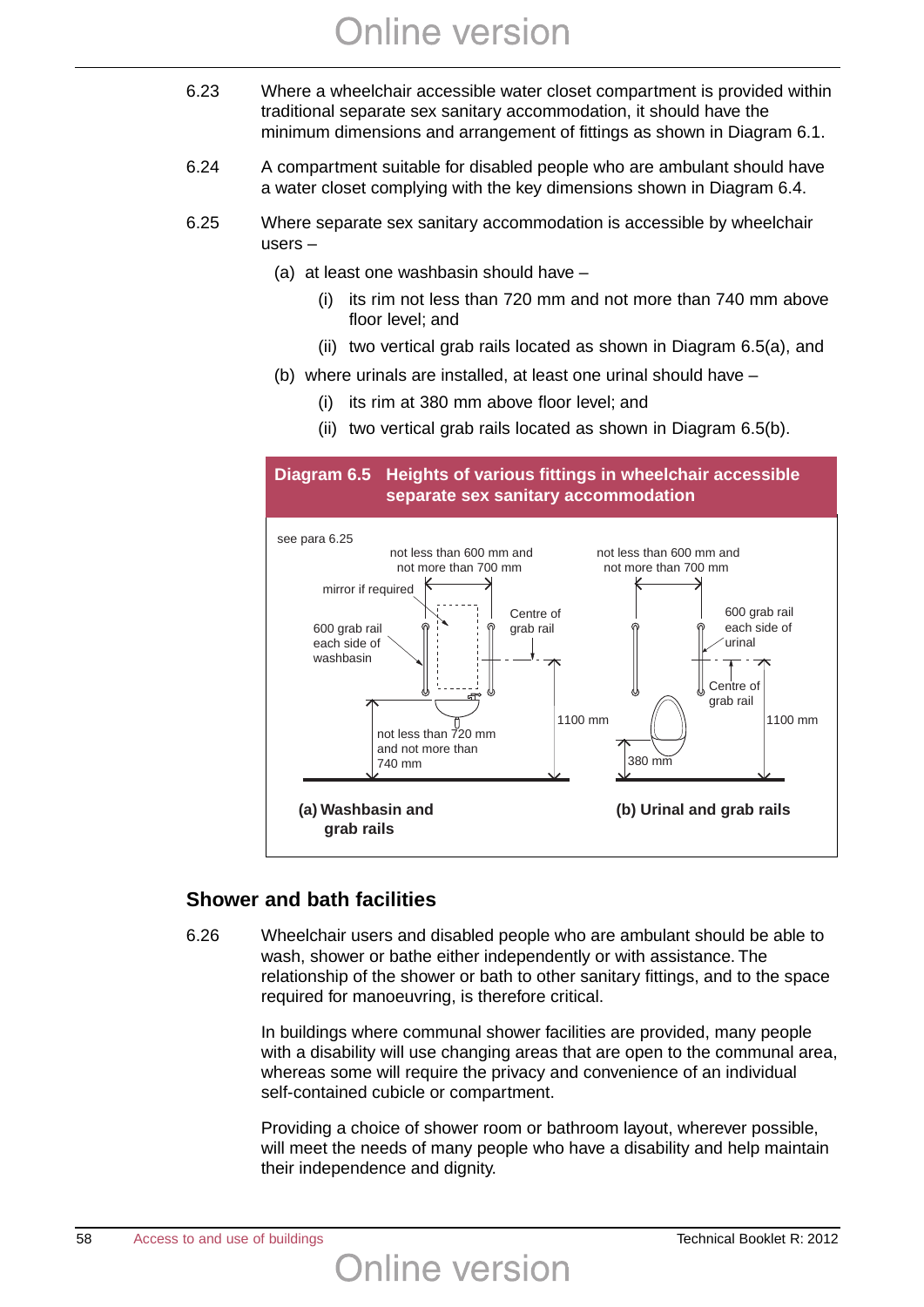A choice of shower layout combined with the correct location of shower controls and fittings will allow people who are disabled to use the facilities independently or to be assisted by others if required.

The guidance given in paragraph 6.34 applies to wheelchair accessible bathing facilities where provided in buildings such as hotels, motels, sports facilities, etc. where baths are provided as an alternative, or as a supplement, to showers.

- 6.27 Where a communal shower facility is provided, it should include a wheelchair accessible incorporated shower facility within it. Incorporated shower facilities should have the minimum dimensions and arrangement of fittings as shown in Diagram 6.6.
- 6.28 In addition to the requirements of paragraph 6.27, where there is a shower facility in a building for sports activities, an individual wheelchair accessible shower room should also be provided. See Diagram 6.6.
- 6.29 Where there is a shower facility for staff, not less than one individual wheelchair accessible shower room should also be provided. However, where it is impracticable to provide an individual wheelchair accessible shower room, an incorporated individual wheelchair accessible shower facility should be provided.
- 6.30 A wheelchair accessible bedroom should have a shower or bath facility complying with the provisions of paragraphs 6.33 and 6.34 provided either –
	- (a) en-suite, where that is the arrangement for the rest of the bedrooms; or
	- (b) nearby, and on the same storey as the wheelchair accessible bedrooms and with at least one shower or bath facility for every 6 such bedrooms or part thereof.
- 6.31 Where there is more than one wheelchair accessible shower or bath facility, a mixture of left and right hand transfer layouts should be provided to give the user a choice of transfer sides.
- 6.32 An individual wheelchair accessible shower or bath facility should have a fixed storage system for limb storage for the benefit of amputees.

### **Shower facilities**

- 6.33 An individual wheelchair accessible shower room should have
	- (a) the minimum dimensions and arrangement of fittings as shown in Diagram 6.6;
	- (b) a storage shelf that is reachable from the shower seat or from the wheelchair transfer space;
	- (c) a floor
		- (i) with a surface that reduces the risk of slipping; and
		- (ii) with a fall not steeper than 1 in 50 towards the floor drain; and
	- (d) where it incorporates a water closet, the minimum dimensions and arrangement of fittings as shown in Diagram 6.7.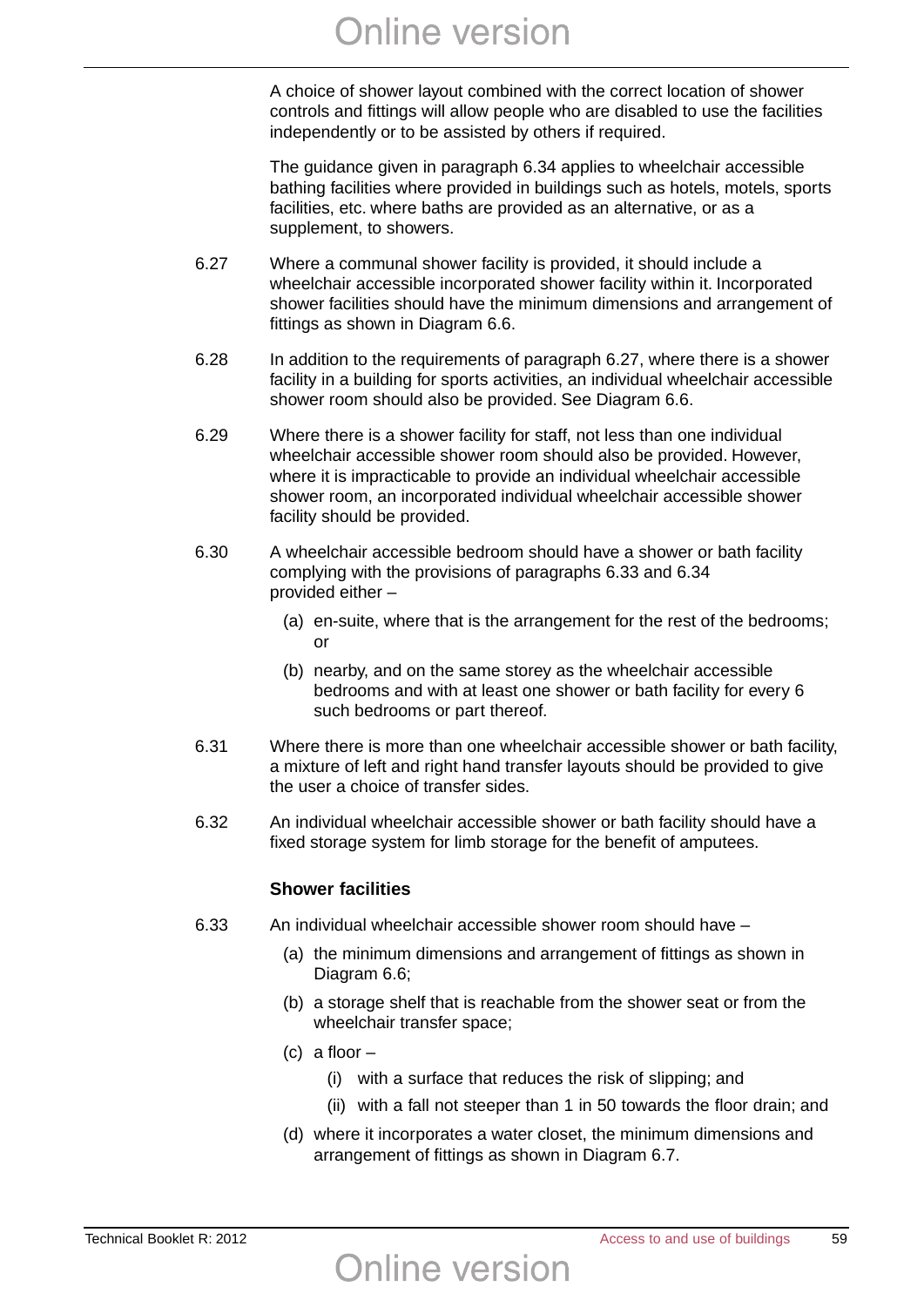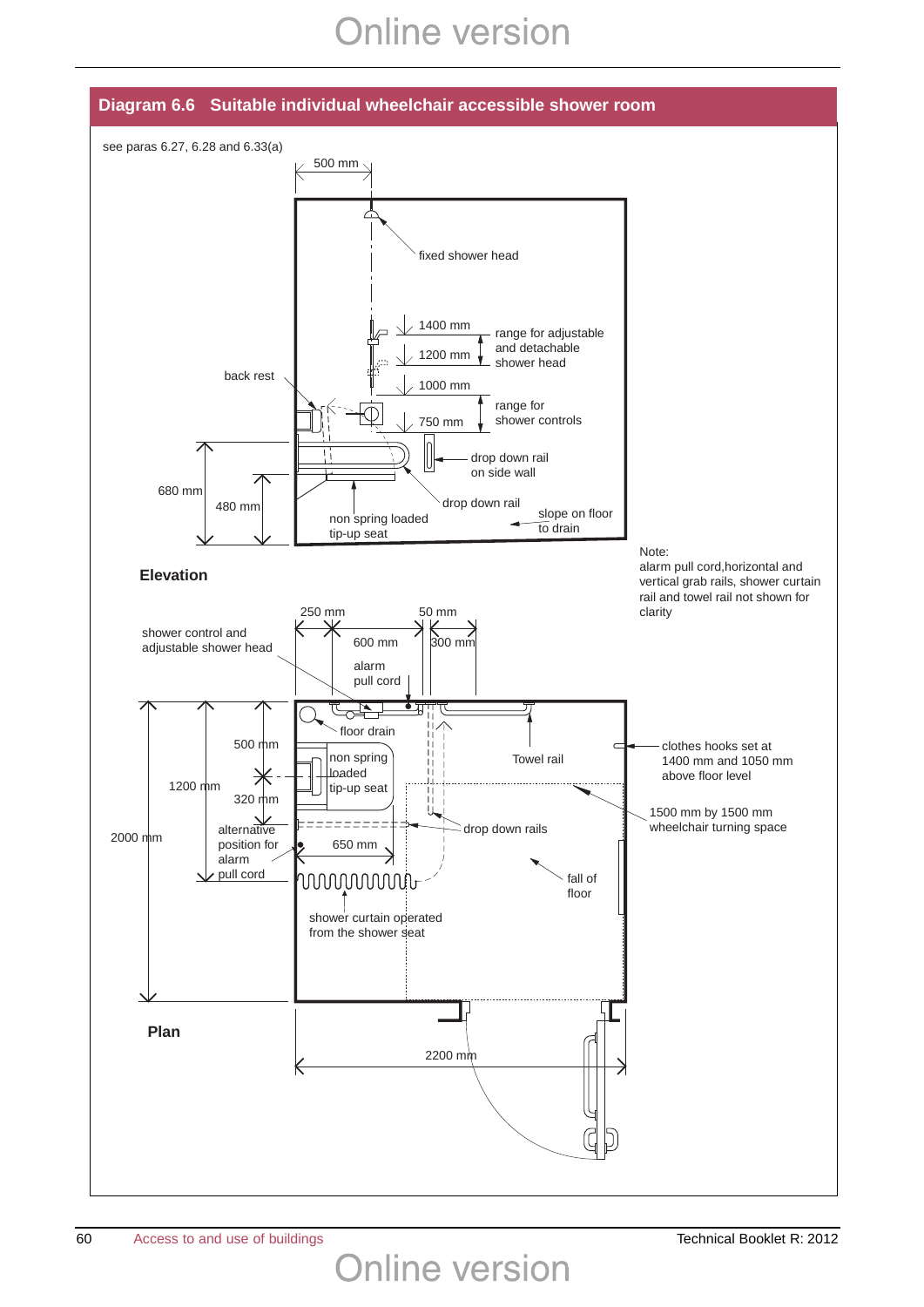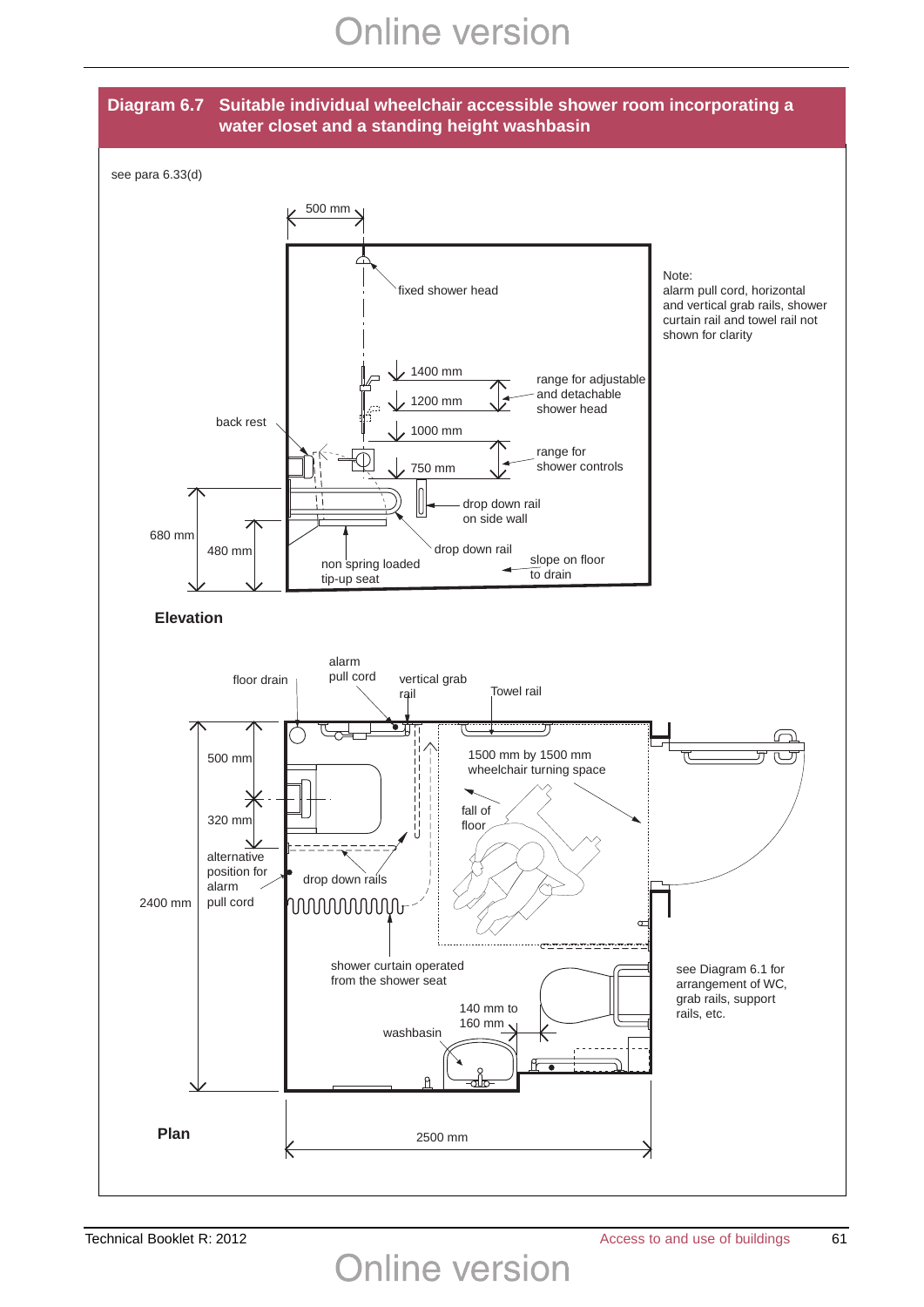### **Bath facilities**

- 6.34 An individual wheelchair accessible bathroom should have
	- (a) the minimum dimensions and arrangement of fittings as shown in Diagram 6.8;
	- (b) a floor with a surface that reduces the risk of slipping;
	- (c) a fixed bath transfer seat, not less than 400 mm deep, having the same width as the bath; and
	- (d) where it incorporates a water closet, the minimum dimensions and arrangement of fittings as shown in Diagram 6.8.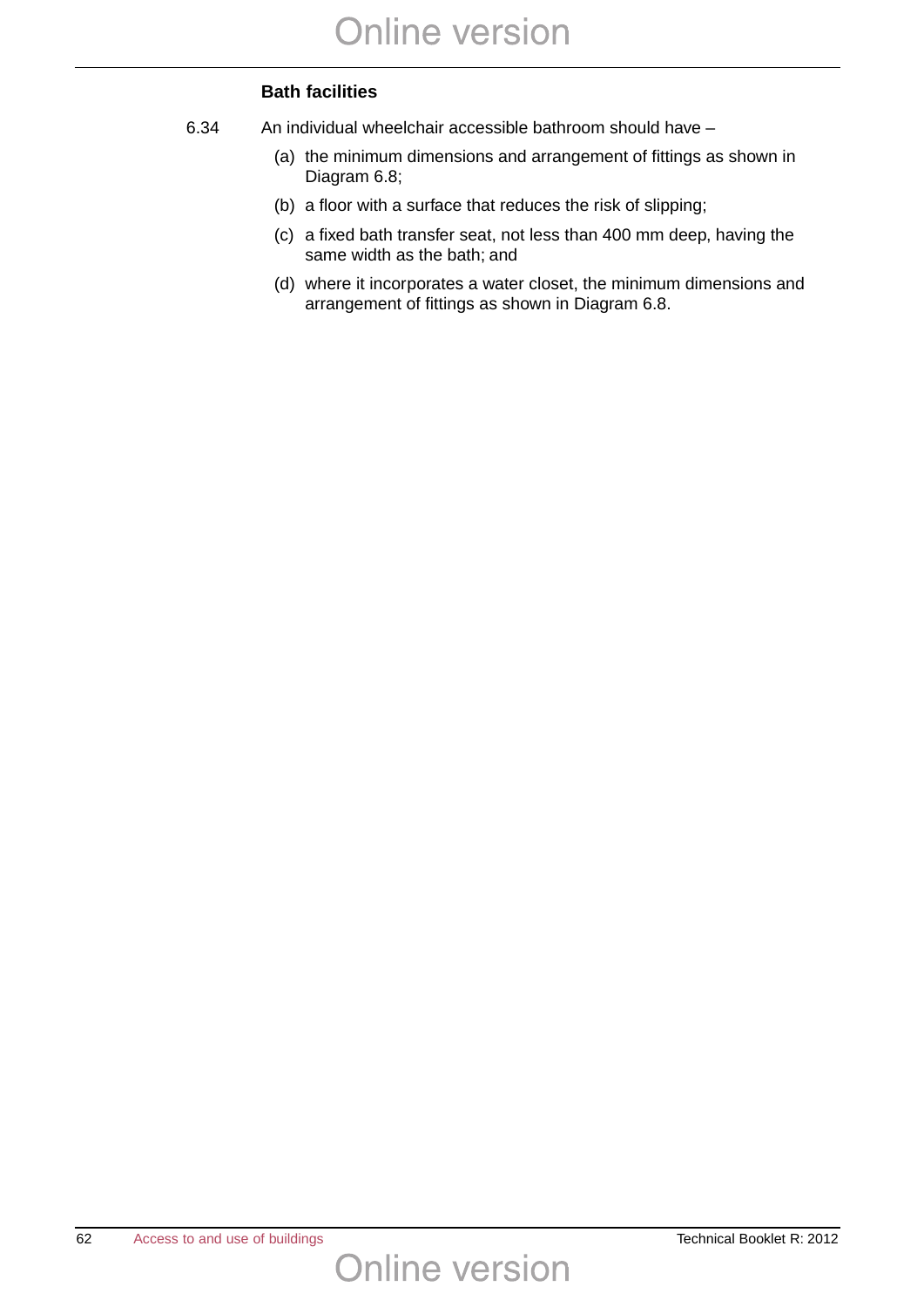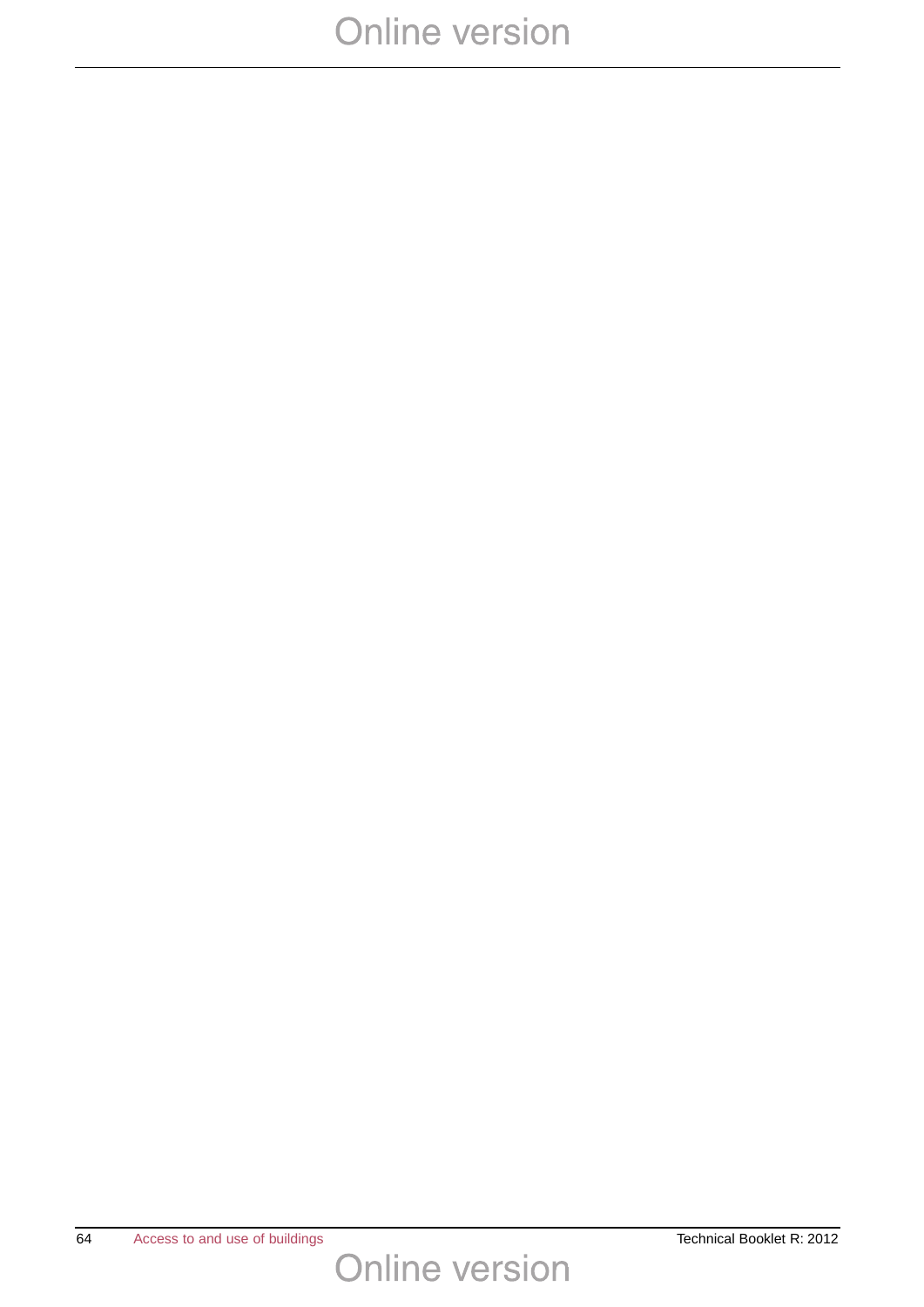# Dwellings and blocks of dwellings

Technical Booklet R: 2012 **Access to and use of buildings** 65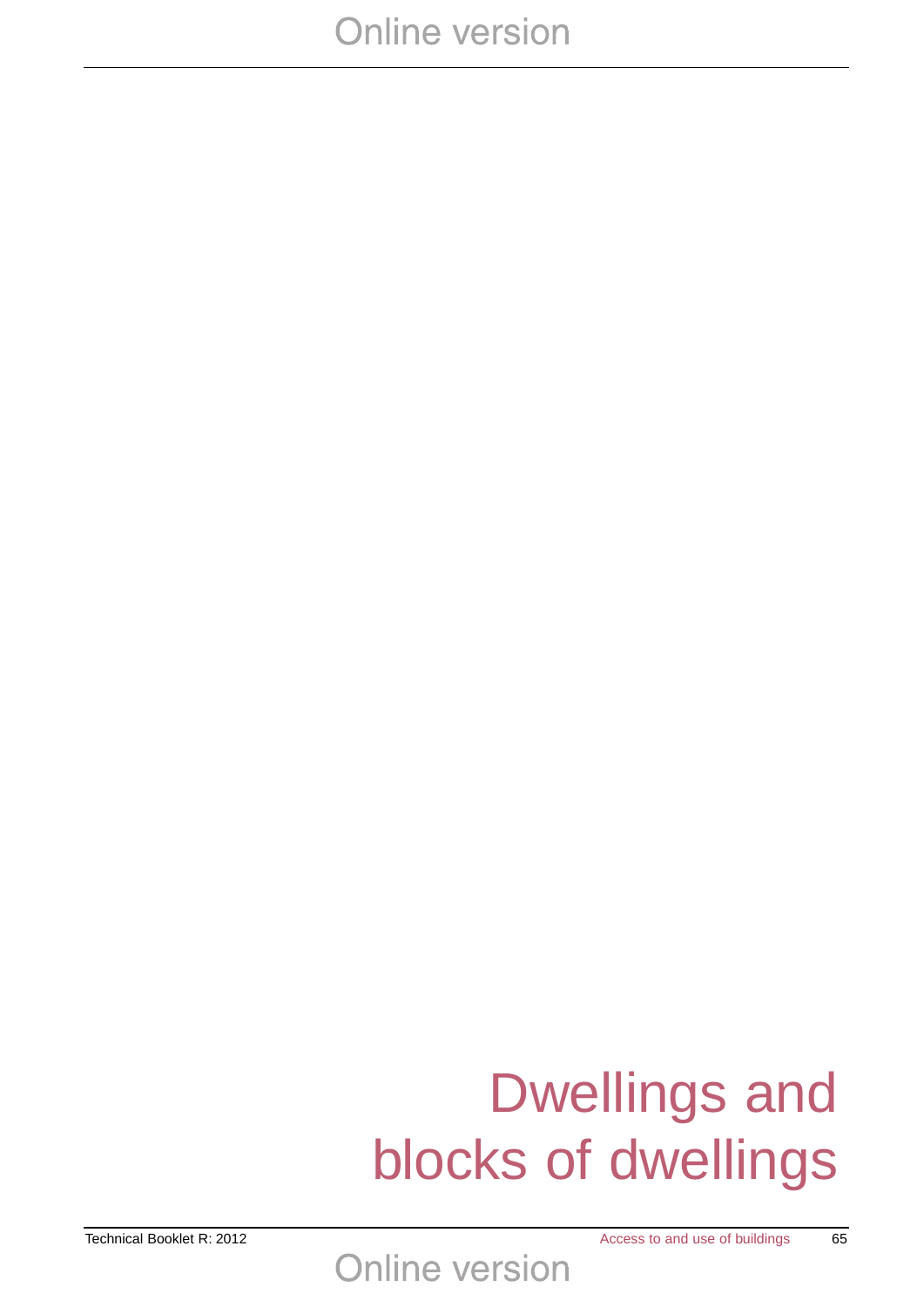### **Section 7 Means of access to and into a dwelling**

### **Access to the dwelling**

7.1 A level or ramped approach should be provided to the entrance to a dwelling or to a common entrance to a block of dwellings. However, variations in topography, available plot area, and the distance of the dwelling from the point of access may influence the type of approach that can be provided.

> Wheelchair users should be able to have access to the principal entrance. Exceptionally, on steeply sloping plots access may be to a suitable alternative entrance by a level or ramped approach. Where there is no alternative but to provide a stepped approach, the steps should have as few steps as possible as someone using a wheelchair may need assistance to negotiate them.

The presence of a driveway may provide a better opportunity for creating a level or ramped approach, particularly if it also provides the sole means of approach for disabled visitors. The driveway could be designed as the approach to the dwelling or to a common entrance to a block of dwellings. In such cases the approach should exclude the space for any parked vehicle but a vehicle door may open across it.

- 7.2 People with a disability should have access from the point of entry to the principal entrance of a dwelling or the common entrance to a block of dwellings by –
	- (a) a level approach complying with the provisions of paragraph 7.7; or
	- (b) a ramped approach.

A combination of (a) and (b) may be used.

- 7.3 Where the plot gradient to the principal entrance of a dwelling or the common entrance to a block of dwellings is greater than –
	- (a) 1 in 15; or
	- (b) 1 in 12 where the travel distance is less than 5 m,

access may be provided to an alternative entrance complying with the provisions of paragraph 7.2.

Where the plot gradient to an alternative entrance is greater than (a) or (b), a stepped approach may be provided.

7.4 Where a driveway provides the whole or part of the approach, it should comply with the requrements for a level approach or a ramped approach. The approach should be clear of any parking space.

> Where there is a need to guard the approach, guarding to comply with Part H must be provided.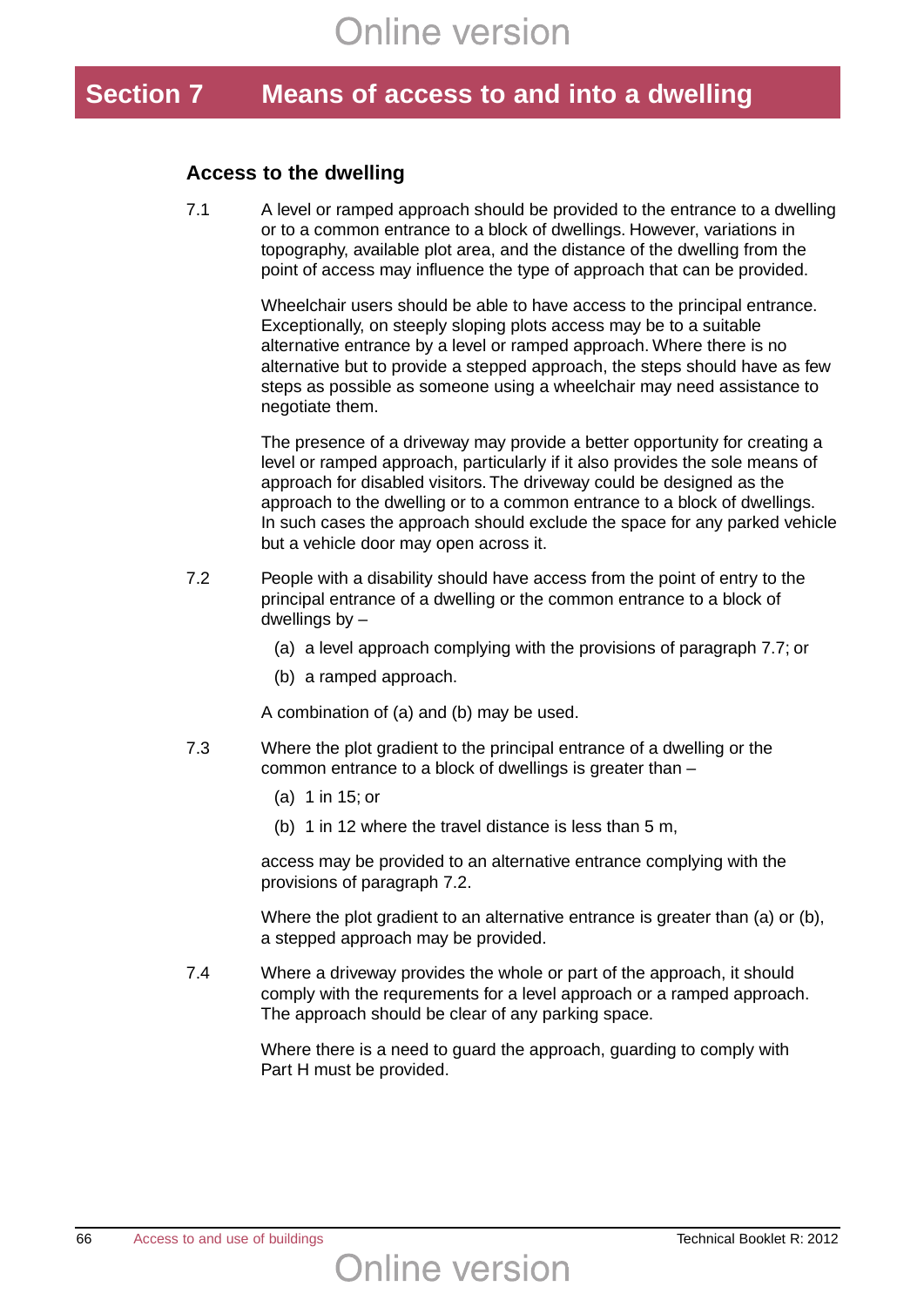### **External approach**

7.5 The surface of an approach available to a wheelchair user should be firm enough to support the weight of the user and their wheelchair and smooth enough to permit easy manoeuvre. It should also take account of the needs of people using walking aids. Loose laid materials, such as gravel or shingle, are not suitable for an approach.

> The width of the approach, excluding space for a parked vehicle, should take account of the needs of a wheelchair user, or a stick or crutch user.

7.6 Where the point of entry is at the boundary it should have an unobstructed width of not less than 900 mm.

### **Level approach**

- 7.7 A level approach should have
	- (a) a surface which is firm and even;
	- (b) an unobstructed width not less than 900 mm; and
	- (c) a slope not steeper than 1 in 20.

Where a level approach has a crossfall it should not exceed 1 in 40.

### **Access into the dwelling**

7.8 A level threshold should be provided at the principal entrance or alternative entrance (where the alternative entrance is provided in accordance with paragraph 7.3) even where the approach to that entrance is stepped.

### **Principal entrance**

7.9 The principal entrance to a dwelling or the common entrance to a block of dwellings should have a door with a minimum clear opening width of not less than 775 mm and a level threshold. See Diagram 7.1.

> The access to the principal entrance to a dwelling or the common entrance to a block of dwellings should be –

- (a) level for a distance of not less than 900 mm; and
- (b) at or about the level of the floor of the dwelling.

**Online version** 

Where access is by an alternative entrance the above provisions should apply to that entrance and not to the principal entrance or the common entrance to a block of dwellings.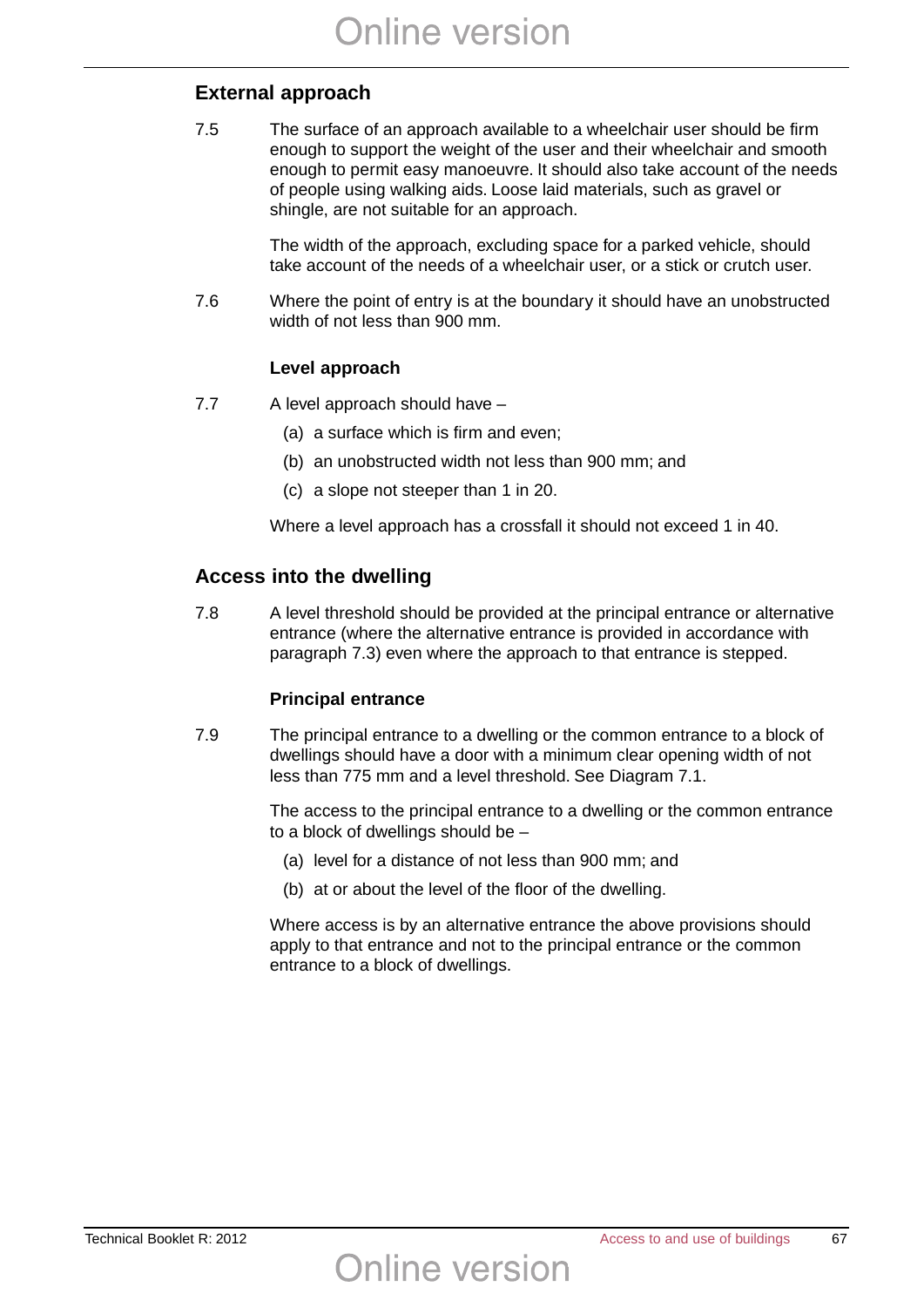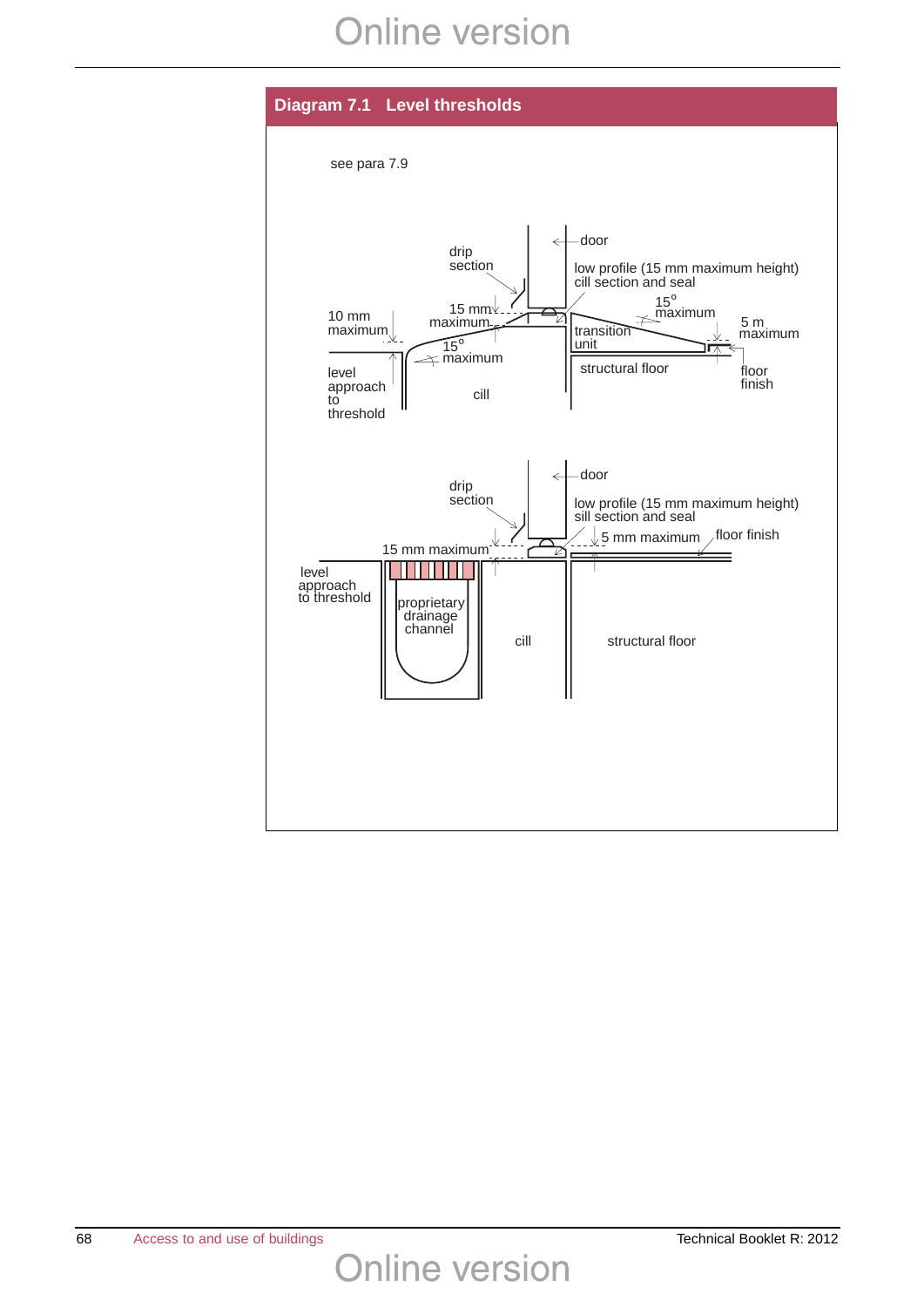### **Section 8 Circulation within a dwelling**

### **General**

8.1 In a dwelling, a person with a disability should have access from the principal entrance (or an alternative entrance) to all habitable rooms and to a sanitary convenience in the entrance storey. However, where there are no habitable rooms in the entrance storey, a person with a disability should have access to all habitable rooms and to a sanitary convenience in the principal storey.

> Circulation routes should be sufficiently wide to allow convenient circulation by disabled people. Consideration should be given to the effects of local obstructions such as radiators and other fixtures.

Internal doors should be of a suitable width to facilitate wheelchair manoeuvre and wider doors are needed where a wheelchair cannot approach them head on.

### **Horizontal circulation**

#### **Widths of circulation routes and doorways**

8.2 The widths of circulation routes and doorways are interrelated and depend on the direction of approach of a wheelchair. Table 8.1 gives the minimum widths of circulation routes for a range of doorway widths and directions of approach.

| Table 8.1<br><b>Minimum widths of circulation routes</b> |                       |                                       |  |
|----------------------------------------------------------|-----------------------|---------------------------------------|--|
| Clear opening of doorway                                 | Direction of approach | Minimum width of<br>circulation route |  |
| 750 mm                                                   | head on               | 900 mm                                |  |
| 750 mm                                                   | not head on           | 1200 mm                               |  |
| 775 mm                                                   | not head on           | 1050 mm                               |  |
| 800 mm                                                   | not head on           | 900 mm                                |  |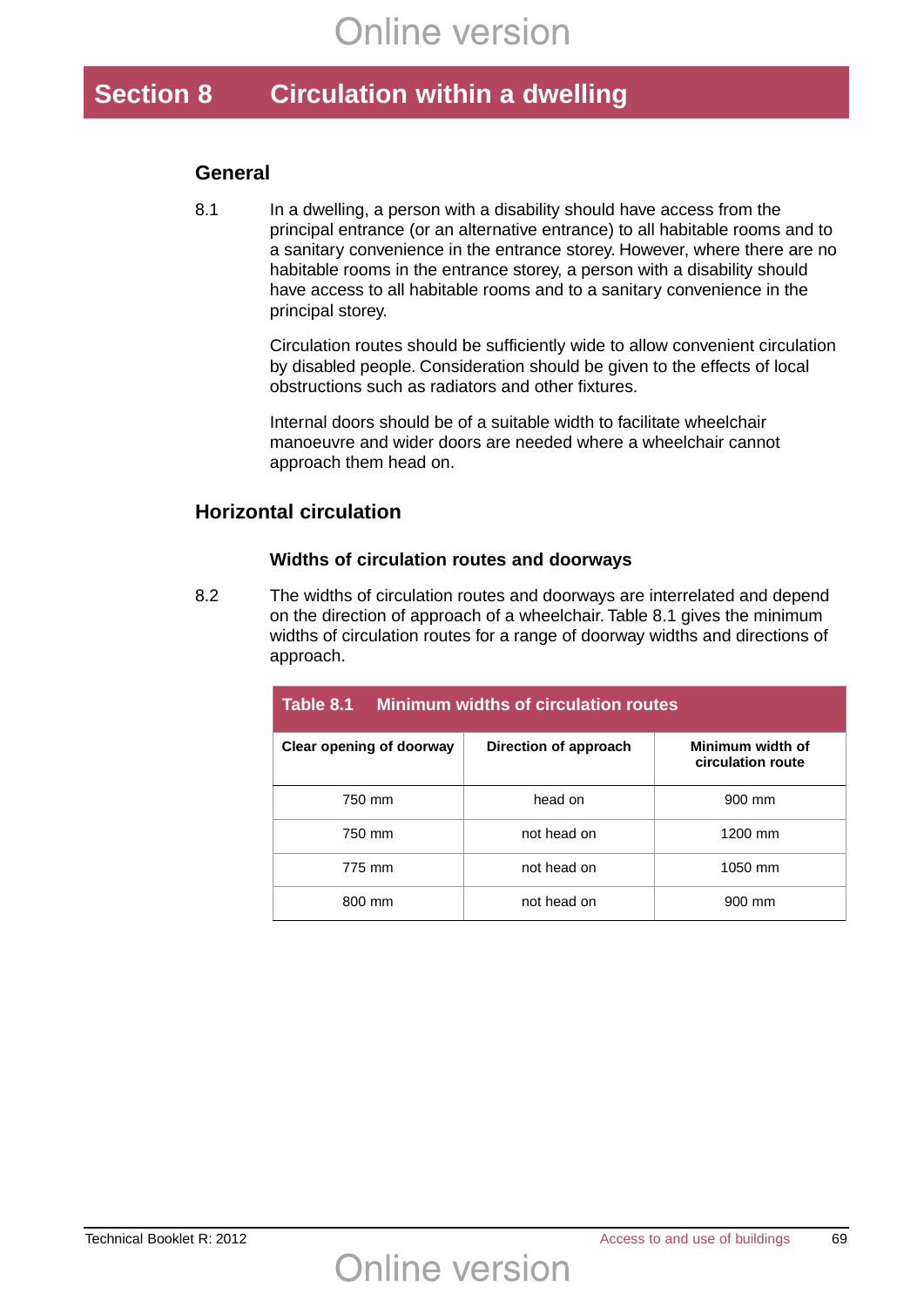- 8.3 The width of a circulation route may be reduced to 750 mm at a local permanent obstruction or projection provided that the obstruction or projection is not greater than 2000 mm in length and is not located –
	- (a) opposite a door to a room; or
	- (b) where it would prevent a wheelchair user turning into or out of a room.

See Diagram 8.1.



### **Vertical circulation**

8.4 Where the circulation route within the entrance storey or the access to the circulation route within the principal storey contains a change of level, a stair may be provided.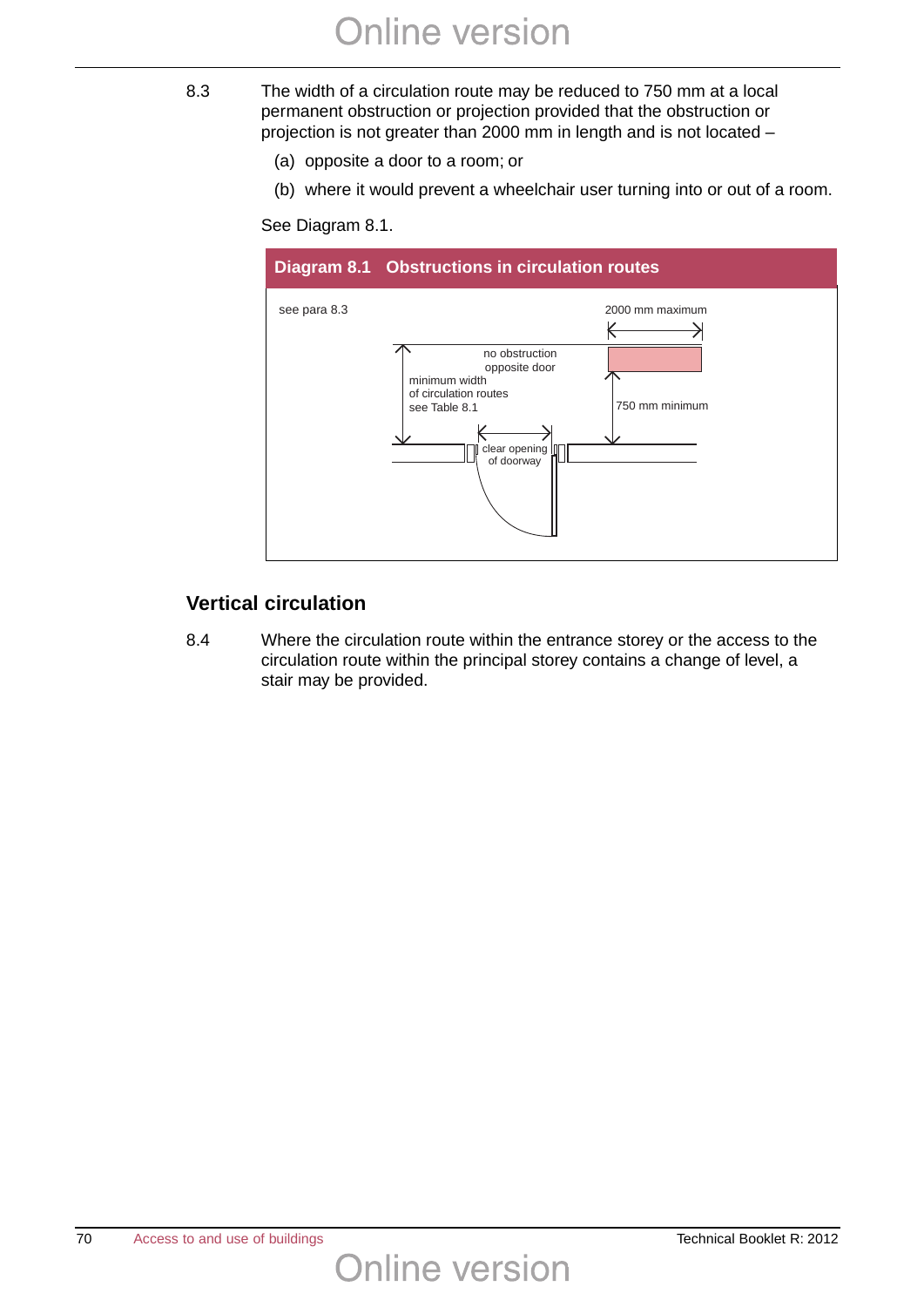### **Section 9 Circulation within common areas of a block of dwellings**

### **General**

- 9.1 Reasonable provision for access should be made from the common entrance of the block of dwellings to the principal entrance of each dwelling so that a person with a disability may visit occupants who live on any storey of a block of dwellings.
- 9.2 This Section deals with access within the common areas of a block of dwellings e.g. flats, and contains provisions for horizontal and vertical circulation.

Common areas are the circulation routes used by the occupants of the dwellings and includes the entrance halls, corridors, lobbies, stairs and lifts.

### **Horizontal circulation**

9.3 Circulation routes should be sufficiently wide to allow convenient circulation by people who are disabled. Consideration should be given to the effects of local obstructions such as radiators and other fixtures.

#### **Horizontal circulation routes**

9.4 A horizontal circulation route within a common area should be level or ramped and have an unobstructed width of not less than 1200 mm.

> Where a handrail is provided, the width at handrail level may be reduced to not less than 1000 mm.

### **Vertical circulation**

- 9.5 The most suitable means of access for people who are disabled, to move from one storey to another is a passenger lift. However, a lift may not always be provided.
- 9.6 A vertical circulation route to any storey should be provided by a common stair and where a lift is provided, by a suitable passenger lift.

#### **Passenger lifts**

- 9.7 Where a lift is provided, it should be suitable for unassisted use by
	- (a) a wheelchair user; and
	- (b) a person with sensory impairments.

Measures should also be adopted to give people with a disability sufficient time to enter and leave the lift without the risk of contact with the closing doors.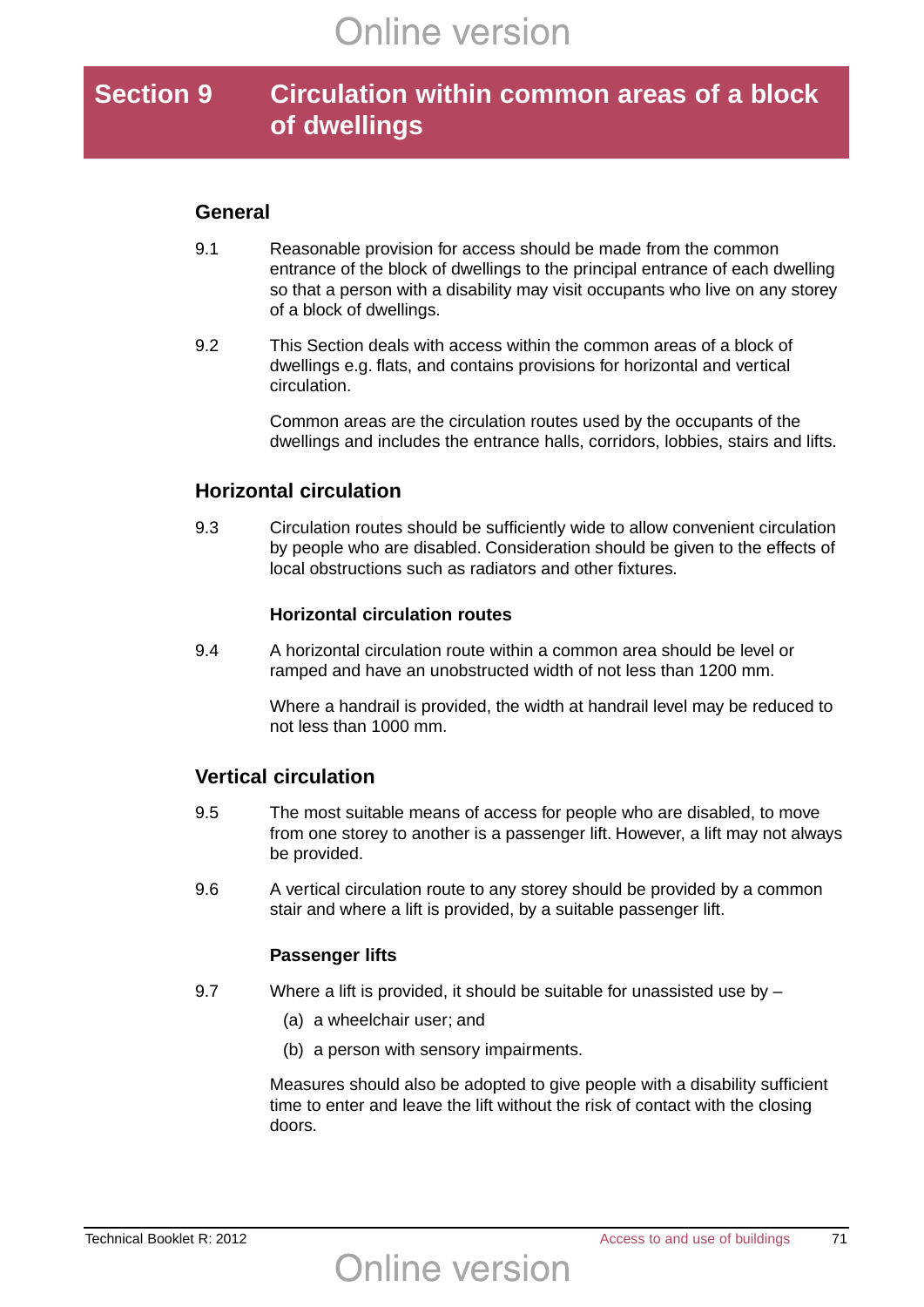- 9.8 A passenger lift should
	- (a) have a door or doors which provide a clear opening width of not less than 800 mm;
	- (b) have a car with a width of not less than 900 mm and a depth not less than 1250 mm measured internally;
	- (c) have controls which are not less than 900 mm or more than 1200 mm above the floor of the car and are not less than 400 mm horizontally from the front wall of the car;
	- (d) where it serves more than three storeys have visual and audible indications of the floor reached;
	- (e) incorporate a signalling system which gives 5 seconds notification that the lift is answering a landing call, and a dwell time of 5 seconds before its doors begin to close after they are fully open. The dwell time may be reduced to 3 seconds where the door closing system is overridden by a door re-activating device which relies on photo-electric or infra-red methods, but not a door edge pressure system;
	- (f) have a landing on each storey with
		- (i) an unobstructed length and width of not less than 1500 mm in front of the door to the lift; and
		- (ii) lift call buttons which are not less than 900 mm or more than 1200 mm above the floor level of the landing and are accompanied by suitable tactile indications (on or adjacent to the buttons) to identify the storey and direction of travel; and
	- (g) have a minimum load capacity of 400 kg.

Many of the above features are shown in Diagram 4.1.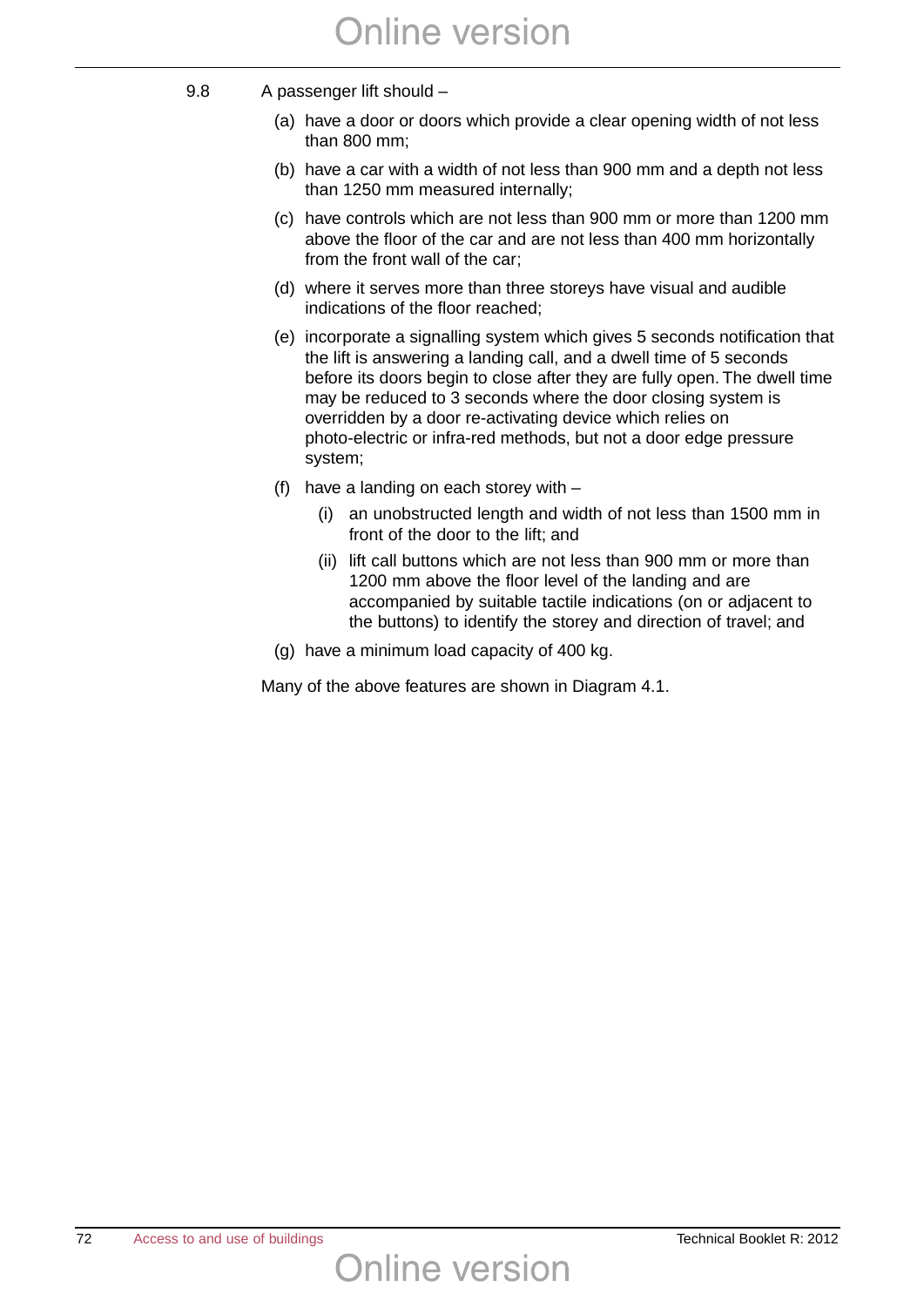## **Section 10 Sanitary convenience in a dwelling**

#### **General**

10.1 The objective is to ensure the water closet in the entrance storey or the principal storey of the dwelling is accessible from the habitable rooms in that storey without the need to negotiate a stair to reach it. Where there is a bathroom on that storey, the water closet may be located in that bathroom. It will not always be practical for the wheelchair to be fully accommodated within the water closet compartment.

#### **Access to sanitary conveniences**

- 10.2 A water closet should be located so as to have a clear space of not less than 900 mm by 750 mm for a person with a disability to access it (see Diagrams 10.1 and 10.2). The washbasin may project into this clear space provided that it does not impede access to the water closet.
- 10.3 For frontal access to the water closet the clear space should be centred on the water closet as shown in Diagram 10.1.

For oblique access to the water closet the clear space should be offset towards the access as shown in Diagram 10.2.

- 10.4 A doorway providing access to the sanitary convenience should
	- (a) be positioned to enable a wheelchair user to access the clear space in front of the water closet;
	- (b) have a clear opening width of not less than that given in Table 10.1; and
	- (c) where there is oblique access, be located so that its edge is not in front of, or 250 mm behind, the water closet, unless there is adequate space within the room to manoeuvre a wheelchair.
- 10.5 The door should
	- (a) open outwards; or
	- (b) not impinge at any point of its swing upon the clear space.

Online version

| Table 10.1 Clear opening widths of doorways |                       |                          |  |
|---------------------------------------------|-----------------------|--------------------------|--|
| Minimum width of circulation<br>routes      | Direction of approach | Clear opening of doorway |  |
| 900 mm                                      | head on               | 750 mm                   |  |
| 1200 mm                                     | not head on           | 750 mm                   |  |
| 1050 mm                                     | not head on           | 775 mm                   |  |
| 900 mm                                      | not head on           | 800 mm                   |  |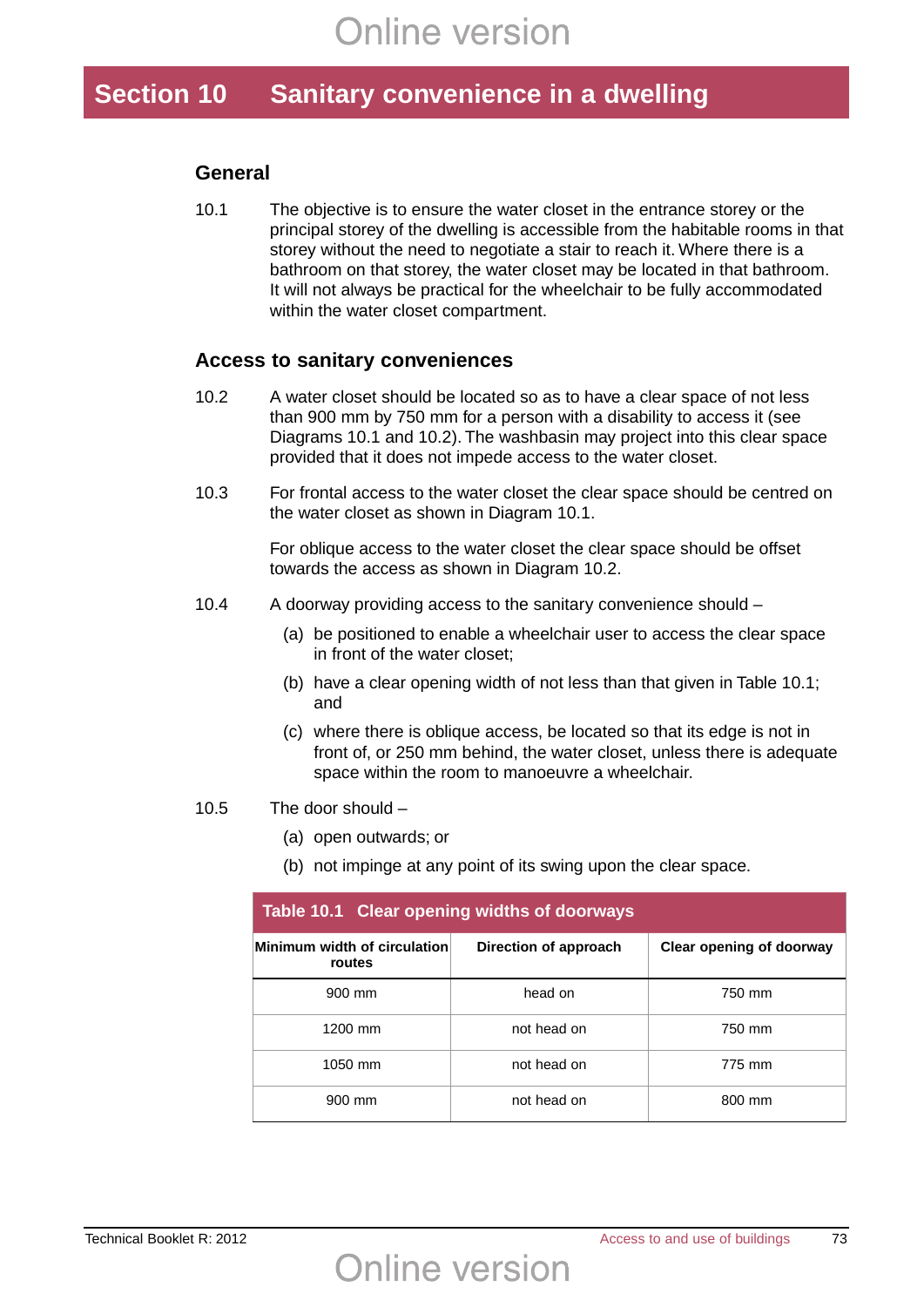# **Online version**

### **Diagram 10.1 Clear space for frontal access to the water closet**



#### **Diagram 10.2 Clear space for oblique access to the water closet**

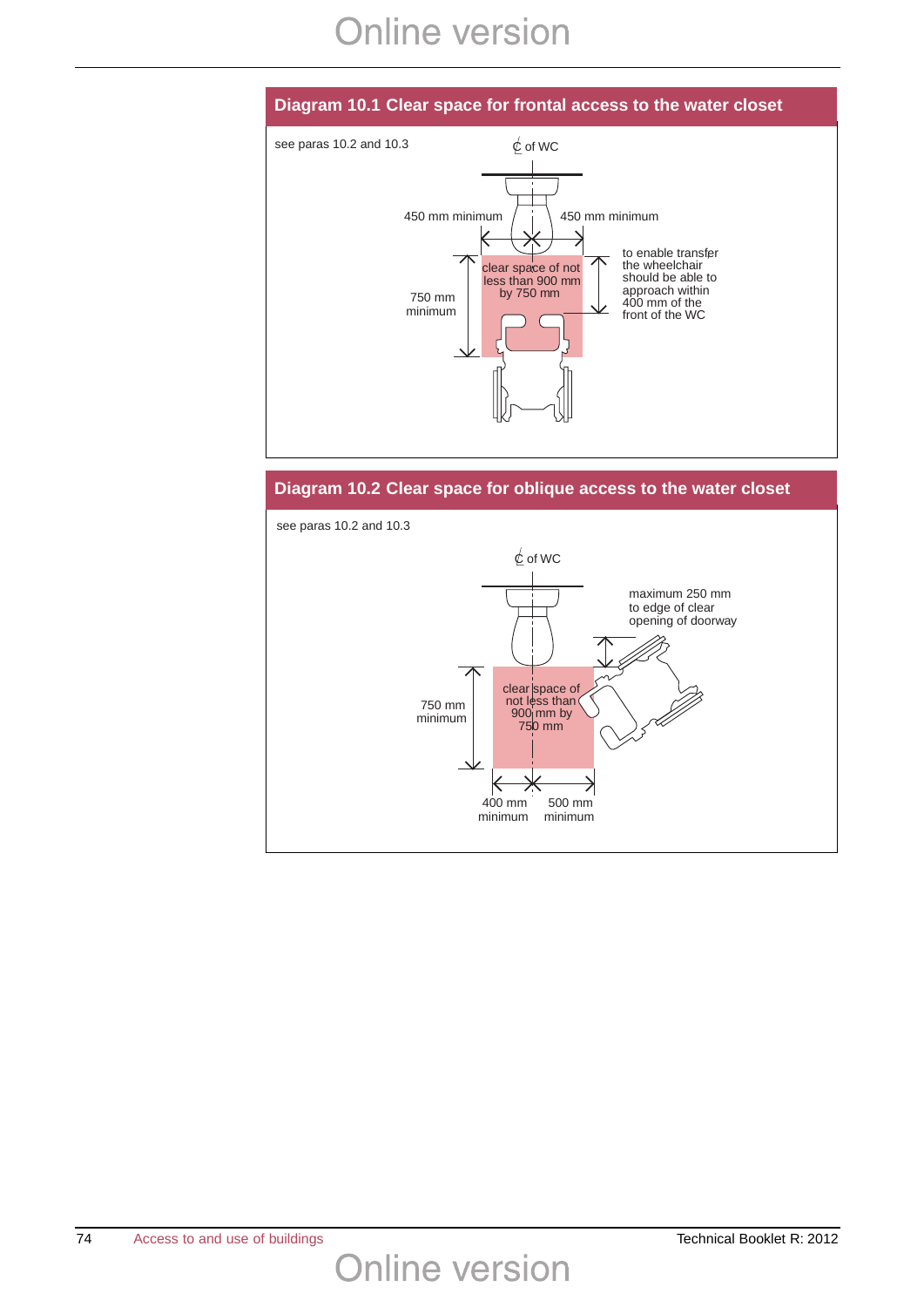## **Section 11 Heights of socket outlets, switches, etc. , in a dwelling**

### **Heights of outlets and switches**

- 11.1 Wall mounted socket outlets and switches (other than isolators) in the entrance storey, and where appropriate the principal storey, should be located not more than 1200 mm or not less than 450 mm above the floor level. See Diagram 11.1.
- 11.2 The cord of a pull cord switch should terminate not more than 1200 mm above the floor level. See Diagram 11.1.



**Online version**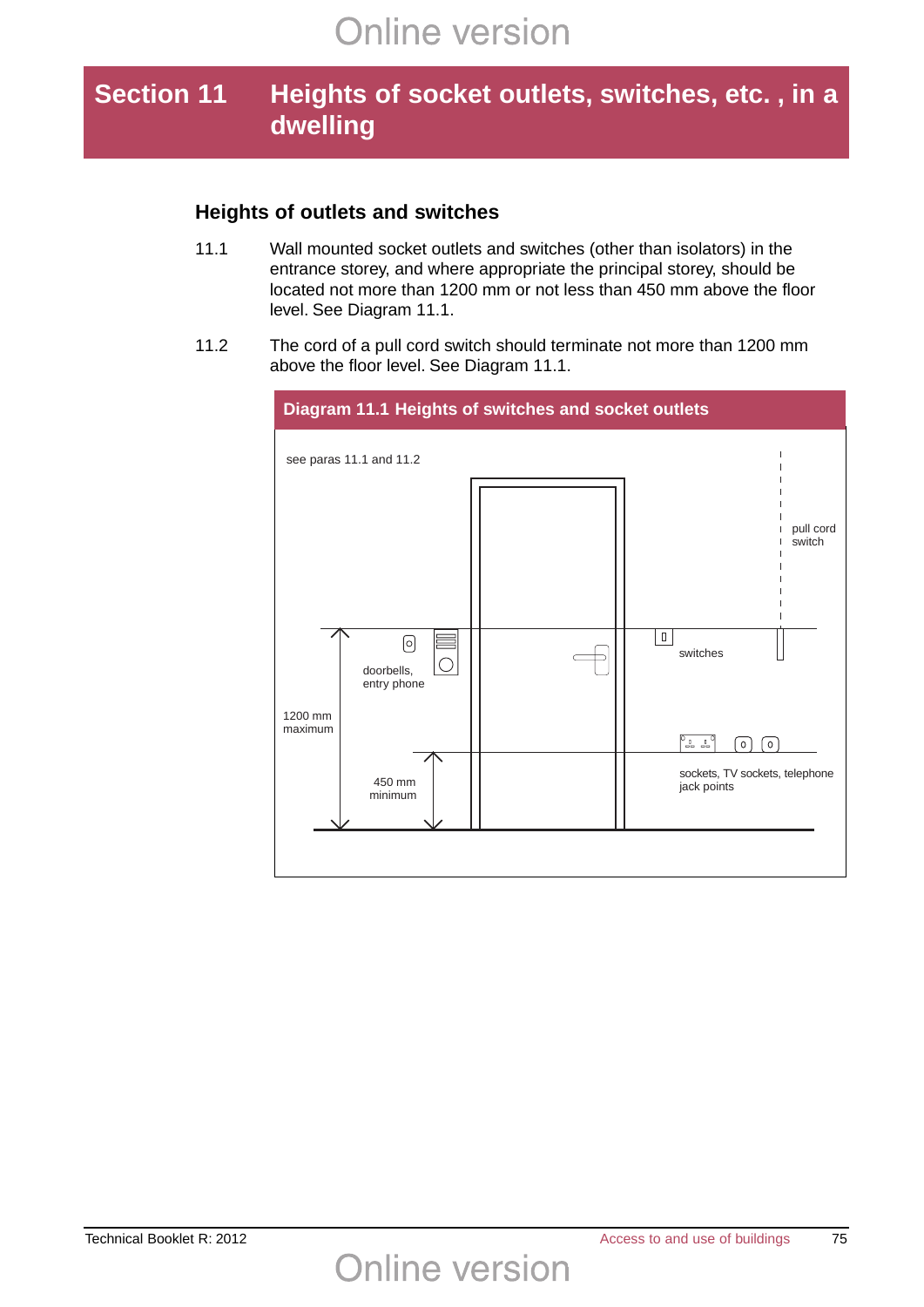## **Appendix A Informative – Facilities for people with profound and multiple learning disabilities**

The provision of specialist facilities for people with profound and multiple learning disabilities is not a requirement of Building Regulations. However, where it has been decided to provide such a facility, the following information will assist designers in their development decisions for the facility (in relation to location, access, spacial issues, facilities, equipment, etc.).

People with profound and multiple learning disabilities, who require the help of up to two assistants, need a facility that is a combined toilet, shower and changing room.

Such facilities require extra space to accommodate people with, often using large wheelchairs having elevated leg rests, a reclining facility or integral oxygen cylinders, and space to fit slings for use with a hoist. It also needs to be possible for a wheelchair to remain within the facility when not in use without compromising the safe access and use of the equipment.

A Changing Places toilet includes such extra space and facilities.

Where it is decided to include facilities for people with profound and multiple learning disabilities in a building –

- (a) specialist advice can be obtained from MENCAP Segal House, 4 Annadale Avenue, Belfast, BT7 3JH (www.mencap.org.uk) or the Changing Places Consortium, (www.changing-places.org); and
- (b) specific guidance on the design of such a facility is given in BS 8300.

It is important to note that a combined toilet, shower and changing room for people with complex and multiple disabilities is not designed for the use of independent wheelchair users and does not negate the need for the provision of unisex wheelchair accessible sanitary accommodation that normally compliments traditional separate sex sanitary accommodation.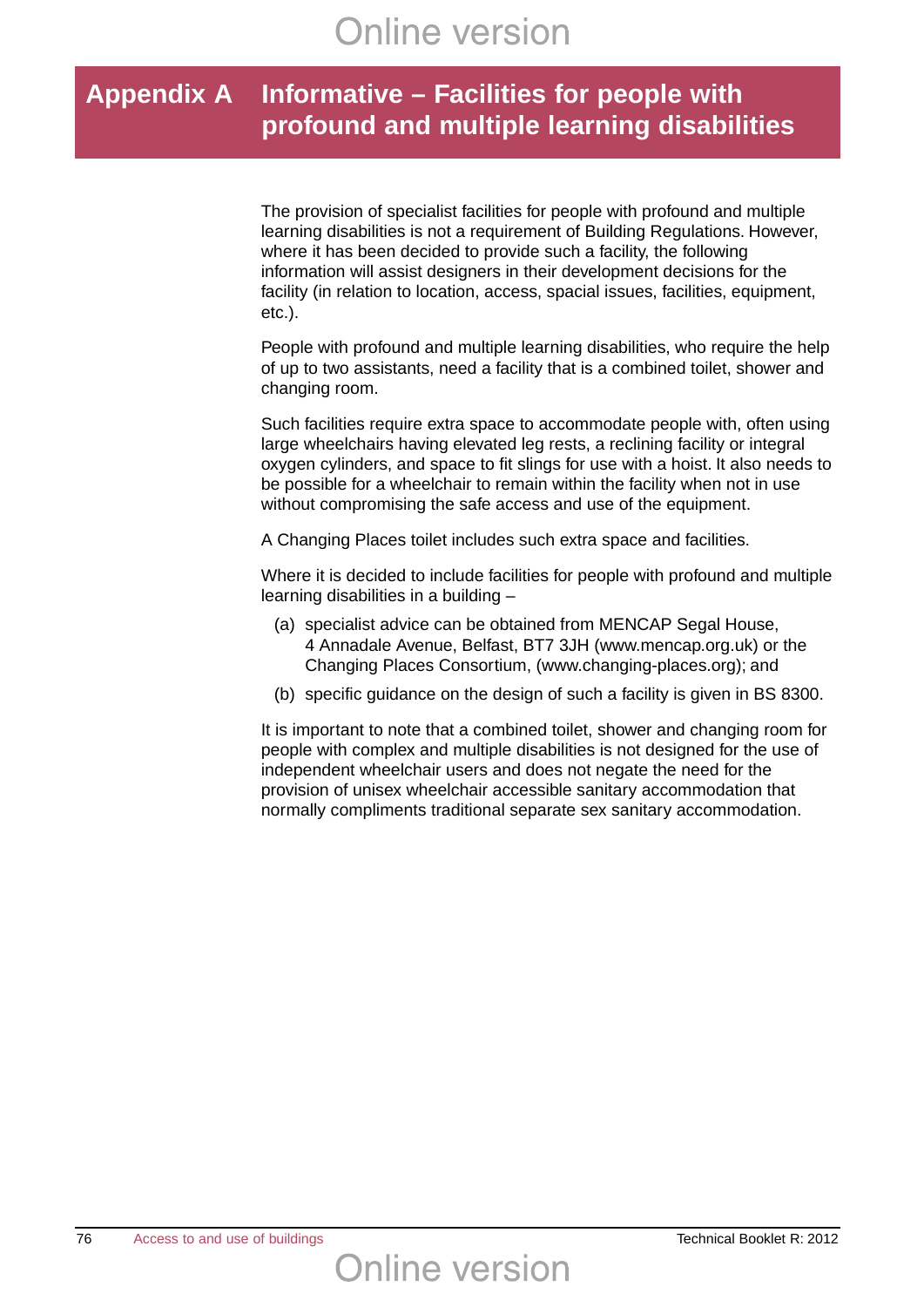# **Online version**

# **Appendix B Publications referred to**

| BS 8300: 2009+A1: 2010               | Design of buildings and their approaches to meet<br>the needs of disabled people - Code of practice |
|--------------------------------------|-----------------------------------------------------------------------------------------------------|
| <b>DFP Technical Booklet B: 2012</b> | Materials and workmanship                                                                           |